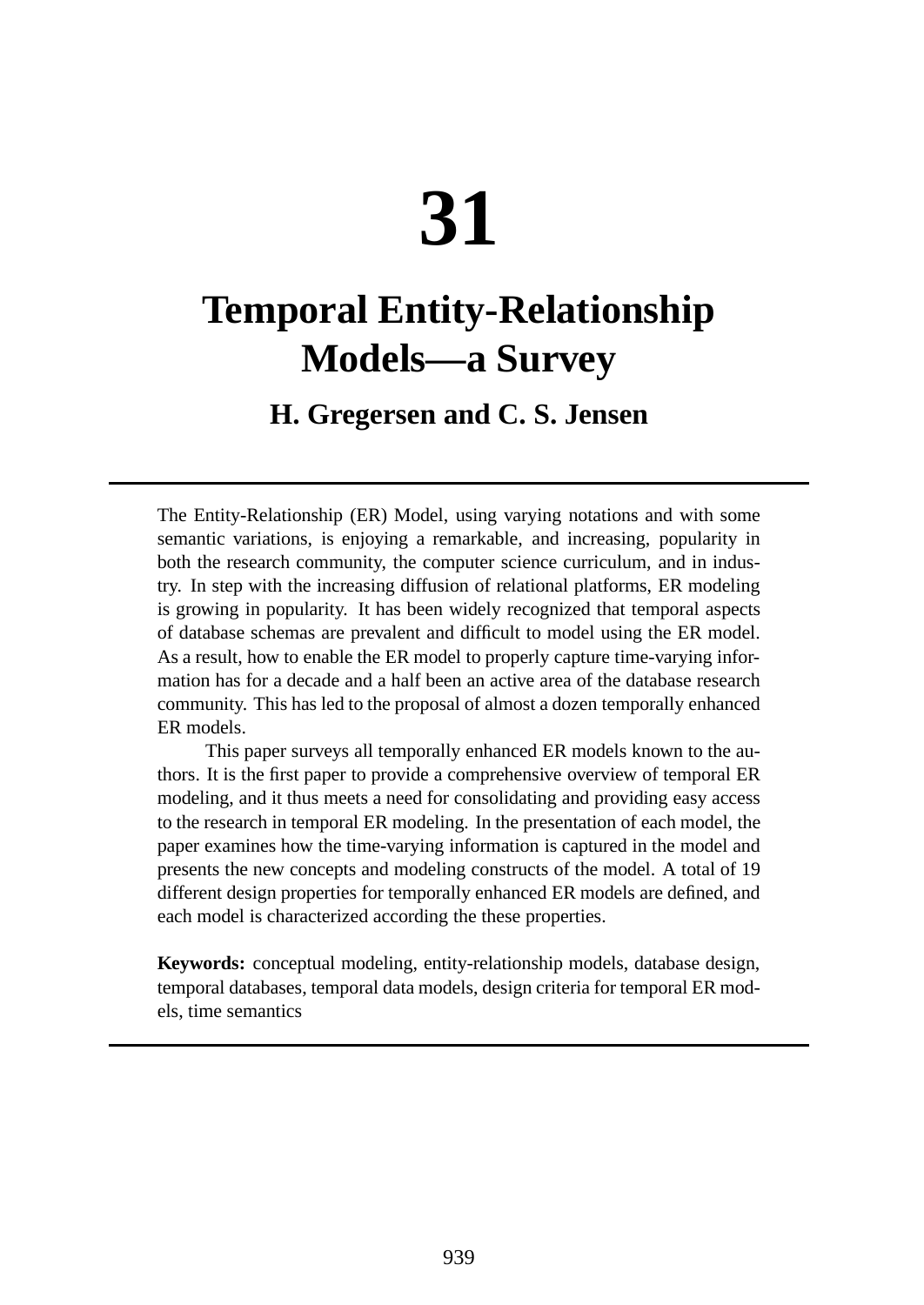#### **940** DATABASE DESIGN

# **1 Introduction**

The Entity-Relationship (ER) Model [2], in its different versions, with varying syntax and with some semantic variations, is enjoying a remarkable, and increasing, popularity in both the research community and in industry. The model is easy to comprehend and use. An ER diagram provides a good overview of database design, and the model's focus on the structural aspects of database schemas, as opposed to their behavioral aspects, also appears to match the levels of ambition for documentation adopted by many users.

The ER model may be used for different but related purposes, namely for analysis—i.e., for modeling a mini-world—and for design—i.e., for describing the database schema of a computer system. As a third alternative, the ER model may be supported directly by a DBMS. In that case, it may be used as an implementation model. However, although graphical and textual ER query languages have been proposed by the research community, the ER model is rarely used as an implementation model. Rather, the typical use seems to be one where the model is used primarily for design, with the design diagrams also serving as analysis diagrams, and where the constructed diagrams are mapped to a relational platform. In step with the increasing diffusion of relational platforms in industry, ER modeling is growing in popularity.

The use of ER modeling is supported by a wealth of textbook material. For example, most introductory database textbooks (e.g., [10, 27, 3]) contain chapters on ER modeling, and several complete books exist (e.g., [1, 34]) that are devoted entirely to ER modeling.

Companies either develop their own ER diagrams from scratch, or they purchase and modify generic, standard diagrams<sup>1</sup>. Indeed, generic diagrams for a variety of types of applications are commercially available, e.g., the FSDM from IBM.

Some companies build ER diagrams using only simple drawing tools. Other companies use one of the many commercially available tools that are more sophisticated and better support the building of diagrams and also map diagrams to implementation platforms. Such tools are either stand-alone, e.g., SmartER from Knowledge Based Systems, Inc., and ER/1 from Embarcadero Technologies, or are integrated parts of larger CASE tools, e.g., Teamwork/IM SQL from Cayenne Software, Inc., and Visible Analyst Workbench from Visible Systems Corporation. Typical implementation platforms include those provided by major SQL-based database systems.

In the research community as well as in industry, it has been recognized that temporal aspects of database schemas are both prominent and difficult to cap-

 $1$ In industry, ER diagrams are typically termed ER models. This is in contrast to common usage in the research community and the usage in this paper, where a data model is a modeling notation and a diagram is a description using some notation.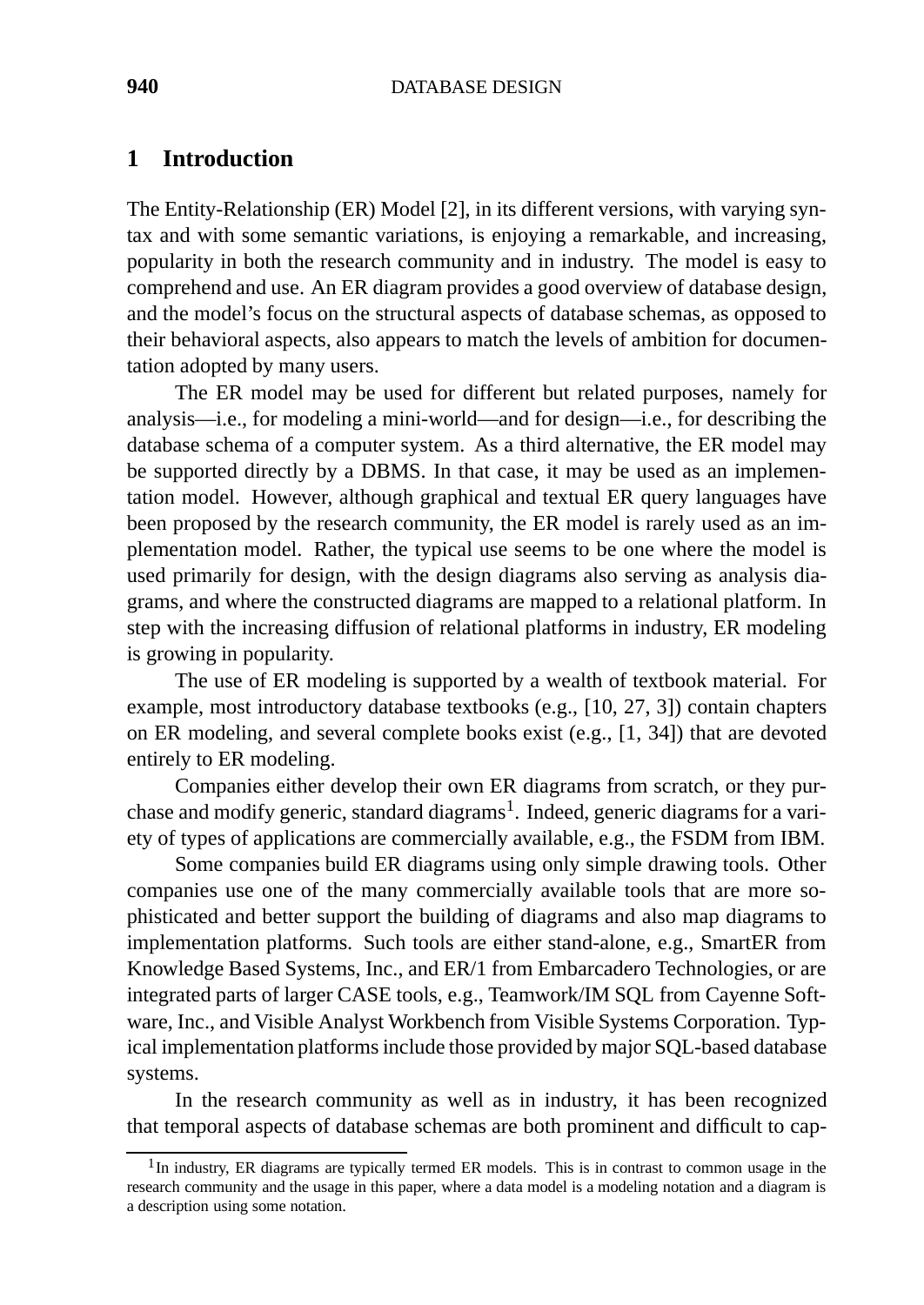ture using the ER model. Put simply, when modeling fully the temporal aspects, the temporal aspects tend to obscure and clutter otherwise intuitive and easy-tocomprehend diagrams. As a result, some industrial users simply choose to ignore all temporal aspects in their ER diagrams and supplement the diagrams with phrases such as "full temporal support." The result is that the mapping of ER diagrams to relational tables must be performed by hand; and the ER diagrams do not document well the temporally extended relational database schemas used by the application programmers.

The research community's response has been to develop temporally enhanced ER models and 10 such models have been reported in the research literature. Their informative names include the Temporal Enhanced Entity Relationship model [12, 11], the Temporal Entity Relationship model [33], and the Relationship, Attribute, Keys, and Entities model [13], to name but a few.

Two general, orthogonal temporal aspects have received widespread attention, namely *valid time* and *transaction time* [16]. The valid time of a database fact is the time when the fact is true in the mini-world. (We use the term "mini-world" for the part of reality that the database under consideration stores information about.) Thus, all database facts have an associated valid time. Different time types may be used when modeling the valid-time aspect, e.g., single time instants, intervals, or sets of intervals.

Perhaps more importantly, the valid time may or may not be captured explicitly in the database—this is the choice of the database designer. In ER models, unlike in the relational model, a database is not structured as a collection of facts, but rather as a set of entities and relationships with attributes. Thus, the valid times are associated only indirectly with facts. As an example, consider an Employee entity "E1" with a Department attribute. A valid time of June 1996 associated with value "Shipping" does not say that "Shipping" is valid during June 1996, but rather that the fact "E1 is in Shipping" is valid during June 1996. Thus, when valid time is *captured* for an attribute such as Department, the database will record the varying Department values for the Employee entities. If it is not captured, the database will record only one department value for each Employee entity.

Orthogonal to valid time, the transaction time of a database fact is the time when the fact is current in the database and may be retrieved. Unlike valid time, transaction time may be associated with any structure stored in a database, not only with facts. Still, all structures stored in a database have a transaction-time aspect. And again, this aspect may or may not, at the designers discretion, be captured in the database. The transaction-time aspect has a duration: from insertion to (logical) deletion.

In addition to valid and transaction time, a data model may support arbitrary time attributes with no built-in semantics in the data model. For employee entities, such attributes could record birth dates, hiring dates, etc. A data model that supports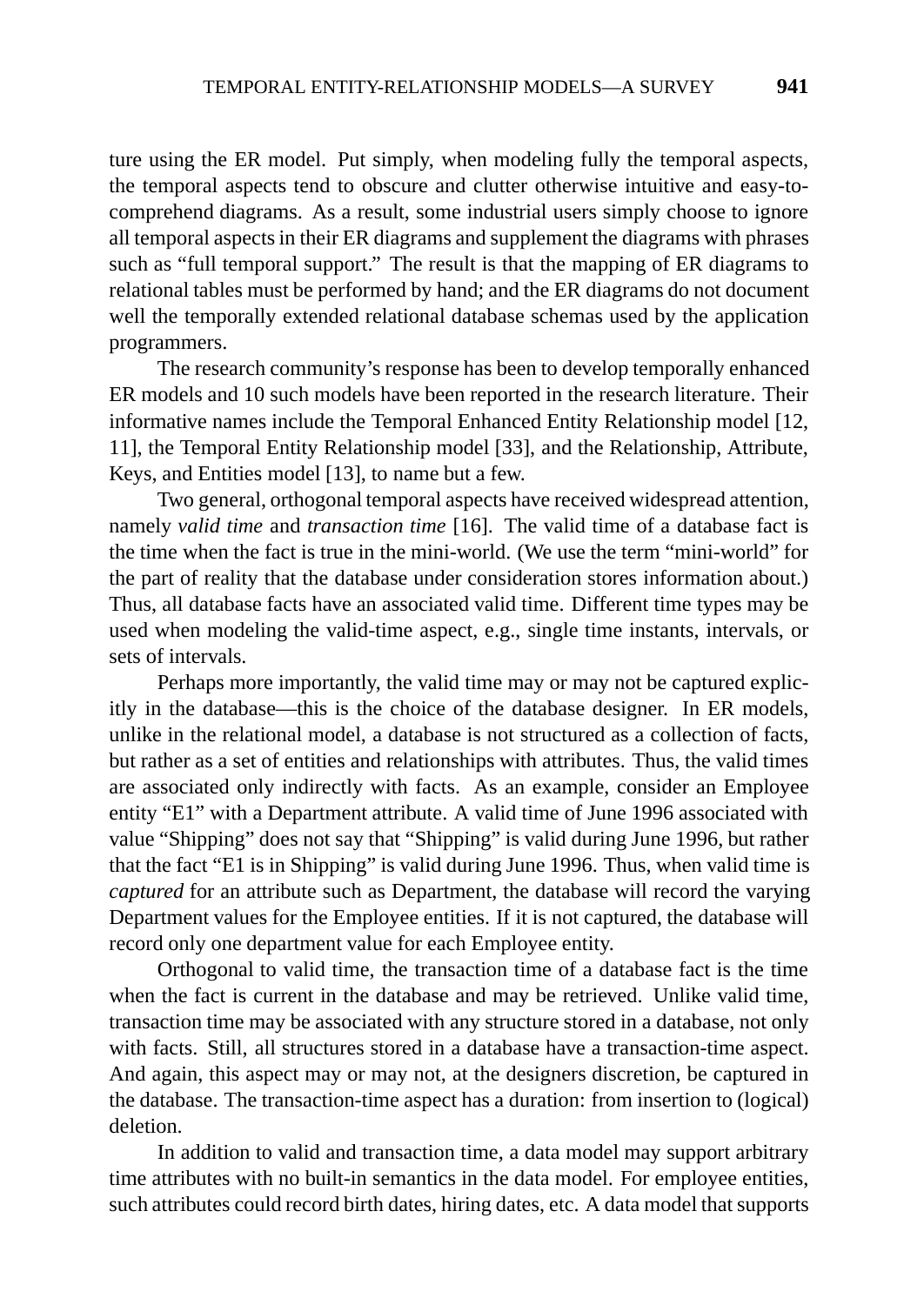such time attributes is said to support *user-defined* time.

In summary, facts stored in a database have a valid time and a transaction time, although those times may not be explicitly recorded [16]. We say that a data model *supports* a temporal aspect, i.e., valid or transaction time, if it provides builtin means for indicating where in an ER diagram this aspect should be captured.

The temporal ER models attempt to more naturally and elegantly model the temporal aspects, such as valid and transaction time, of information by changing the semantics of the ER model or by adding new constructs to the model. The models take quite different approaches to adding built-in temporal support to the ER model.

This paper is the first to survey all known (to the authors!) temporal ER models. In addition, the paper provides a comprehensive list of possible properties of temporal ER models, and it characterizes the models according to those properties. With 9 models having been proposed over the past 15 years, such a survey is in order. It consolidates in a single and easy-to-access source the central ideas, concepts, and insights achieved in temporal ER modeling. The survey makes it easier for future research and development to maximally build on, benefit from, and extend past results. Thus, the survey is aimed at researchers and practitioners interested in temporal data modeling and data model design.

Four studies are somewhat related to or complement the study reported here.

Theodoulidis and Loucopoulos [36] describe and compare nine approaches to specify and use time in conceptual modeling, here viewed as both semantic data modeling and requirement specification, of information systems. Their study includes only two of the ER models surveyed here. The comparison of the models fall in three parts and classifies the models in terms of time semantics, model semantics, and temporal functionalities. Our criteria also characterize the models in terms of user-friendliness. The primary focus of their paper is the examination of the ontology and properties of time in the context of information systems, whereas our focus is the examination of how the extensions of the ER model into temporal ER models are shaped.

McKenzie and Snodgrass [23] survey and evaluate twelve different temporal extensions of the relational algebra. They evaluate the algebras against 26 design criteria. These criteria are mainly concerned with the properties of the data objects—temporal relations and their components—that the algebras manipulate and with the properties of the algebraic operators themselves. While their survey concerns internal algebras, our survey concerns notations for conceptual modeling. In addition, our focus is on the properties of the structural aspects of the temporal ER models.

Without coauthors, Snodgrass has also conducted a critical comparison of temporal object-oriented data models [30]. While ER models do incorporate some structural object-oriented features, our study does not consider object-oriented models; for that, we instead refer the reader to Snodgrass' study. Also unlike our study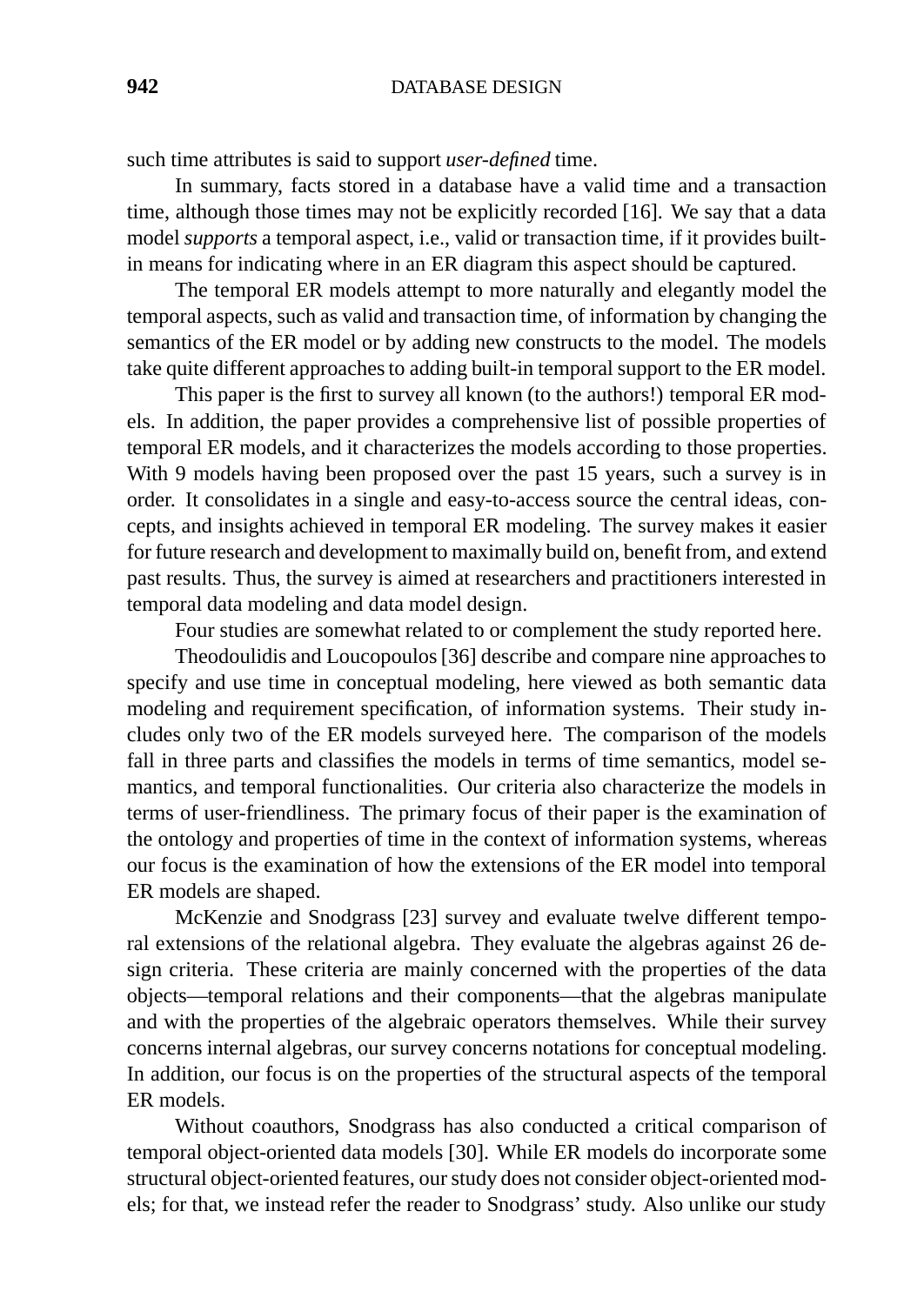that emphasizes structural aspects, Snodgrass' study focused on the models' query languages, i.e., on behavioral aspects.

Roddick and Patrick [26] survey the progress of incorporating time in various data models at the conceptual and, primarily, logical level of database modeling, and in artificial intelligence. The work describes nine different properties of temporal modeling systems, but unlike our survey they do not evaluate the models against the properties described. Their broad study briefly covers two of the temporal ER models in our study.

The descriptions in the literature of the different models use diverse and, at times, incompatible and conflicting terminology. In this survey, we adopt the coherent terminology of the temporal database glossary [16] when possible. In addition, the original definitions of the models are often informal and rely on the reader's intuition. In part also to achieve a homogeneous survey of a manageable size, we will give informal descriptions of some aspects. Further, we will emphasize the common core of features of the temporal ER models: the use of ER modeling to capture the structural aspects of a database schema. We will not cover behavioral aspects such as query and rule languages in detail.

The paper is structured as follows. Section 2 provides an overview of all temporal ER models known to the authors. Section 3 then identifies a set of 19 evaluation criteria and evaluates each model according to these criteria. Finally in Section 4, a conclusion and a discussion of future work is given.

# **2 Existing Models**

This section describes each existing ER model separately and in turn. Initially, an overview is provided that explains the structuring of the descriptions and introduces a running example that will be used for exemplification throughout.

#### **2.1 Overview**

This section describes all the temporal ER models that we are aware of. We will assume that the reader is familiar with Chen's standard ER model [2] and the various extensions of that model, e.g., subtyping (see, e.g., [10]).

The models are presented in chronological order of their first publication. The description of the models all have, with a few exceptions, the same basic layout. First, a short introduction of the model is given. Second, we describe how the model captures time. Third, we give an example diagram built using the model's notation. For each model, the sample diagram models the same mini-world, to be described shortly. In order to keep the diagrams simple and still be able to reach into the corners of the different models, we deviate in some places slightly from the description below. This way, it is possible to more concisely present the special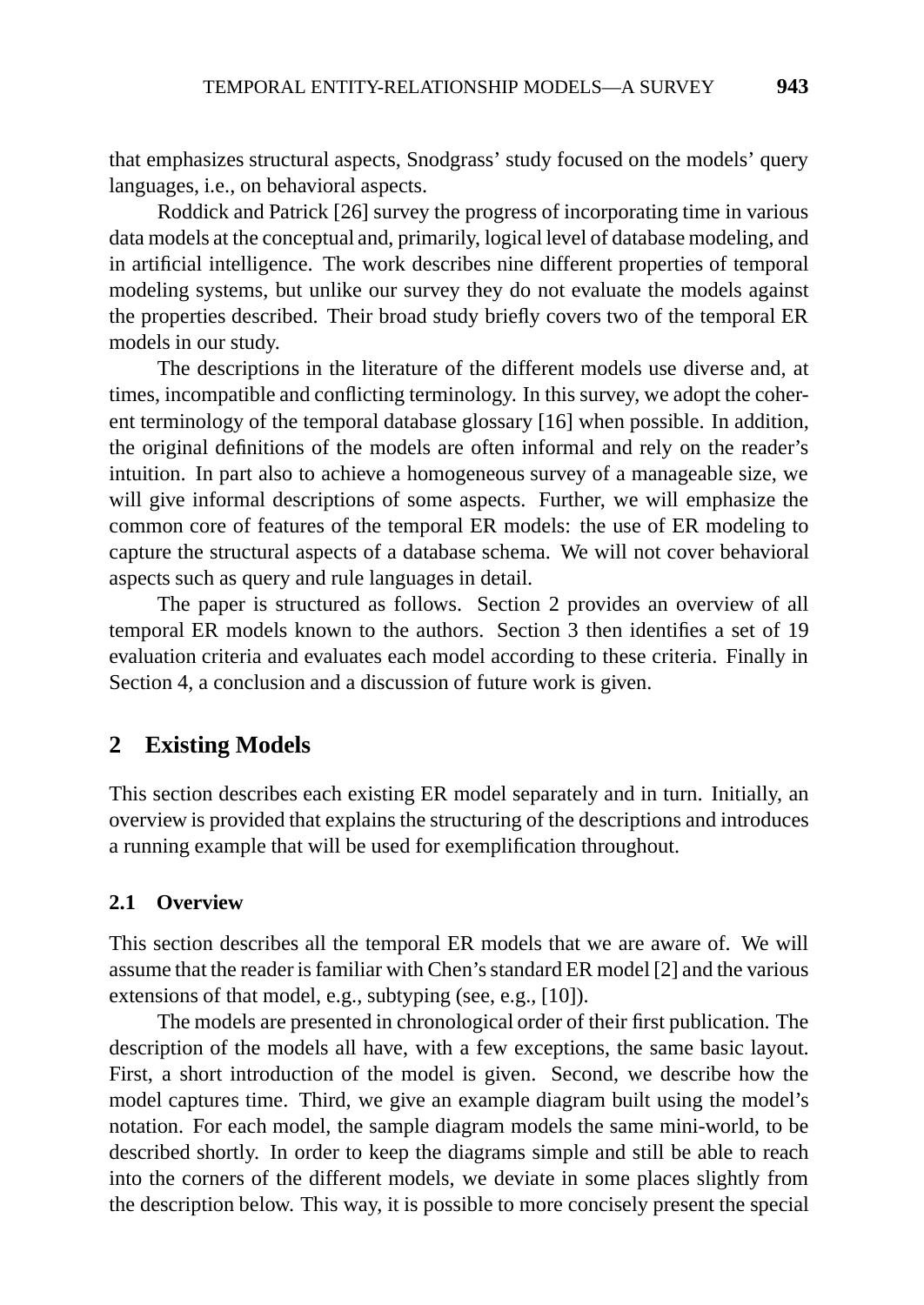features of the models. When we do deviate, we will state this explicitly. Finally, a short summary of the model is given.

Mappings of ER diagrams to implementation platforms for the models will only be explained if they are described in the papers and differ substantially from the typical mappings from the EER model to relational platforms.

The mini-world that we describe next concerns a company divided into different departments. Each department has a number and a name and is in charge of a number of projects. A department keeps track of the profits it makes on its projects. Because the company would like to be able to make statistics on its profits, each department must record the history of its profits.



Figure 1: ER Diagram Describing the Running Example

Each project has a manager and some employees working on the project. Each project has an ID, and a budget. Each project is associated with a department which is responsible for the project. Employees belong to a single department. Once an employee is assigned to a department, the employee works for this department for as long as the employee is with the company. For each employee, the company registers the ID, the name, the date of birth, and the salary. The departments would like to keep records of the different employees' salary histories.

Employees work on one project at the time, but employees may be reassigned to other projects, e.g., due to the fact that a project may require employees with special skills. Therefore, it is important to keep track of who works for what project at a given time and what time they are supposed to finish working on their current project.

Some of the employees are project managers. Once a manager is assigned to a project, the manager will manage the project until it is completed or other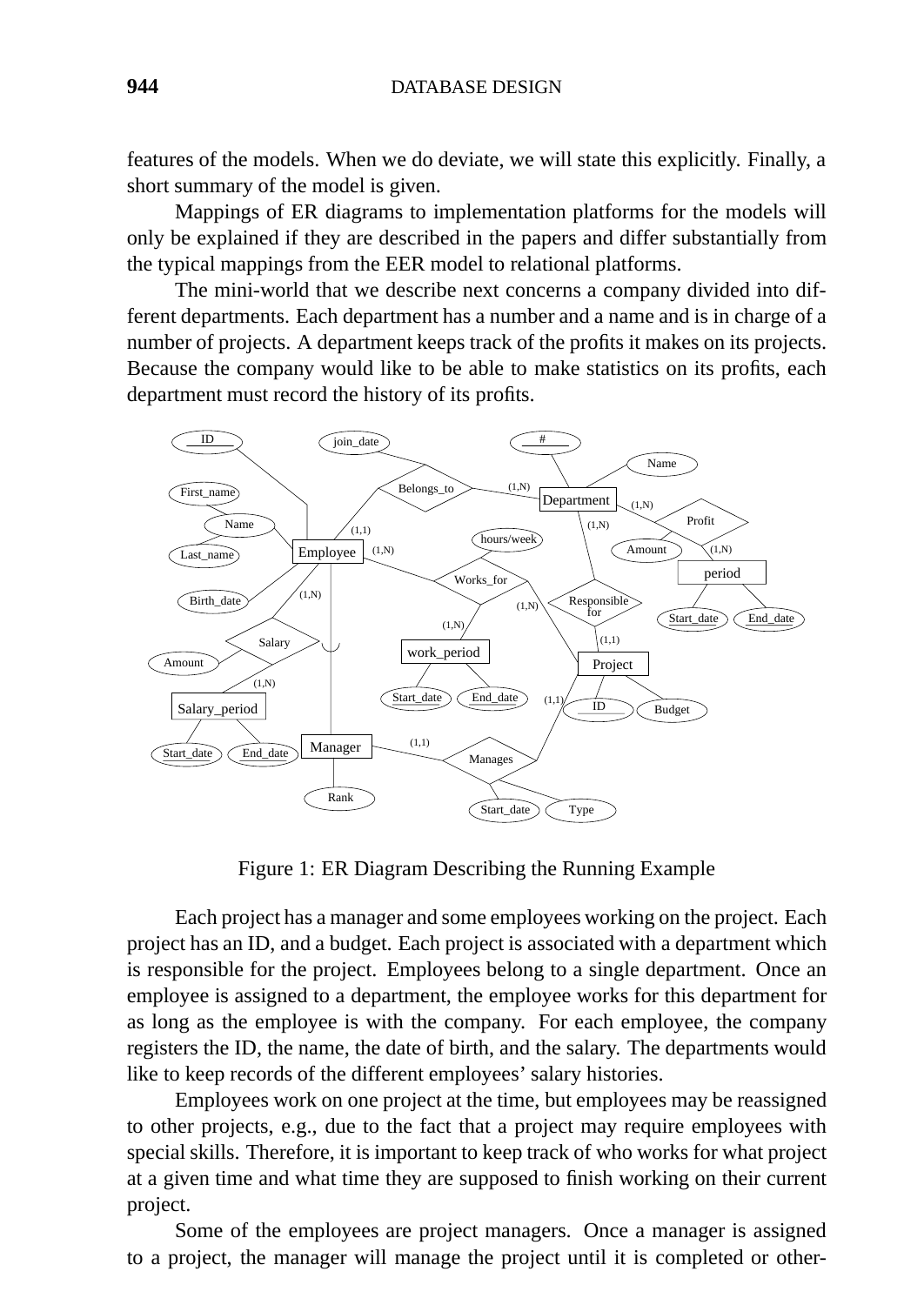wise terminated. Figure 1 presents the ER diagram describing the database design corresponding to this mini-world.

Figure 2 provides an overview of the surveyed models, along with their main citations, the models on which they are based, and the identifiers we will be using in the rest of the paper.

| Name                                      | Main citations | Based on model     | Identifier    |
|-------------------------------------------|----------------|--------------------|---------------|
| <b>Enhanced Entity Relationship model</b> | [10]           | ER                 | <b>EER</b>    |
| Temporal Entity-relationship Model        | [18, 19]       | ER                 | <b>TERM</b>   |
| Relationships, Attributes,                |                |                    |               |
| Keys, and Entities Model                  | [13]           | ER                 | <b>RAKE</b>   |
| Model for Objects with Temporal           |                |                    |               |
| <b>Attributes and Relationships</b>       | [24]           | <b>ER &amp; OO</b> | <b>MOTAR</b>  |
| Temporal EER model                        | [12, 11]       | <b>EER</b>         | <b>TEER</b>   |
| Semantic Temporal EER model               | [8, 9]         | ER                 | <b>STEER</b>  |
| Entity-Relation-Time model                | [35, 37, 22]   | ER                 | <b>ERT</b>    |
| Temporal ER model                         | [33]           | ER                 | <b>TER</b>    |
| Temporal EER model                        | [21]           | <b>EER</b>         | TempEER       |
| Kraft's Model                             | [20]           | ER                 | <b>TempRT</b> |
| TERC+                                     | [39]           | $ERC+$             | TERC+         |

Figure 2: Short Presentation of the Surveyed Models

It is important that the presentation (and definition!) of a model is precise and complete. The descriptions of the surveyed models range from very formal and detailed to vague and abstract.

The models we have found to be described the best are TERM and TERC+, which in [18] and [39] are described in great detail. Models MOTAR, ERT, and TER are presented in articles dedicated to this single purpose, but their descriptions are not as detailed and comprehensive as that of TERM. Models RAKE, TEER, and STEER are also presented in articles only concerning the presentation of the models, but their descriptions are less comprehensive. The description of TempEER is somewhat incomplete. For example, the description of the mapping algorithm supposed to translate TEER diagrams to relational schemas does not cover timevarying aspects. The description of TempRT is also incomplete, primarily because this model is not yet fully developed.

# **2.2 The Temporal Entity-Relationship Model**

TERM, the Temporal Entity-Relationship Model, was the first temporally extended ER model to be proposed [18, 19]. The main motivation for TERM was "to provide database designers with a model for data definition and data manipulation that allows a general and rigorous treatment of time" [18]. To accomplish this, TERM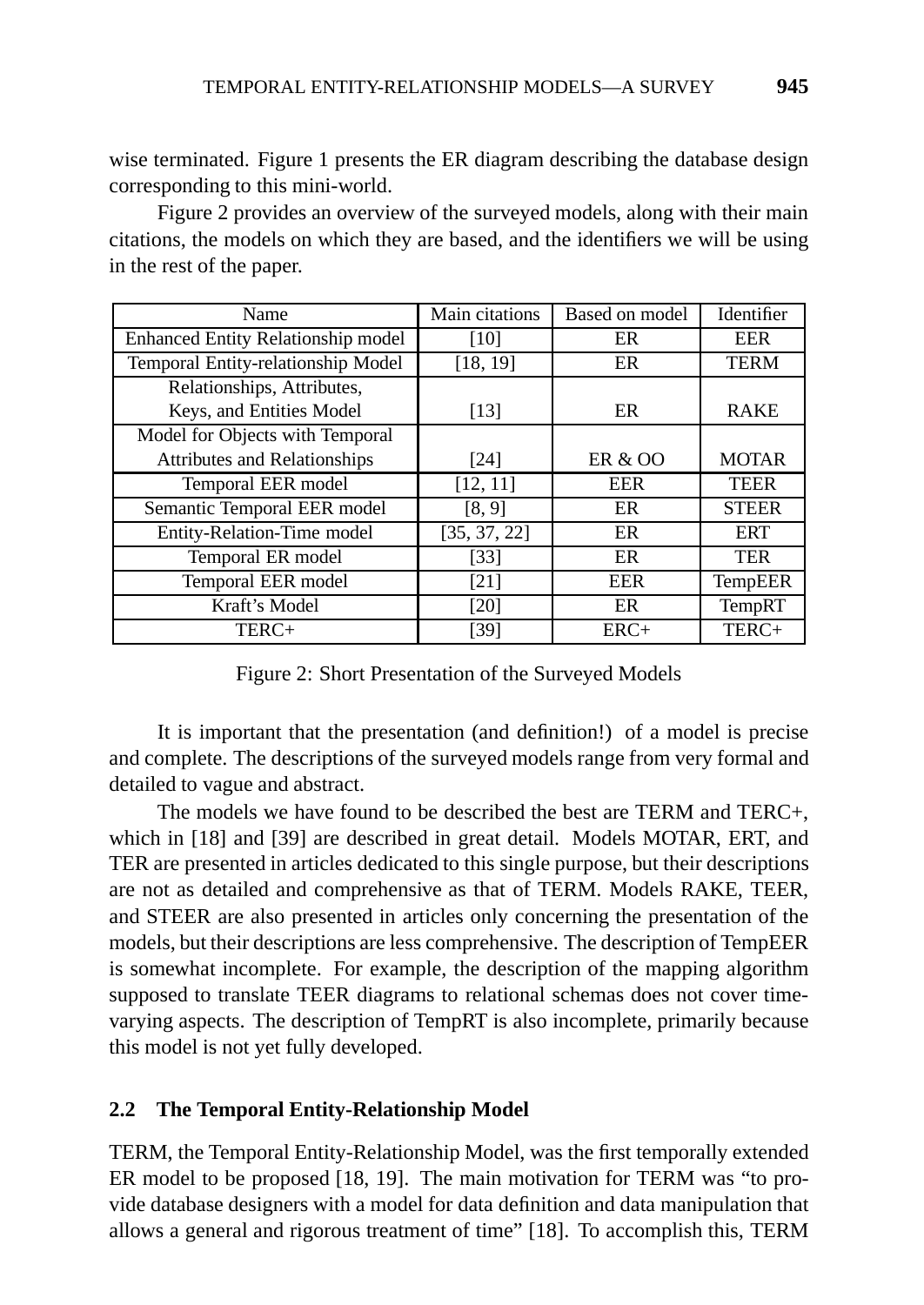most notably introduces the notion of a history, which is a function from a time domain to some value domain. Histories are then used for the modeling of timevarying aspects. For example, the (time-varying) value of an attribute of an entity becomes a history, rather than a simple value.

Unlike all the other temporal ER models, TERM does not have a graphical syntax, but has a Pascal-like syntax.

#### **The Representation of Time**

In its outset, TERM makes a strict distinction between a real-world phenomenon and its ER-model representation. For example, TERM distinguishes between "time" and the representation of time—there is one "time," but many possible representations of time. This distinction extends to the other modeling constructs, e.g. values and histories. We focus on the representations.

Domains are termed *structures*. A time domain is thus a time structure. With TERM, the designer may define time structures, but TERM also includes a predefined time structure of Gregorian dates. These dates are equipped with a variety of predicates, termed structure relations, e.g., "before\_date" and "is\_in\_leap" (is the argument date in a leap year?), and operators, e.g., "next-day" and "leastrecent." Figure 3 illustrates two value structures, one for employee names and one for generic identifiers. It also provides a (partial) time structure, termed "date," with one relation.

| <b>Structure</b><br>name= <b>packed array</b> $[120]$ of char;    | <b>Structure</b><br>$date =$                                                                     |
|-------------------------------------------------------------------|--------------------------------------------------------------------------------------------------|
| <b>Structure</b><br>st $ID = integer$ ;                           | record d,m,y: integer end<br>where<br>this.y $> = 1852$ and                                      |
| relations                                                         | this.m $> = 1$ and this.m $\leq 12$ and<br>this.d $\geq 1$ and this.d $\leq 31$ and              |
| <b>function</b> is in leap(t: date): boolean;<br>begin            | (this.d < > 31)<br>or this.m in $[1,3,5,7,8,10,12]$<br>and                                       |
| is in leap := t.y mod $4 = 0$ and<br>(t.y <b>mod</b> $100 \leq 0$ | (this.d $\langle 30 \text{ or this.m} \rangle$ = 2)<br>and<br>((this.d < > 29 $or$ this.m < > 2) |
| or t.y mod $400 = 0$ ;<br>end                                     | or (this.y mod $4 = 0$ and<br>(this.y <b>mod</b> $100 \leq 0$<br>or this y mod $400 = 0$ ));     |

Figure 3: Sample Value and Time Structures

A *history* is a mapping  $h: T \to V$  where T is a time structure and V is a value structure. Histories are used for capturing the variability of time-varying aspects, as we shall see in the next section. Attributes of entities and roles of relationships have atomic histories while, e.g., entire entities have composite histories, i.e., histories composed of atomic and composite entities. All composite histories are sets of histories: An entity (relationship) history consists of an existence history and the set of all its attribute (role) histories.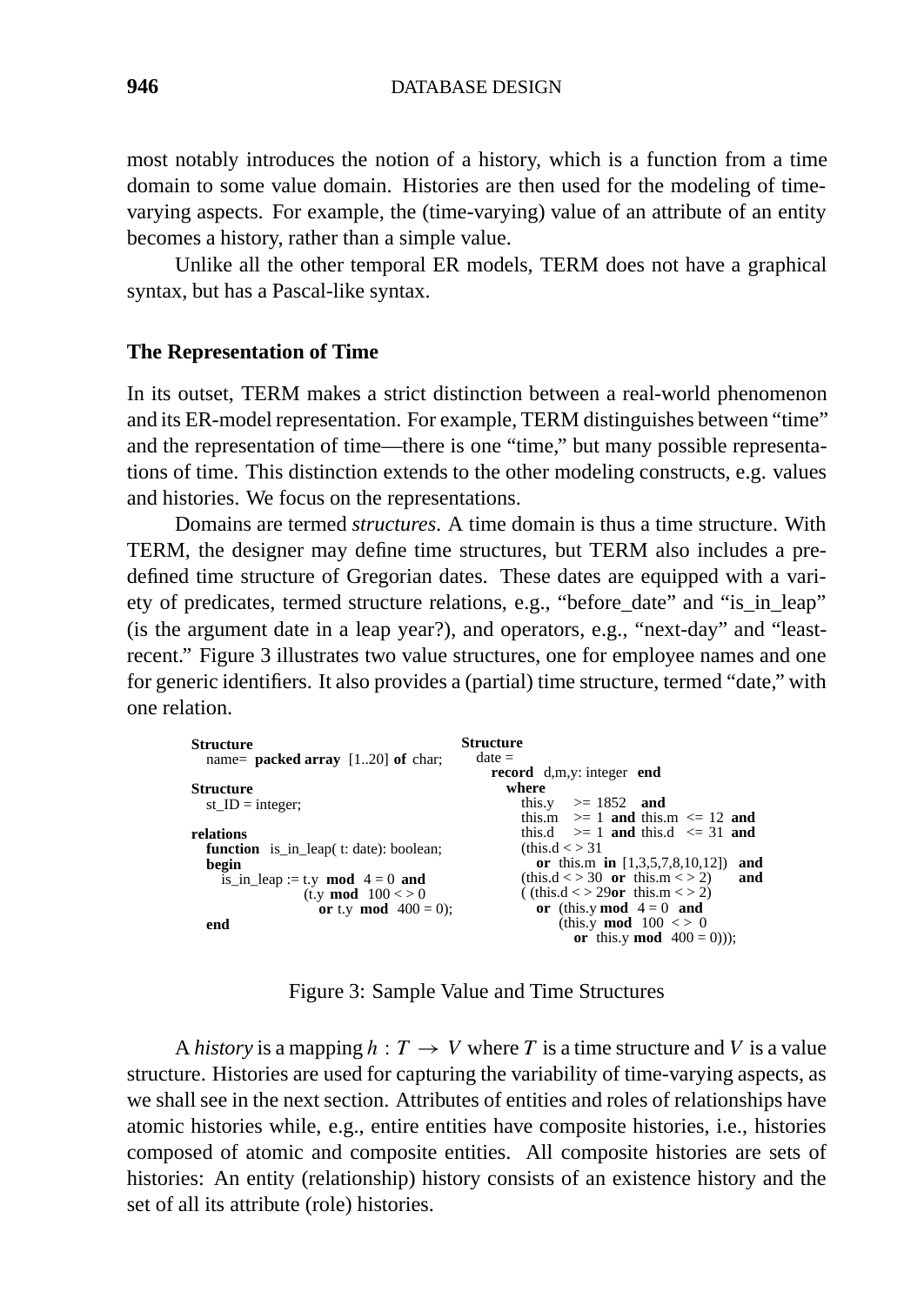The (atomic) history *h* is represented by the *history structure*  $2^{T \times V}$ , i.e., by a set of (time, value) pairs. To achieve a finite history structure in situations were time structure *T* represents continuous time, it is possible to introduce as part of the history structure a derivation function that uses the stored (time, value) pairs to compute values for additional times.

Figure 4 exemplifies histories. First, a generic existence history for entities and relationships is defined as a history structure with two variables t and v and a somewhat complex condition. The domain of the variable t is date, and the domain of the variable v is Boolean/Kleenean. This domain consists of the values *false*, *true*, and *unknown*. The condition involving the three universally quantified variables "s1", "s2", and "s" disallows holes in existence histories. To the right, a salary history, sal\_history, is defined that uses a step-wise constant derivation function, deriv sal (least\_recent\_date, when applied to a pair of a set of dates and a date "z", returns the largest date in the set that is not larger than "z").

| Structure                                                                   | <b>Pattern</b>                                   |
|-----------------------------------------------------------------------------|--------------------------------------------------|
| standard_existence=                                                         | sal history=                                     |
| history                                                                     | history                                          |
| t:date:                                                                     | t:date:                                          |
| v: kleenean end:                                                            | $v:$ real end;                                   |
| where                                                                       |                                                  |
| all s1, s2 from this where                                                  | derivation                                       |
| $((s1.v = true and s2.v = false and before date(s1, s2))$                   | <b>function</b> deriv_sal(h: sal_history;        |
| impl all s from this where                                                  | z: date) : real;                                 |
| before $date(s2, s)$ impl $s.v = false$                                     | <b>var</b> x <b>state of</b> sal history;        |
|                                                                             | begin                                            |
| and                                                                         | $x:=$ that s1 from h where                       |
| $((s1.v = false \text{ and } s2.v = true \text{ and } before date(s1, s2))$ | s1.t=least recent date( those tx from date where |
| impl all s from this where                                                  | exists s2 from h where                           |
| before date(s, s1) <b>impl</b> $s.v = false$ )                              | $s2.t = tx, z);$                                 |
|                                                                             | if $x \leq nil$                                  |
| and                                                                         | deriv sal: $= x.v$ ;                             |
| $((s1.v = true and s2.v = true and before date(s1, s2))$                    | else                                             |
| impl all s from this where                                                  | $deriv$ sal: $=$ <b>uncertain</b>                |
| before $date(s1, s)$ and before $date(s, s2)$                               |                                                  |
| <b>impl</b> $s.v = true$ ;                                                  | end;                                             |
|                                                                             |                                                  |

Figure 4: TERM History Definitions [19]

All data items within a database will not change at the same time. Moreover, for some database items, only the current value is of interest, whereas for others, only some values in the past may be known, while still other items require a history of the entire past. For these reasons, histories are applied to individual database items instead of to the database as a whole.

#### **The Model Components**

The next step is to consider the association of histories with time-varying database items.

The basic modeling constructs of TERM are those of the ER model. *Entities* model the interesting objects from the mini-world; *values* model the properties of the mini-world objects. The values are associated with the entities via *attributes*.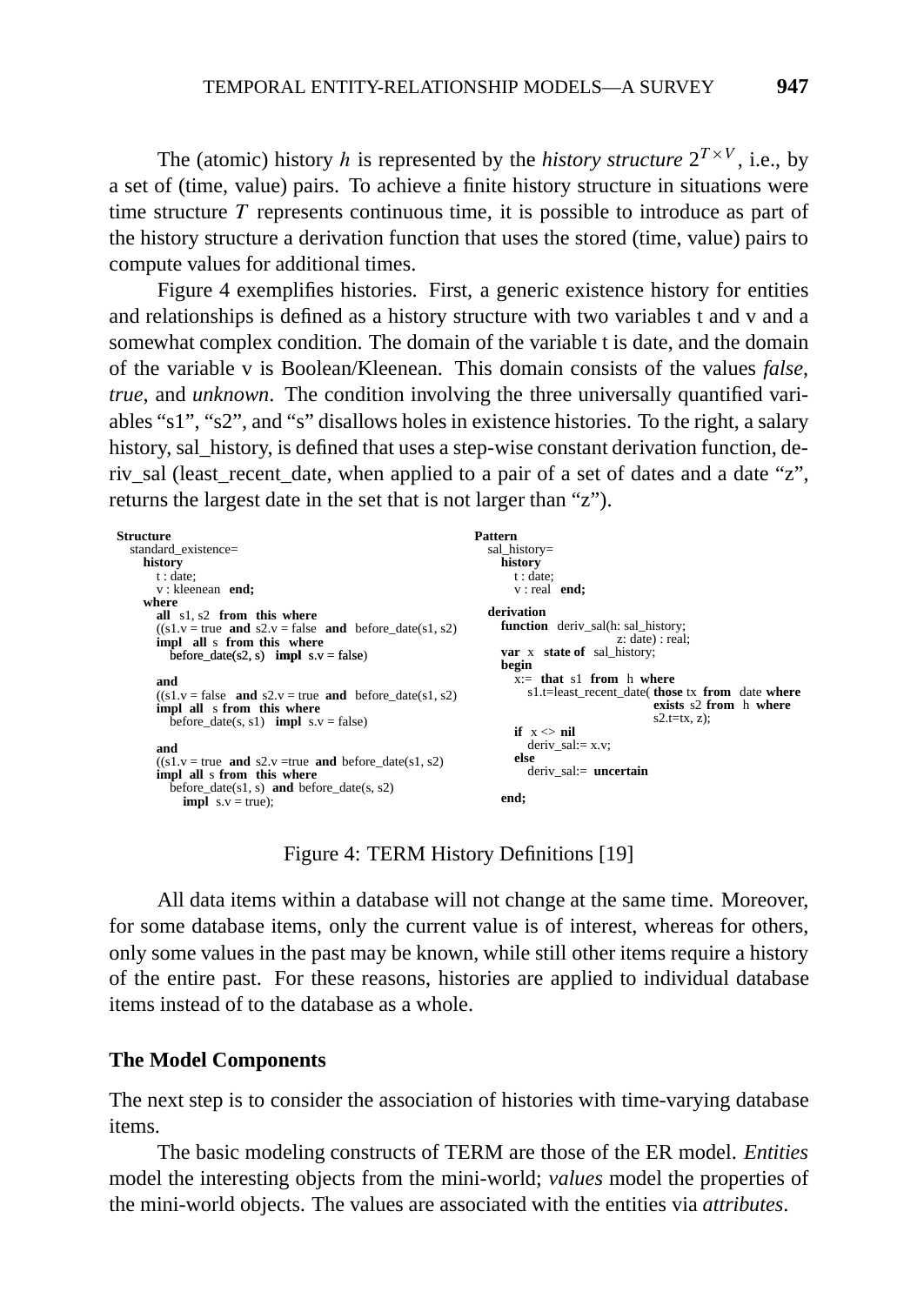If an attribute has no history, that is, if the value of an attribute never changes once it is assigned, it is referred to as a constant attribute; otherwise it is variable. Constant attributes are represented by a (attribute, value) pair, and variable attributes are represented by a (attribute, history) pair.

Entity types are declared by a name and a set of (constant and variable) attributes. The attribute named *existence* is mandatory and describes the existence of the entity type. If the existence attribute is specified as constant, the attribute has Boolean/Kleenean as its domain. A variable existence attribute has an associated Boolean/Kleenean-valued history.

Two or more entities can enter into a *relationship* in which each entity plays a *role*. Like attributes of entity types, roles of relationship types are represented by values, now entity references, or by histories, now entity-reference valued.

Relationship types are declared by a name, an existence description, a set of roles, and a set of attributes. Binary relations may be declared to express participation constraints such as 1:1, 1:N, and N:1, where the constraints are enforced for each database state in isolation. Writing a **one** after the role name restricts participation to at most one (at a time). By placing a **total** after a role name, total participation is indicated.

A TERM schema consists of a set of entity type definitions and a set of relationship type definitions. Figure 5 shows the two entity types, Project and Employee, and the relationship type, Works\_for, between them.

| Entity type<br>Project<br>existence<br>variable<br>standard existence;<br><b>attributes</b> | <b>Entity type</b><br>Employee<br>existence<br>variable<br>standard existence;<br><i>attributes</i> | <b>Relationship type</b><br>Works for<br>existence<br>constant<br>kleenean:<br><b>attributes</b> |
|---------------------------------------------------------------------------------------------|-----------------------------------------------------------------------------------------------------|--------------------------------------------------------------------------------------------------|
| constant $st$ <sub>-ID;</sub><br>ID                                                         | constant st ID;<br>ID                                                                               | no_of_hours/week constant integer;                                                               |
| budget <b>constant</b> real;                                                                | First name constant name:                                                                           | roles                                                                                            |
|                                                                                             | Last name constant name:                                                                            | emp total constant Employee;                                                                     |
|                                                                                             | Salary <b>variable</b> sal history;                                                                 | proj <b>variable</b> work history;                                                               |
|                                                                                             | Birth date constant date:                                                                           |                                                                                                  |

Figure 5: Sample TERM Entity and Relationship Types

A general bottom-up procedure for designing TERM schemas has been provided. There are four steps. The first step is to define all nonstandard component value sets. Figure 3 exemplifies this step. As illustrated by the date structure, it is possible to express constraints on the values of the value sets. A so-called relation is also shown that determines whether or not a given date is in a leap year. The next step is to define histories. As illustrated in part by Figure 4, histories have a name,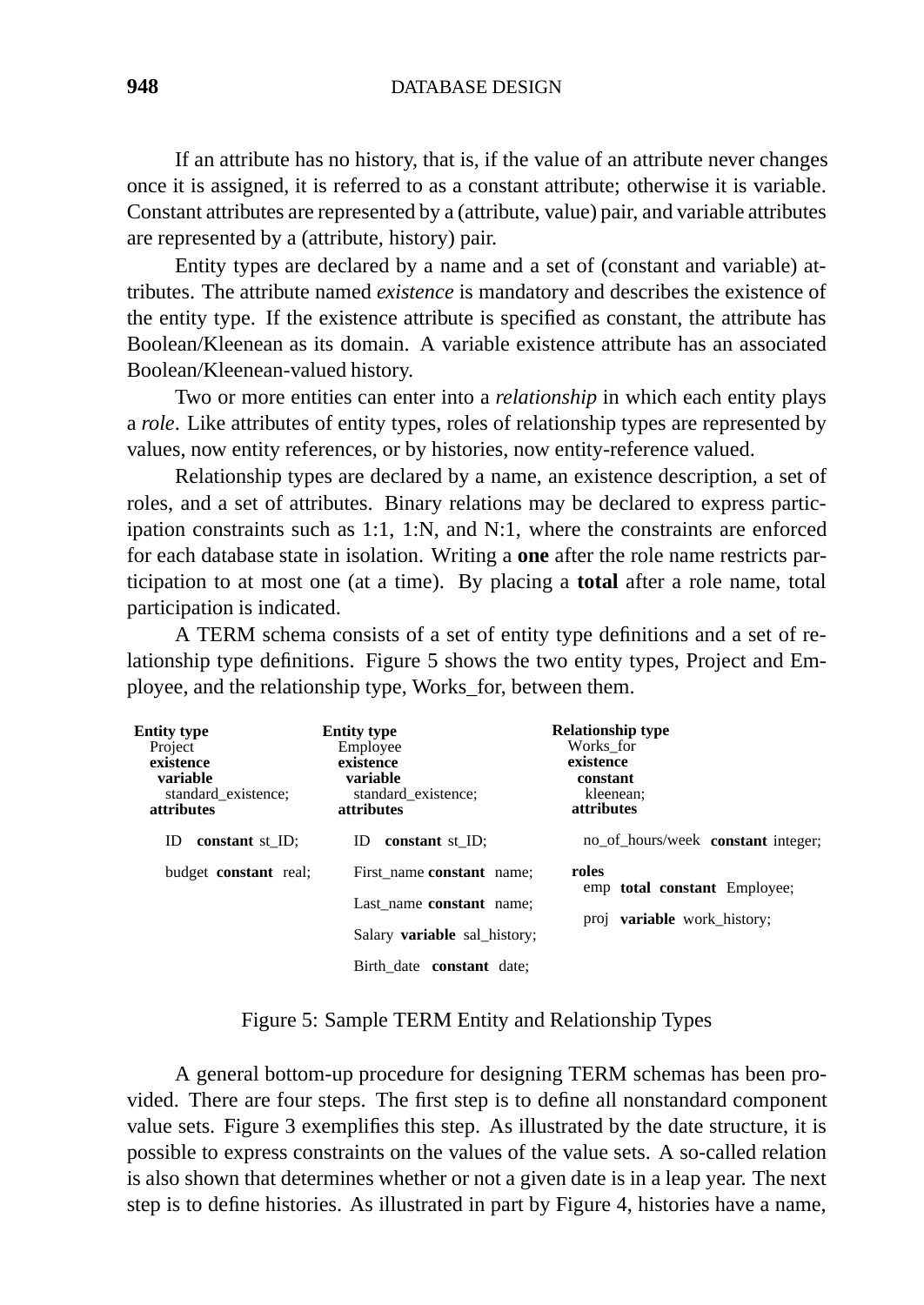a time structure, a value structure, an optional list of predicates for restricting the set of pairs forming a history, a list of relations, and a list of operations. The third step is to define patterns. A pattern is a value structure together with at least one assertion, at most one derivation function, and zero or more approximation functions, or it is a history structure together with at most one derivation function and zero or more approximation functions. The *sal\_history* shown at Figure 4 is an example of the latter. The final step is to define entity and relationship types. These consist of a name and a list of components. The components are specified as either existence, attributes, or roles. Figure 5 give an example of this step.

# **Summary**

TERM was the first temporal ER model and has a Pascal-like syntax. It allows database designers to model temporal aspects through the use of history structures as values of attributes and relationship-type roles. In addition, histories are employed to model the existence of entities and relationships.

# **2.3 The Relationships, Attributes, Keys, and Entities Model**

The Relationships, Attributes, Keys, and Entities model, RAKE, [13] was developed in 1984 as part of a project at the U.S. Federal Reserve Board. One of the tasks in the project was to design a database to "store data on the history, attributes, and interrelationships of American and foreign financial institutions," and the model was developed to provide better support for this work than the ER model.

RAKE fundamentally adopts the ER model, but replaces some of the ER model's modeling constructs with new ones and adds entirely new constructs. Most prominently, RAKE introduces so-called key fields in diagrams: Key attributes of entity types are places in "key boxes" in the upper-left corners of the entity-type rectangles. This explicit representation of the entity-keys was unexpectedly found to also be useful when modeling time-varying data, to record multiple states of entities and relationships in the same application.

All new constructs are defined in terms of their mapping to relational tables and in terms of existing ER constructs. Following a discussion of the representation of the time domain in RAKE, we consider in turn the modeling of time-varying relationships and attributes.

# **The Representation of Time**

The time type used in RAKE corresponds to the type DATE (or TIMESTAMP) supported by, e.g., various SQL implementations of relational DBMSs. This type is used for modeling of valid time and user-defined time, but it could also be used to capture transaction time.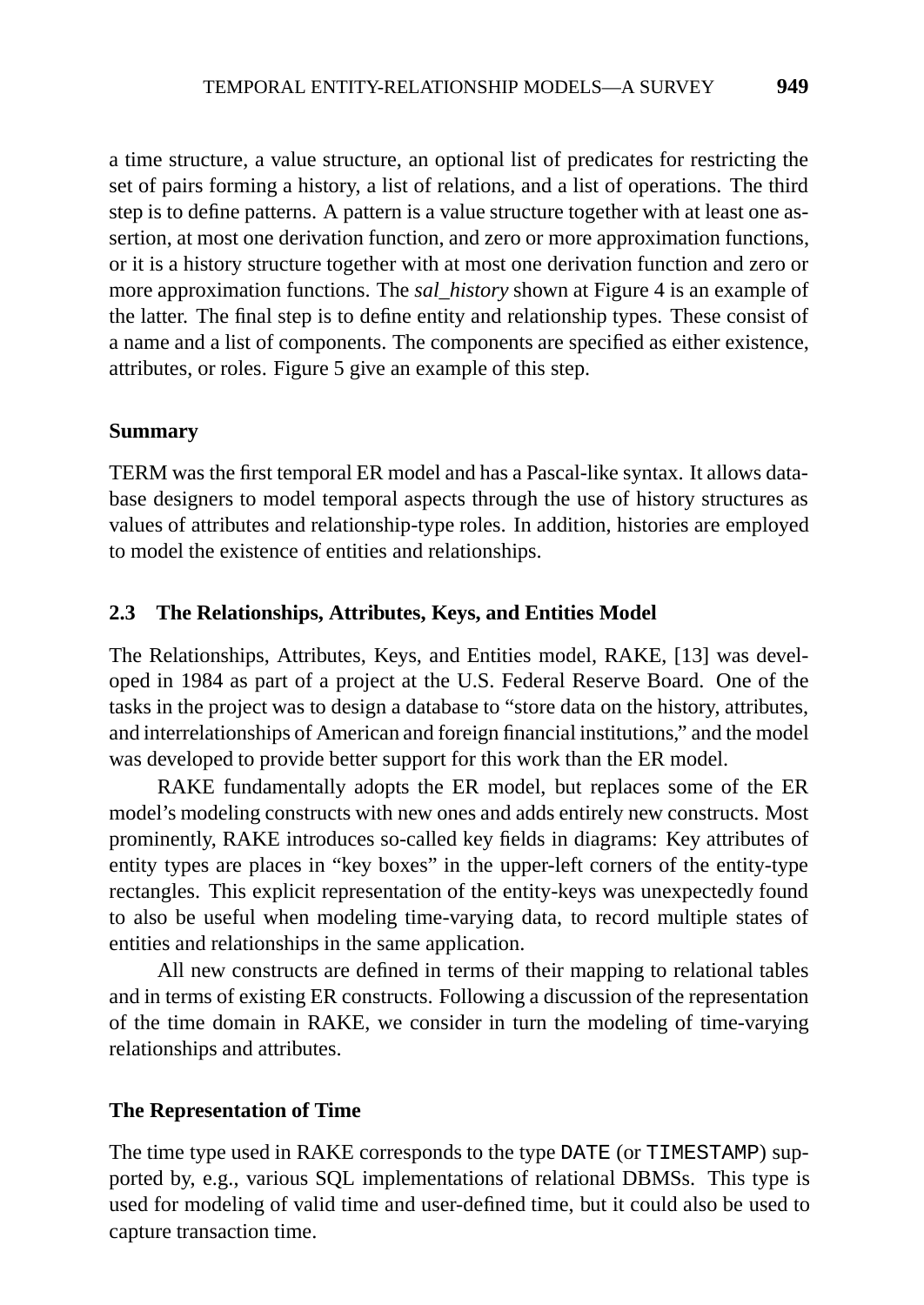**950** DATABASE DESIGN

It is noted that the history of entities and relationships consists of series of states succeeding one another in time. The series are punctuated by events that transform one state into another. The states have duration while the events do not. The valid times of states are thus modeled using a pair of time attributes, BEGINstamp and ENDstamp, and the valid times of events are modeled using an attribute Tstamp. Next, we shall see how these time attributes are used in RAKE diagrams.

#### **The Model Components**

As usual, entity types are represented by rectangles. The primary key of an entity type is placed, in a so-called keybox, in the upper-left corner of its rectangle. Weak entity types are also represented by rectangles. For these, the partial key is placed in the keybox, and the primary keys of the identifying relationships are stacked on top of the keybox.

Non-primary-key attributes of entity types are represented by circles that, as usual, are linked to the entity types. If an attribute circle is enclosed by a square (also a rectangle), this means that the attribute may be treated as an entity type. As in the ER model, relationship types are represented by diamonds. As for attributes, if a relationship-type diamond is enclosed by a rectangle, this implies that the relationship type may also be treated as an entity type.

In non-temporal databases, only the current, or last-known, state of entities and relationships are stored. When recording multiple states, entities and relationships are identified differently. Entities are identified by non-reusable identifiers (e.g., serial numbers). In contrast, RAKE distinguishes between different relationships—that are instances of the same relationship type—solely by their timestamps. Below, we delve into these and other temporal aspects.

#### **Modeling Time-varying Relationships**

When changing a binary relationship type where only a single state is recorded, to record multiple states, the relationship type turns ternary. To see this, consider Figure 1. The Responsible\_for relationship type consists of a set of pairs of Department and Project entities, with the entities being represented by their primary-key values. In contrast, because we want to record project assignments for different times, it is necessary for Works\_for to be ternary: only with a third work\_period entity is it possible to represent project assignments of the same employee to the same project, at different times.

Thus, the ternary relationship type in Figure 6(a) is the correct way to represent a temporal relationship between two entities in RAKE. To avoid cluttering the diagrams with time-period rectangles, RAKE eliminates this notation and instead introduces the semantically equivalent notation in Figure 6(b). In this way, RAKE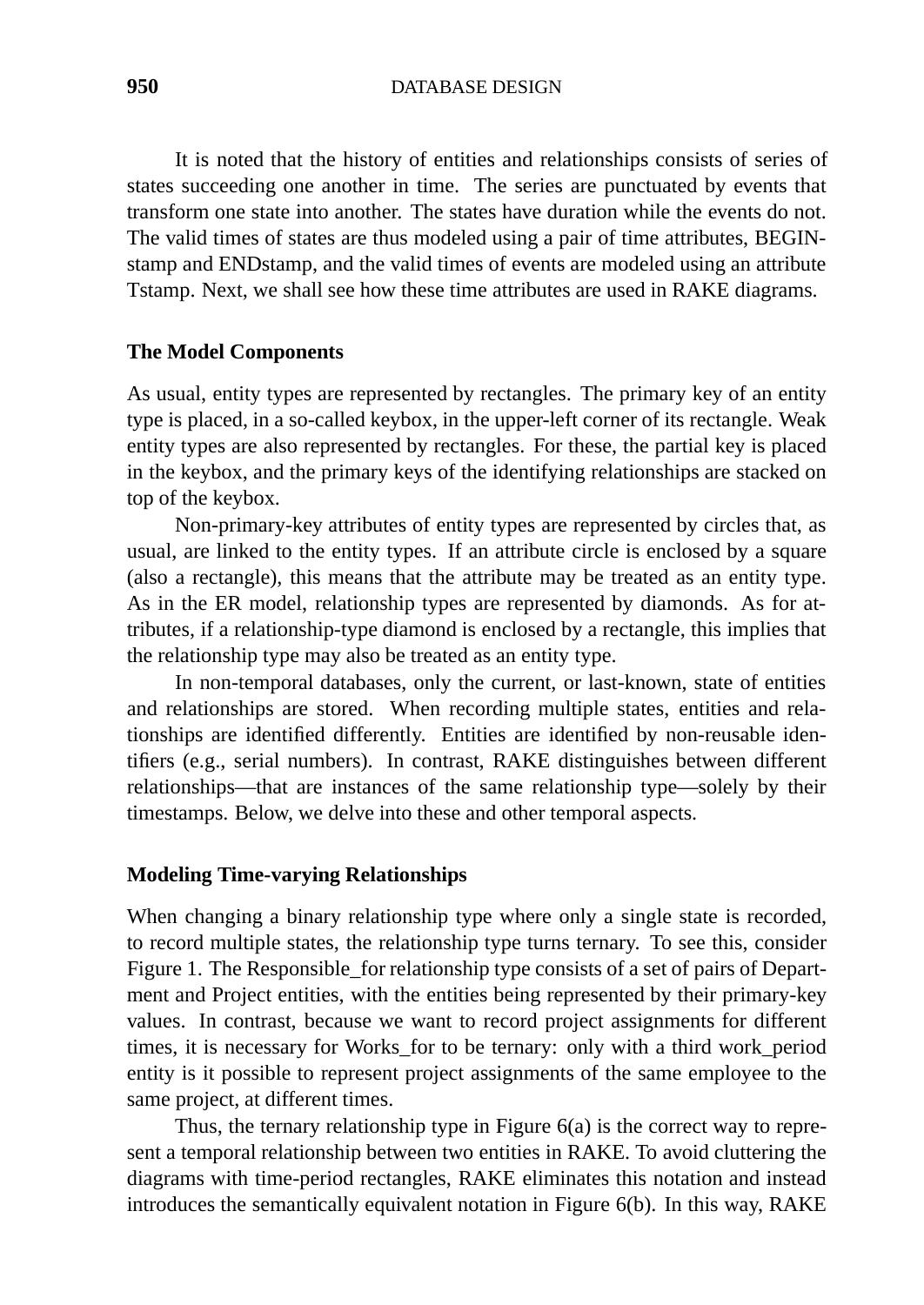

Figure 6: The Representation of Time-varying Relationship Types in RAKE

represents temporal relationship types as weak entity types owned by a time-period entity type that is not explicitly represented in the diagrams [13, pp. 282–283]. Together with the primary keys of the other entity types participating in the relationship type, the ENDstamp, which is part of the key of the owner entity type, is sufficient to uniquely identify instances of the relationship type. The BEGINstamp, also a part of the owner entity type, is therefore simply treated as an ordinary attribute.

# **Modeling Time-varying Attributes**

The use of a circle for representing an attribute may be seen as a shorthand for a relationship between a set of entities and a domain of attribute values. With this view, the domain of attribute values becomes an entity type, and the technique for modeling temporal relationship types may be used for modeling temporal attributes as well. Figure 7(a) illustrates this correspondence. When applying the trans-



Figure 7: Modeling Time-varying Attributes in RAKE

formation technique from relationship types, we arrive at Figure 7(b). Again, by having made the entity attribute relationship explicit, the relationship is treated as a weak entity with an implicit time period as owner. This, in turn, is abbreviated to Figure 7(c), where the BEGINstamp attribute is made implicit. This is how RAKE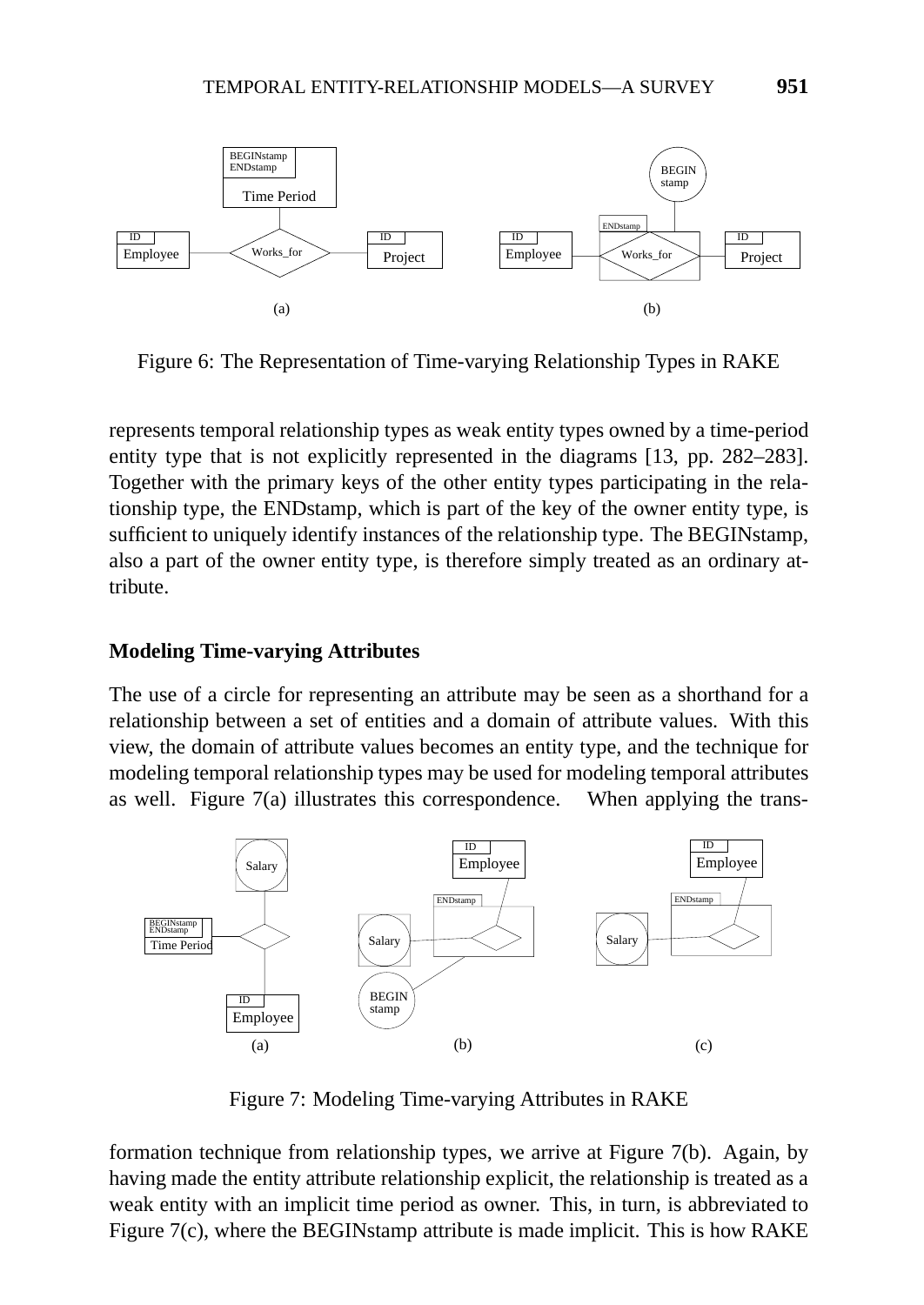models temporal attributes. Although the BEGINstamp attribute is implicit in diagrams, the attribute is not eliminated, but is assumed to be implicitly present. The BEGINstamp thus reappears when diagrams are mapped to relational schemas.

Next, observe that the approach here is to use attribute-value timestamping. Each attribute is treated in isolation. RAKE also has special provisions for timestamping sets of attributes of an entity type. Assume that the Salary and Address of Employee are both temporal and that we want to timestamp them together. Figure 8 illustrates how this is accomplished. Figure 8(b) illustrates the new construct and



Figure 8: Modeling Time-varying Attributes Together in RAKE

Figure 8(a) shows the equivalent old construct. When mapping the two diagrams to a relational database schema, Figure 8(a) would be mapped to two relation schemas, while Figure 8(b) would only be mapped to a single table. These database schemas have different advantages. Indeed, this is the rationale for permitting both modeling constructs.

Finally, it is also possible to timestamp attributes and relationships with time points, to model temporal events. This is done simply be using an attribute Tstamp in place of ENDstamp and omitting BEGINstamp from temporal relationships.

#### **Summary**

RAKE retains most of the constructs of the ER model, with their usual semantics, but modifies the handling of primary keys by introducing special keyboxes on entity types and weak entity types. RAKE also introduces special constructs for modeling temporal relationship and attribute types. These are modelled as weak entity types owned by implicit time-period entity types. The new constructs of RAKE are defined in terms of their mapping to the relational model and of existing ER constructs.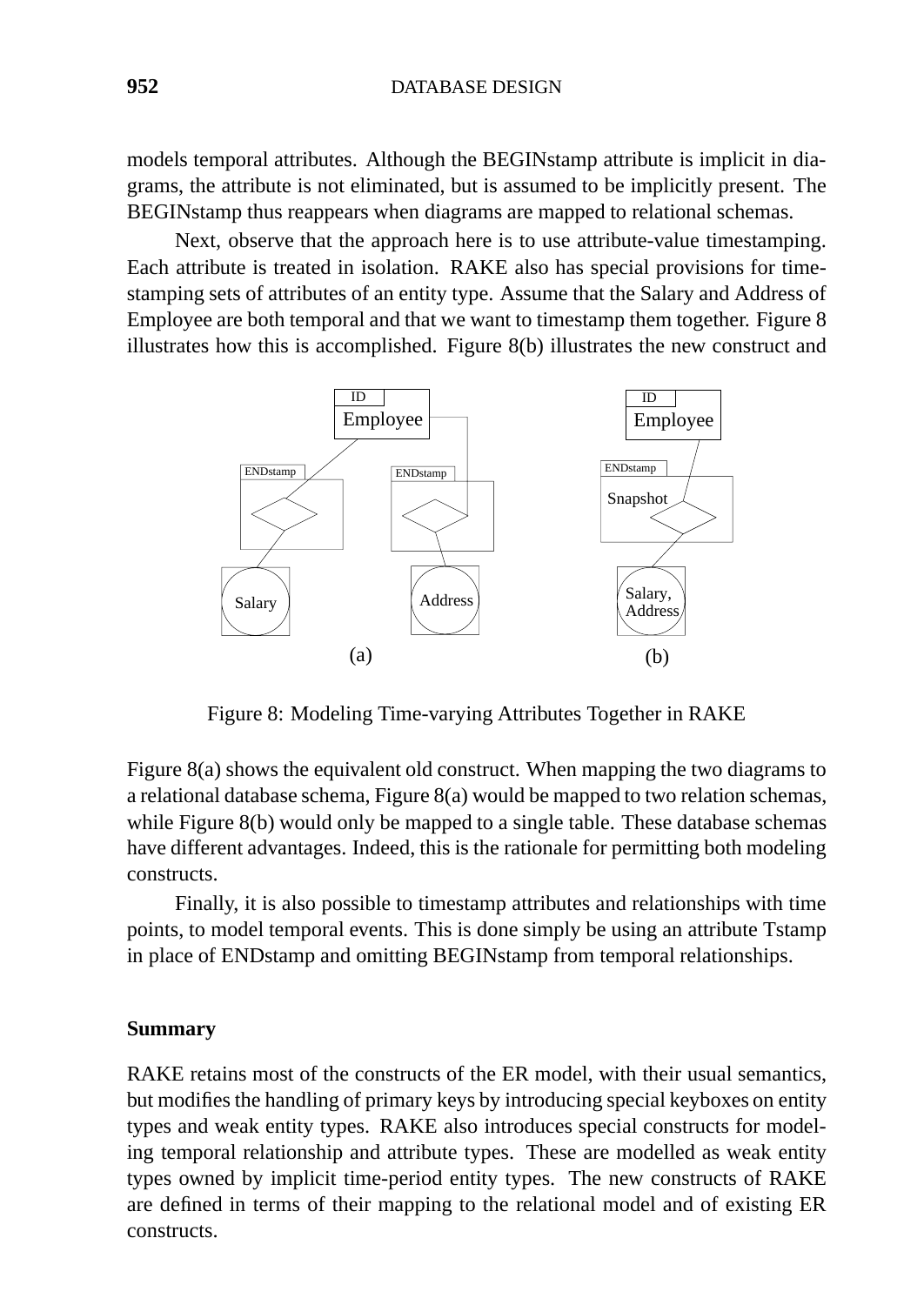#### **2.4 The Model for Objects with Temporal Attributes and Relationships**

The motivation for the development of the Model for Objects with Temporal Attributes and Relationships (MOTAR) [24] was to integrate database research in areas such as object-oriented databases, knowledge-based systems, and temporal databases. MOTAR database schemas, termed Data Model Diagrams (DMDs), are graphical and extend the ER model with temporal relationships and attributes, and with rules. A tool for building DMDs is provided, as is a mapping of DMDs to relation schemas.

#### **The Representation of Time**

MOTAR provides built-in features for describing the temporal aspects of a database application, both at the conceptual and the logical level.

MOTAR concentrates on the modeling of the valid-time aspect of data. If the application at hand requires transaction-time support in the database, the approach is to simply add time columns (a single column, registration time, is suggested) to the appropriate relational schemas that result from mapping the DMD to the implementation schema.

At the conceptual level, explicit notation is added to describe the temporal aspects of a mini-world and database design. With this notation, valid-time timestamps become implicit.

The meaning of the new modeling constructs follows from their mapping to logical-level relational schemas. For every temporal aspect described at the conceptual level, corresponding timestamp attributes are added to the relational tables by the mapping algorithm. At the logical level, valid-time is modeled using SQL DATE columns; details will be given when the temporal constructs are discussed in the following.

#### **The Model Components**

MOTAR includes four kinds of data types: regular entity types, relationship types (non-procedural relationship types), attribute types, and rules (procedural relationship types). The model provides separate notations for temporal attribute types and temporal relationship types. When describing these constructs in the following, we will use the DMD in Figure 9 for exemplification.

#### **Entity and Relationship Types**

Entity types are represented by circles and may be primitive or composite. Composite entity types are built from primitive and composite entity types. In Figure 9, Employee is a primitive entity type. Entity type Department is, as we shall see next,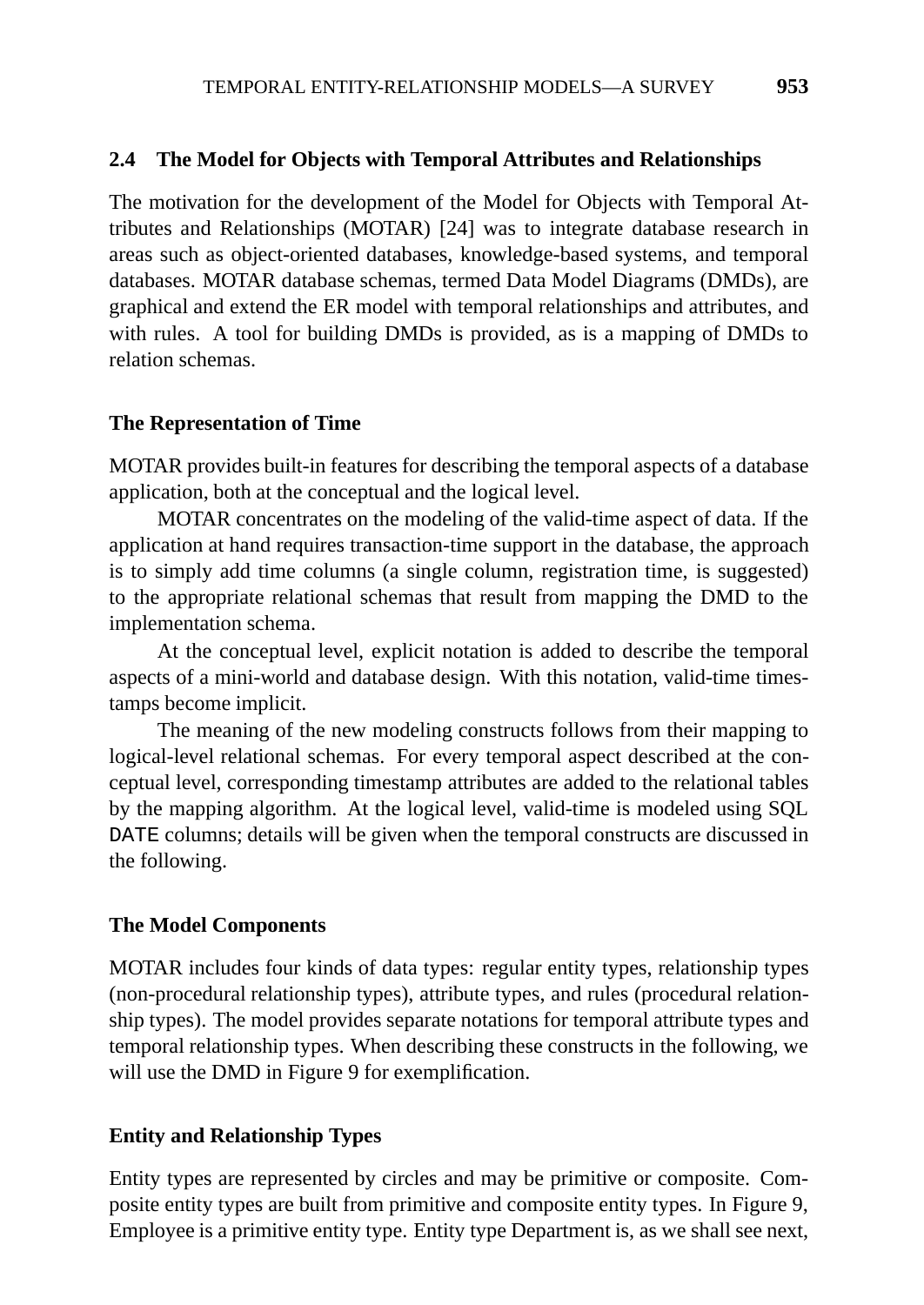

Figure 9: Describing the Running Example Using MOTAR

related to Project by means of a Component-Composite relationship. Department entities thus contain Project entities, and Department is a composite entity type.

MOTAR proposes a wider definition of relationship types than do the usual ER models. This more general notion of relationship is introduced to make MOTAR general enough to support a wider variety of applications.

MOTAR relationship types are procedural (rules) or non-procedural. Briefly, the former operate on attribute values of entities or relationships, and they produce results that may update the attribute values of the same entity or relationship, or the attribute values of other sets of entities or relationships.

There are three kinds of non-procedural relationship types, each of which is illustrated in Figure 9 and explained next.

• **Superclass-Subclass (SS) Relationship Types.** These are represented by linking two entity types with a dashed line, with an arrow pointing from the superclass to the subclass. In SS relationship types, the instances of the subclass are of the same type as the instances of the superclass, but additional information is needed for instances of the subclass. In the figure, Manager is a subclass of Employee.

Inheritance of attributes is supported. Thus instances of the subclass has the same attributes as instances of the superclass, in addition to the attributes specified for the subclass. This inheritance is built into the mapping of SS relationship types to relational tables. For example, the Employee-Manager relationship generates the following table.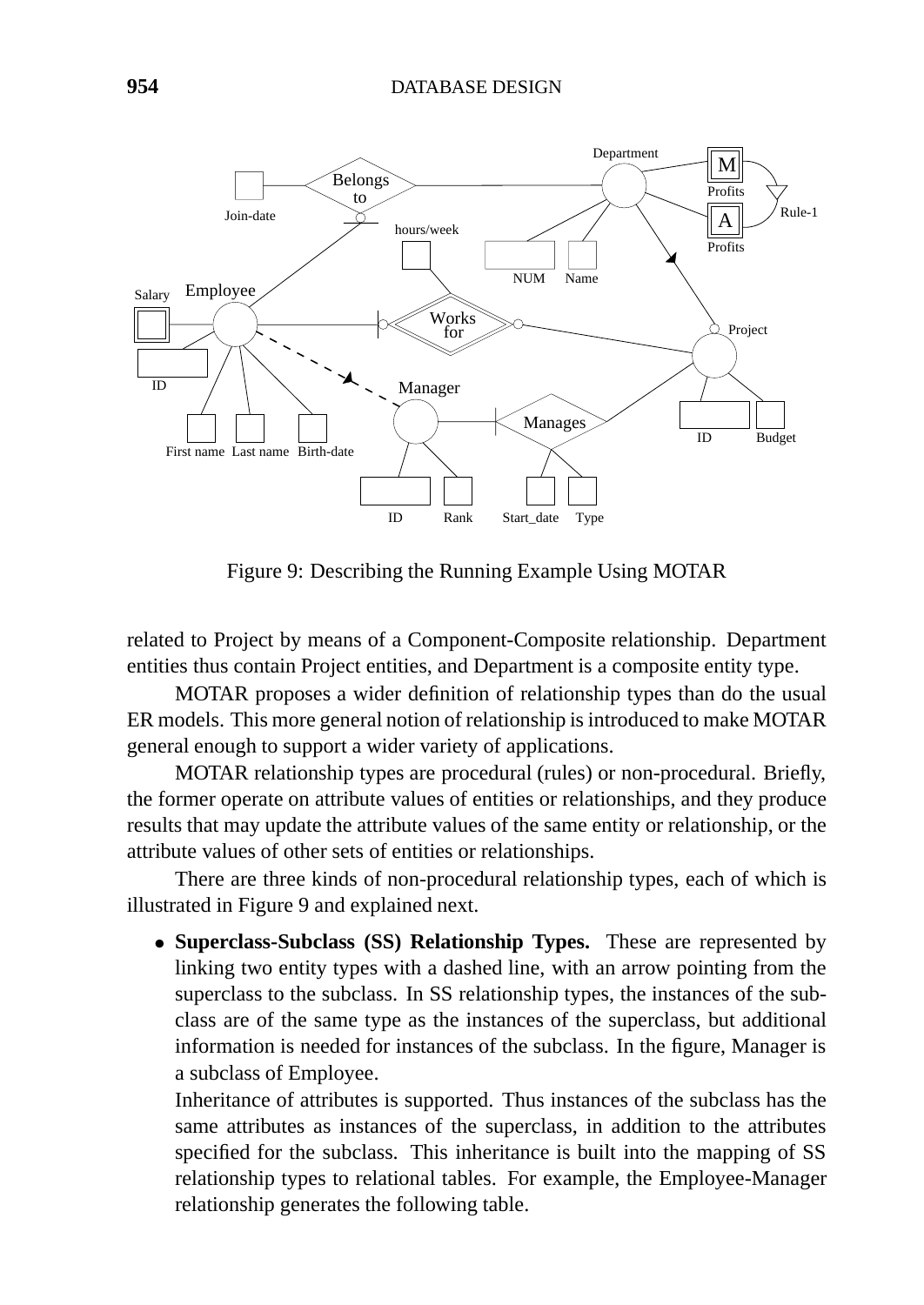# EMP\_SUBCLASS\_MGR(EMP\_ID, MGR\_ID)

Each tuple in this table links information about a manager, in a Manager table, with information, stored in an Employee table, about the manager. Joining this table with an Employee table on EMP\_ID and then with a Manager table on MGR\_ID will retrieve all the attributes of a manager.

• **Component-Composite (CC) Relationship Types.** These are represented by linking two entity types with a solid line, with an arrow pointing from the composite to the component.

The notation allows for specifying different constraints. Components being optional is indicated by using a double, solid line for linking the component and the composite. If the composite entities may contain multiple occurrences of the component entity type, the line linking the entity types is given a small circle at the component end. This is exemplified in Figure 9 by letting Project be a component of Department (this is a deviation from the running example). The CC relationship type between Department and Project results in the following relational table being generated.

# DEP\_COMPONENT\_PROJ(DEP\_NUM, PROJ\_ID)

If the composite only contains at most one occurrence of the component, the key of the above relational table will be reduced to the composite identifier only. Whether the component object is optional or not does not matter to the mapping algorithm.

• **General Relationship (GR) Types.** These are relationships between entity types that are neither of type SS nor type CC. They are represented by linking the involved entity types to a diamond with solid lines. N-ary GR types are allowed.

Each entity type that participates in a GR type has a cardinality ratio that can be either 1 or N. A cardinality ratio of 1 is represented by linking the entity type to the diamond with a solid line, as mentioned before. A cardinality ratio of N is represented using a solid line ending with a small circle at the diamond side. The meanings of the cardinality radios are as usual. The DMD in the figure indicates that a department may have more than one employee, but that one employee belongs to at most one department. The meaning of cardinality ratios for time-varying GRs is not given.

All GR types have one reference entity type that indicates to which entity type the attributes of the GR type refer. The reference entity type is determined from the semantics of the GR type. Figure 9 exemplifies this: because hours/week is meant to describe how many hours per week an employee is working on a project, Employee is the reference entity type of the relationship type Works\_for. A reference entity type of relationship is indicated with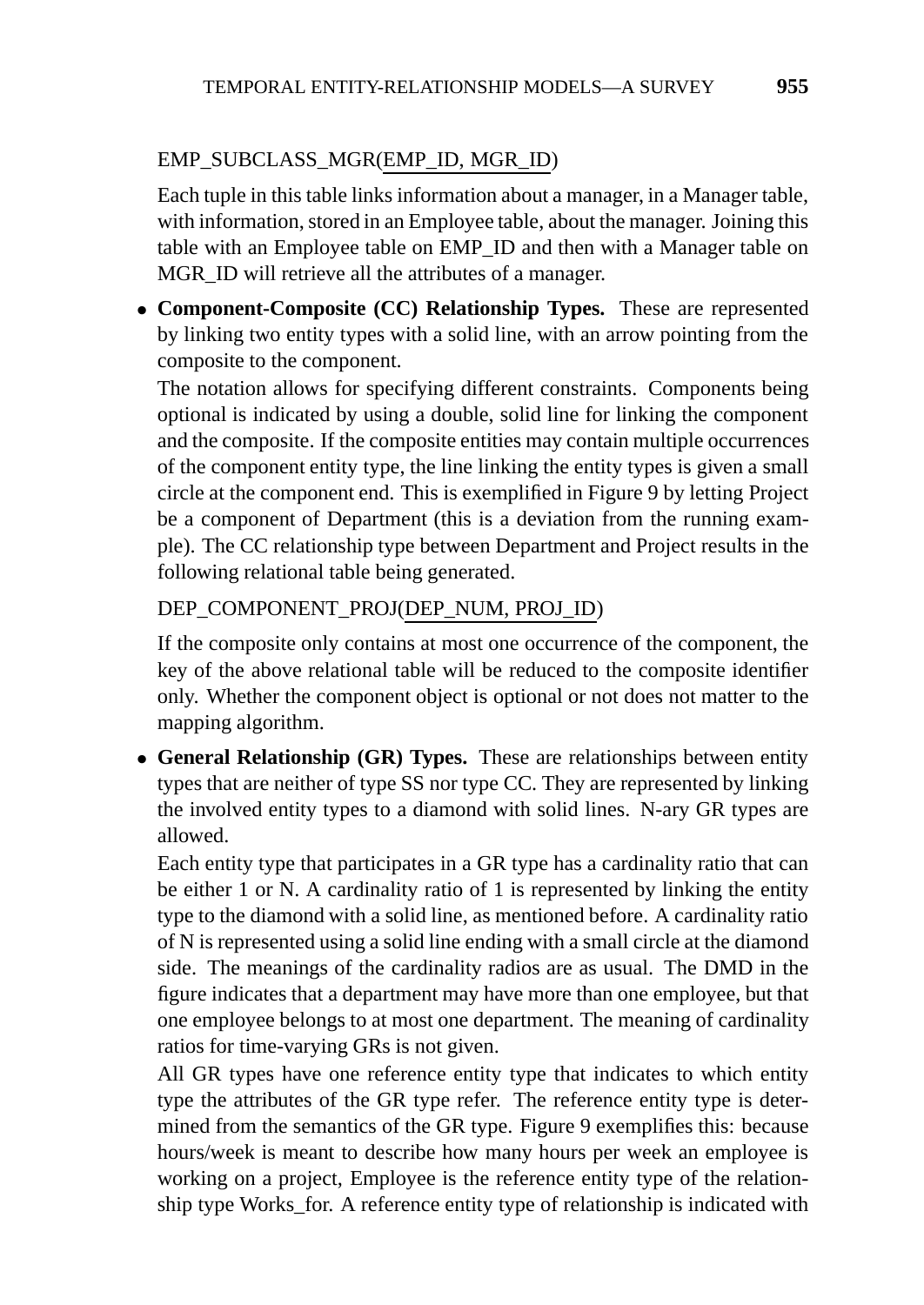a small line perpendicular to the line connecting the entity type to the diamond; see the figure.

Using special time-varying GR types, it is possible to describe relations that vary over time, such as project assignments of employees and marriages. Time-varying GRs are represented by double diamonds. In Figure 9, the relationship type Works\_for is time varying, stating that employees may be reassigned to other projects. The meaning of time-varying GRs is revealed by their mapping to relational tables in which DATE type attributes Start\_date and End\_date are introduced. Specifically, the Works\_for relationship type will be mapped to the following two tables.

REL\_WORKS\_FOR(EMP\_ID, PROJ\_ID) WORKS\_FOR(EMP\_ID, PROJ\_ID, EMP\_Hours/week, EMP\_Start\_date, EMP\_End\_date)

From the second table, it can be seen that employees may only work for the same project once because the key of the relation WORKS\_FOR only consists of EMP\_ID and PROJ\_ID. Almost all the attribute names are prefixed with EMP because Employee is the reference entity type of Works\_for.

# **Attributes**

There are four types of attributes in the model. They are initially divided into identifiers and simple attributes; and simple attributes are either regular, aperiodic, or periodic. Identifiers are represented by rectangles and are considered time-invariant. For example, ID is the identifier of, e.g., the entity type Project. Regular attributes do not change over time and are thus non-temporal. They are represented by squares. For example, as departments' names are not expected to change, Name of Department in Figure 9 is modeled as a simple, regular attribute.

Aperiodic attributes are expected to change over time, at irregular intervals. A double square without a letter inside represents an aperiodic attribute. Attribute Salary of Employee is an example of an aperiodic attribute; it is mapped to the following table.

EMP\_Salary(EMP\_ID, Salary\_date, Salary)

This mapping, with only one time attribute, results in several interpretations of the meaning of aperiodic attributes. For example, aperiodic attributes may be assumed to be step-wise constant. For example, the value of a salary remains constant between updates. The Salary\_date value of a tuple then indicates when the tuple's Salary value takes effect. Another interpretation is that aperiodic attributes are assumed to be discrete. For the Salary attribute, this means that a tuple's Salary value is valid only at the time indicated by the value of its Salary\_date attribute. The intended meaning is not clear from the description of the model.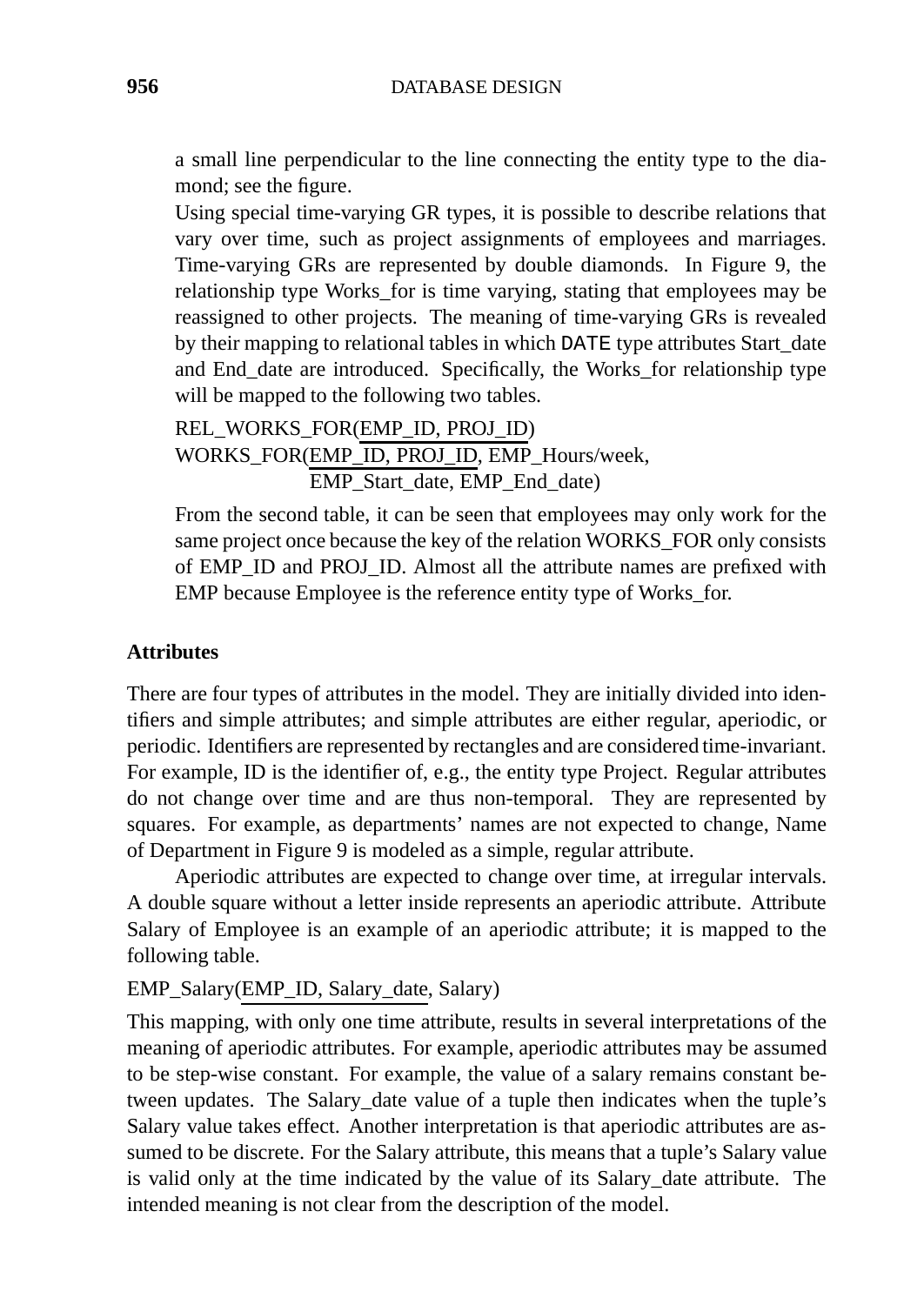Periodic attributes are expected to change over time within specific intervals, e.g., monthly or weekly. A double square with a letter inside represents a periodic attribute. The letter indicates the intervals with which the attribute is monitored. Two periodic attributes, Profits, are used for recording departments' profits. One is sampled monthly, and the other is sampled annually. Rule-1 computes the annual profits, taking the monthly profits as input. Entity type Department is mapped to the following tables.

DEP(DEP\_NUM, Name)

DEP\_Annual\_Profit(DEP\_NUM, Profit\_Year, Annual\_Profit) DEP\_Monthly\_Profit(DEP\_NUM, Profit\_Month, Profit\_Year, Monthly\_Profit)

From this it can be seen that it is possible to specify a granularity for periodic attributes.

# **Rules**

The notion of rules as known from knowledge-based systems is used for the modeling of procedural relationships. Reference [24] provides argumentation for why rules are thought of as data in MOTAR. Rules are represented using an arrow head that points from the condition of the rule to its conclusion. In Figure 9, Rule-1 exemplifies this; for further details, see [24].

# **Summary**

MOTAR provides the database designer with new modeling constructs for describing time-varying attributes, both periodic and aperiodic, and for describing timevarying relationships. These constructs "hide" the time attributes that would otherwise be necessary.

# **2.5 The Temporal EER Model**

The motivation for developing the Temporal EER (TEER) Model [12, 11] was that its authors believe that it would be more natural to specify temporal data and temporal queries in a conceptual, entity-oriented model than in a tuple-oriented relational data model. TEER does not add new syntactical constructs to the EER model; instead, it gives new meaning to the existing EER modeling constructs making them temporal.

# **The Representation of Time**

The time representation is similar to that proposed by Gadia and Yeung [14] for the relational model, but is adapted to the requirements of the ER model. A *time interval*, denoted by  $[t_1, t_2]$ , is defined to be a set of consecutive equidistant time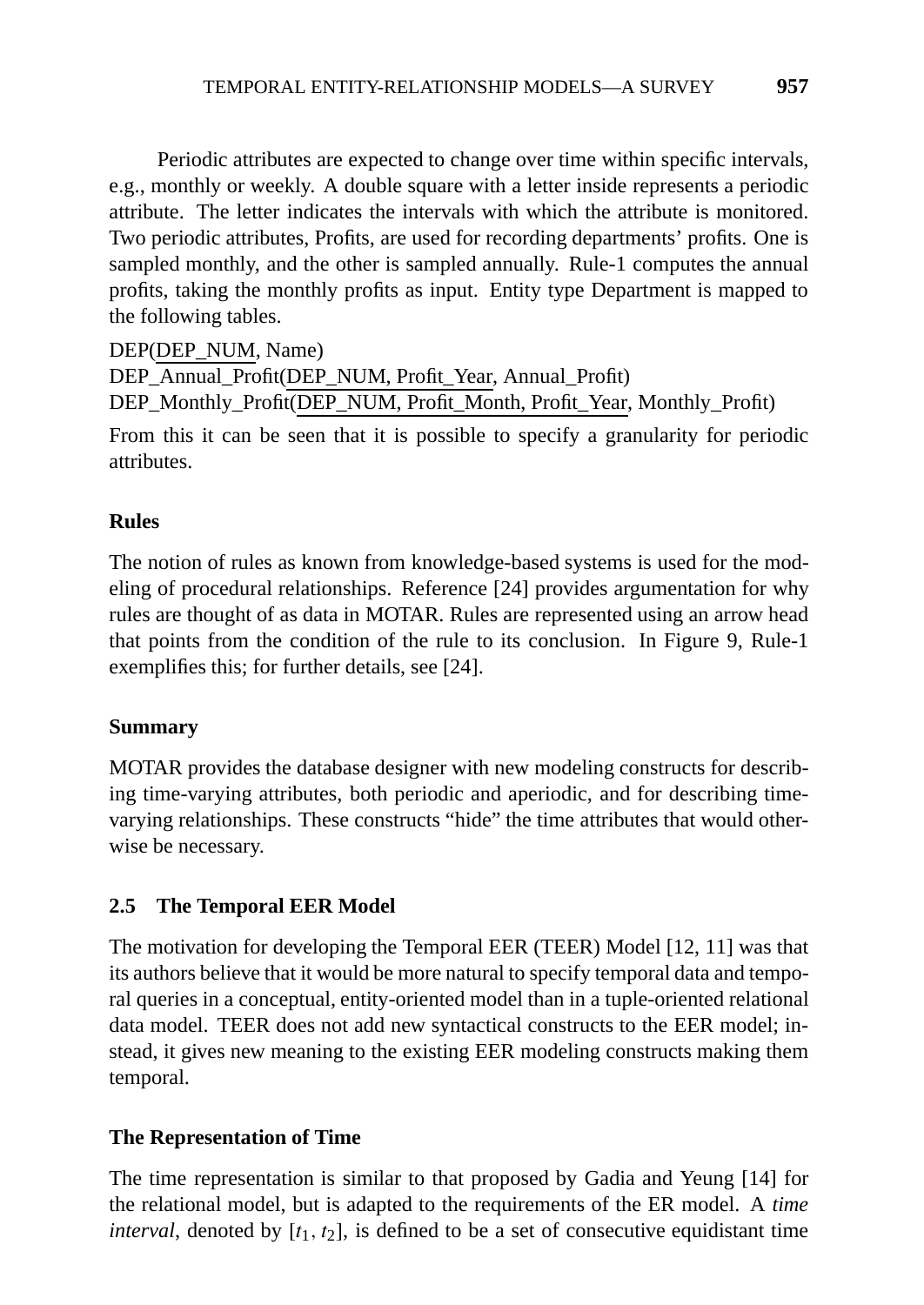instants, where  $t_1$  is the starting instant and  $t_2$  the ending instant. The distance between two consecutive time instants can be adjusted based on the granularity of the application to be equal to months, days, or other suitable time units. A *temporal element* is a finite union of time intervals denoted by,  $\{I_1, I_2, \ldots, I_n\}$  where  $I_i$  is an interval in [0*, now*]. A *temporal database* stores historical information for a time interval [0*, now*] where 0 represents the starting time, of the database mini-world application, and *now* represent the current time which is continuously expanding.

The authors state that the TEER model has no limitations regarding support of time dimensions, but due to space limitations, the articles consider only valid time.

#### **The Model Components**

The TEER model extends the EER model [10] to include temporal information on entities, relationships, superclass/subclasses, and attribute. Since the graphical representation of TEER model components is similar to that of the EER model presented by Elmasri and Navathe [10], we will not explain it in detail. Instead, we will concentrate our attention on the new meaning given to the syntactical constructs of the EER model.



Figure 10: A TEER Schema Modeling the Running Example

#### **Entities and Entity types**

In the TEER model, each entity *e* of entity type *E* is associated with a temporal element  $T(e) \subseteq [0, now]$  that gives the *lifespan* of the entity. The lifespan of an entity can be a continuous time interval, or it can be the union of a number of disjoint time intervals. In TEER, each entity type has a system-defined SURROGATE attribute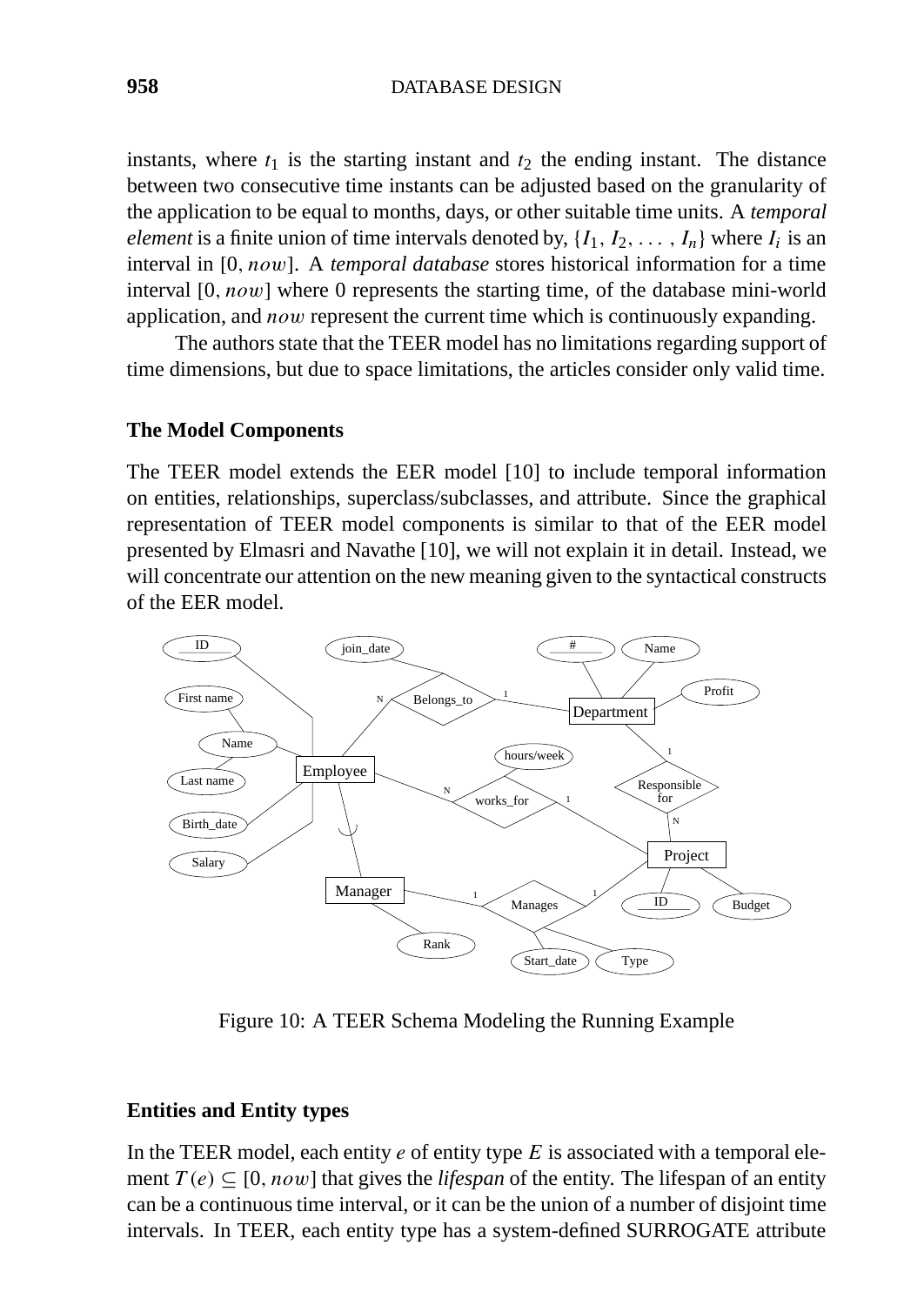whose value is unique for every entity in the database. The value of this attribute is hidden from the user and does not change throughout the lifespan of the entity. The temporal element of the SURROGATE attribute of entity *e* defines the lifespan *T (e)* of the entity.

The temporal properties of weak entities are similar to those of regular entities, except that the temporal element  $T(e)$  of each weak entity must be a subset of the temporal element of its owner entity.

#### **Attributes and Keys**

The attribute types of the TEER model are the same as those of the EER model, although they are all temporal. The *temporal value* of each attribute *Ai* of *e*, denoted by  $A_i(e)$ , is a partial function  $A_i(e)$ :  $T(e) \rightarrow dom(A_i)$ . This is also referred to as a *temporal assignment*. The subset of  $T(e)$  in which  $A_i(e)$  is defined and denoted by *T (Ai(e))* is called the *temporal element of the temporal assignment*. It is assumed that  $A_i$  has the value NULL or UNKNOWN during the time intervals  $T(e) - T(A_i(e)).$ 

To give an example of the above, consider the database described by Figure 10, and assume that the chosen granularity of time is a day. A particular EM-PLOYEE entity *e* with lifespan  $T(e) = [7/1/90, now]$  may have the temporal attribute values given in Figure 11.

| $\text{SURROGATE}(e)$ | $= \{ [7/1/90, now] \rightarrow \text{ surrogate_id} \}$ (system generated) |
|-----------------------|-----------------------------------------------------------------------------|
| ID(e)                 | $= \{ [7/1/90, now] \rightarrow 98765 \}$                                   |
| First name $(e)$      | $= \{ [7/1/90, now] \rightarrow Chris \}$                                   |
| Last name $(e)$       | $= \{ [7/1/90, now] \rightarrow \text{Johnson} \}$                          |
| Birth_date $(e)$      | $= \{ [7/1/90, now] \rightarrow 8/23/46 \}$                                 |
| Salary(e)             | $= \{ [7/1/90, 6/30/92] \rightarrow $20K,$                                  |
|                       | $[7/1/92, now] \rightarrow $30K$                                            |

|  | Figure 11: Example of a Lifespan of an Entity |  |  |
|--|-----------------------------------------------|--|--|
|  |                                               |  |  |

The following constraint apply to attributes and keys in the TEER model. Simple single-valued attributes have at most one atomic value for each entity at each time instant [*t*]. Multivalued attributes can have more that one value for an entity at a given time instant [*t*]. For a given time instant [*t*], the value of a composite attribute of an entity is the concatenation of the values of its components. The temporal element of a temporal assignment of a composite attribute is the union of the temporal elements of the temporal assignments of its components. A key attribute is an attribute of an entity type with the constraint that at any time instant [*t*] in [0*, now*], no two entities will have the same value for this attribute. TEER allows updates of key attributes since each entity is uniquely identified by its system-defined SURROGATE.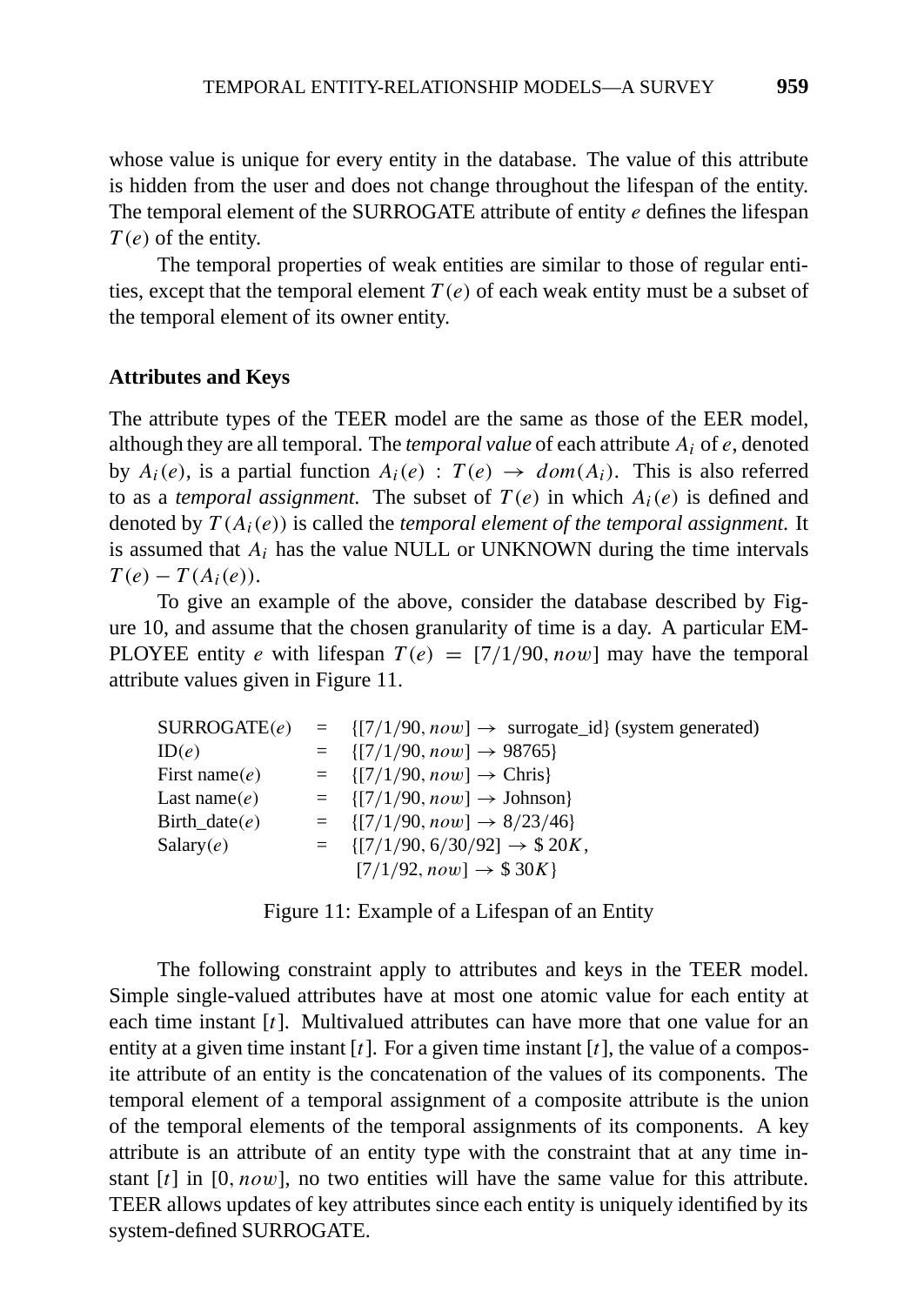#### **Relationship Types**

Like entities of entity types, each relationship instance r is associated with a temporal element  $T(r)$  that defines the lifespan of the relationship instance. A constraint states that  $T(r)$  must be a subset of the intersection of the temporal element of the participating entities. That is,  $T(r) \subseteq (T(e_1) \cap T(e_2) \cap ... \cap T(e_n))$  where  $T(e_i)$ is the lifespan of the *i*'th entity participating in *r*. Relationship attributes are treated similarly to entity attributes; the temporal value  $A_i(r)$  of each simple attribute  $A_i$ is a partial function  $A_i(r)$ :  $T(r) \rightarrow dom(A_i)$  and its temporal element  $T(A_i(r))$ must be a subset of  $T(r)$ . The cardinality ratios of the participating entity types have not been given any new meaning.

The TEER model also offers user-defined and predicate-defined superclass/ subclass relationships. An entity *e* of a superclass *E* will belong to a predicatedefined subclass *C* throughout all time intervals where the defining predicate evaluates to true for that entity. For a user-defined subclass, the user specifies when the entity is to be a member of the subclass. In either case, the entity will have a temporal element  $T(e/C)$  that specifies the time intervals during which it is a member of the subclass *C*. The constraint  $T(e/C) \subseteq T(e)$  on temporal elements must hold. Attributes of a subclass are treated similarly to other attributes; the temporal elements of their temporal assignments must be subsets of *T (e/C)*.

#### **Summary**

TEER does not add any new syntactical constructs to the EER model, but changes the semantics of all the standard EER constructs, making them temporal. TEER do not provide any mapping from TEER diagrams to any implementation model.

#### **2.6 The Semantic Temporal EER Model**

The Semantic Temporal EER model (STEER) [8, 9] was developed in order to compensate for a lack of consideration of the semantics associated with time in previous research that had concentrated on temporal data models and query languages in the context of the relational model and not so much in the context of conceptual data models. STEER introduces a new classification concept for temporal and conceptual objects and provides guidelines for identifying objects as conceptual or temporal.

#### **The Representation of Time**

The representation of time in STEER is very similar to the representation of time in the TEER model just surveyed. Actually, the only difference is that the time domain *T* of the database application is expanded from  $T = \{t_0, t_1, t_2, \ldots, t_{now}\}$ to  $T = \{t_0, t_1, t_2, \ldots, t_{now}, t_{now+1}, \ldots\}$ . That is, it is now possible to reference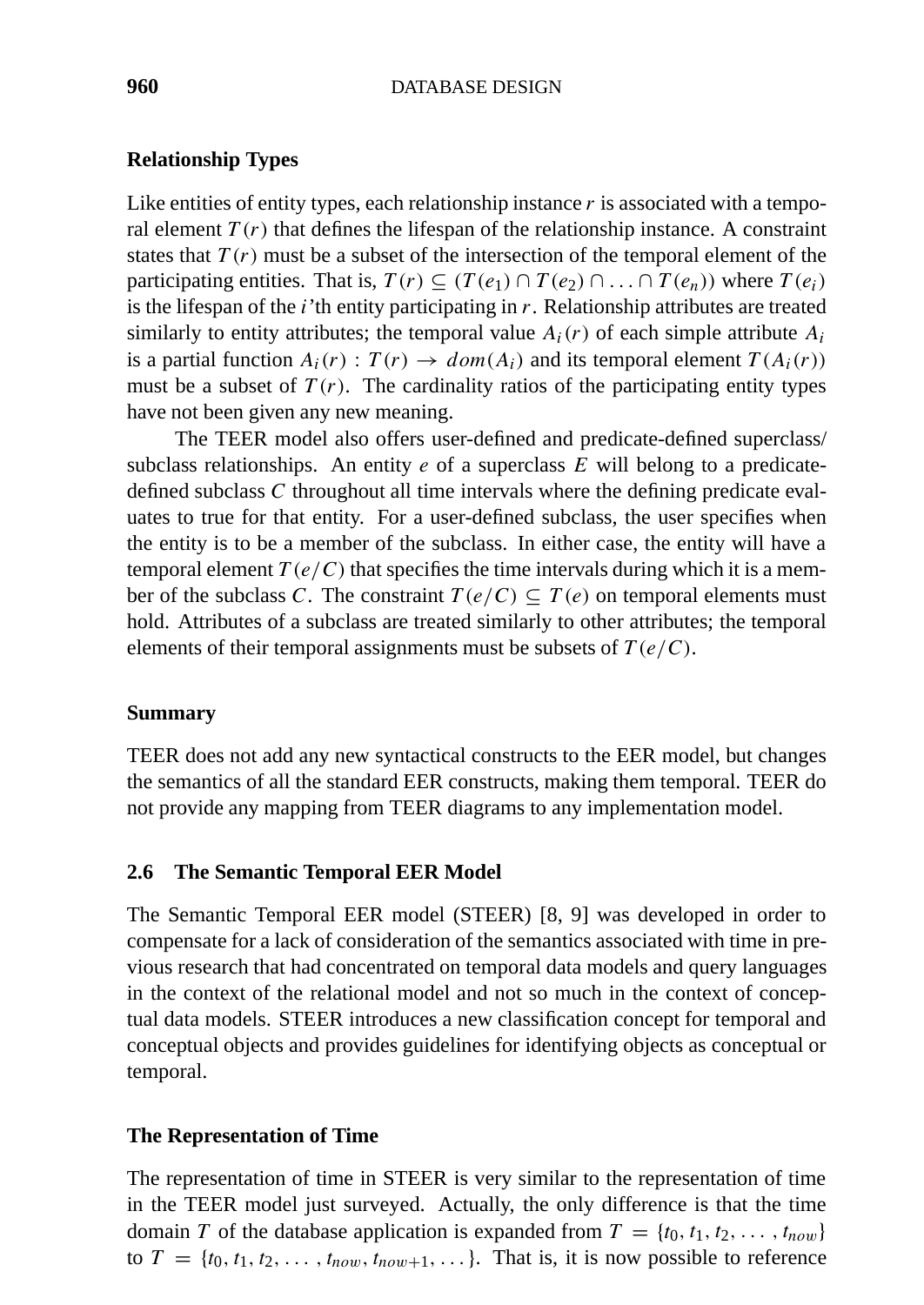future time points. NULL is used to represent the unknown time point, and  $t_{now}$  is used to represent the current time point. STEER only supports valid time.

# **The Model Components**

The STEER model distinguishes between conceptual and temporal entities. A conceptual entity is treated as an object with permanent existence. That is, once an entity is created in the database, it can be referenced at any future point in time. A temporal entity—also called an entity role because it models one of the several roles that a conceptual entity can participate in over time—on the other hand, has a specific lifespan describing its existence. STEER distinguishes between temporal and non-temporal attributes, and it differentiates between temporal and conceptual relationships as well. It also defines temporal constraints among entity roles and conceptual and temporal relationships.



Figure 12: The Running Example Modeled Using the STEER Model

# **Conceptual Entities and Their Entity Roles**

To understand the idea behind the distinction between conceptual entities and entity roles, consider an example. Initially, note that entities from the modeled mini-world need to be represented in the database when they become of interest. For example, students exist in the mini-world as persons. However, they do not become of interest to a university before they have been accepted at the university. At that point, the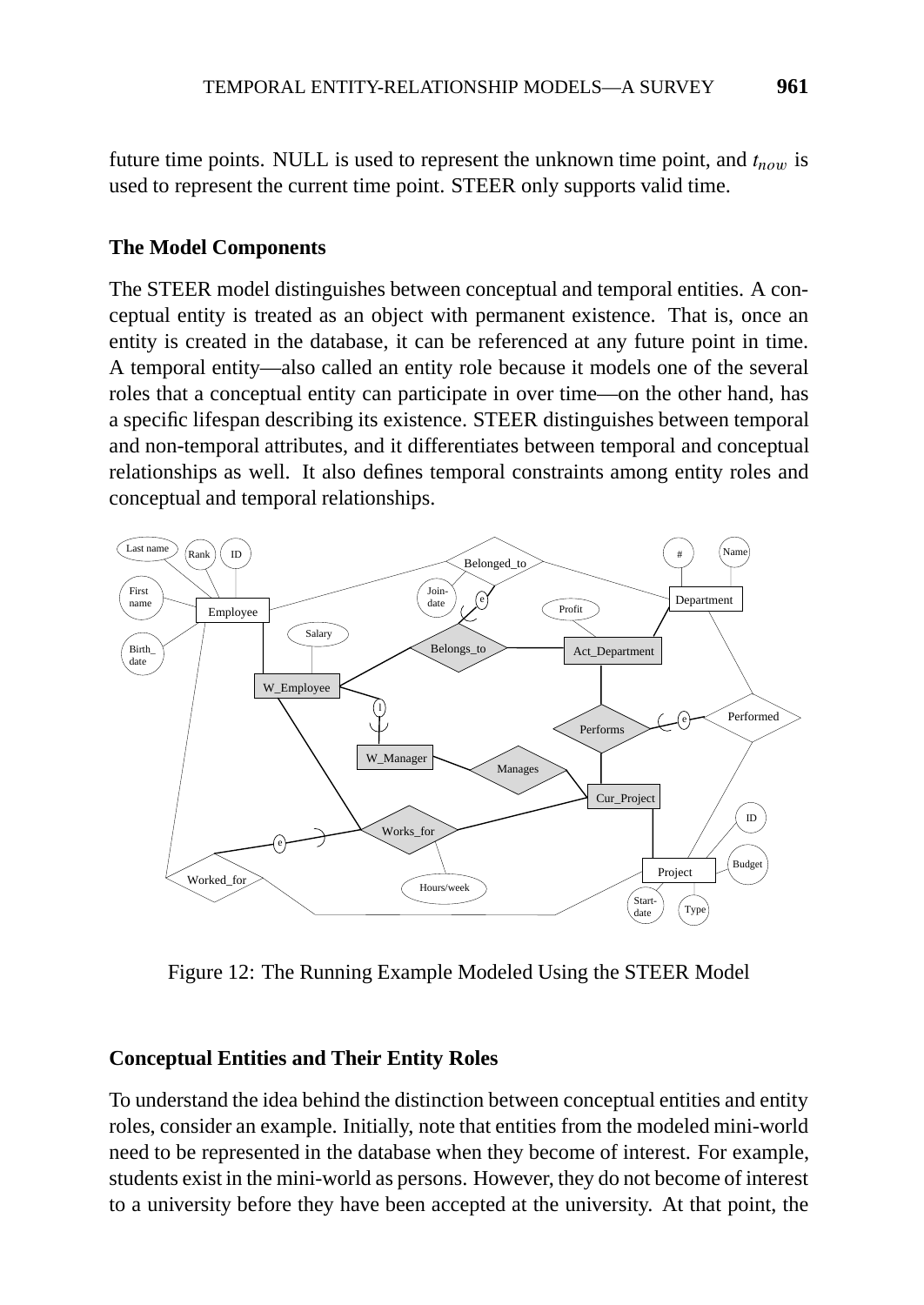**962** DATABASE DESIGN

university might want to record previous information about the students. Then, when students leave the university, they often remain of interest to the university for some time. So the conceptual existence of an entity does not directly correspond to the birth, dead, or change of the entity. In this example, persons are modeled as conceptual entities, and (persons in their roles as) students are modeled as entity roles.

Conceptual entities describe the conceptual aspects of the real world. A conceptual entity type is a set of conceptual entities of the same type. Conceptual entity types are represented by rectangles in STEER diagrams; in Figure 12, Employee is an example.

The temporal aspects of the real world are described by temporal entities which are also called *entity roles* because they represent the active roles a conceptual entity can participate in. A *role type* is a set of entity roles of the same type. Each role type is associated with a single entity type called its *owner entity*. A role type is represented by a filled rectangle and connected to its owner entity type. W\_Employee in Figure 12 is an example. W\_Employee models all the employees currently employed by the company.

Each conceptual entity *e* is associated with an *existence time*, *ET* . The *start time point* ST of the existence time refers to the time when the entity was recorded in the database. The *end time point* of an existence time is infinity because an entity once created never ceases to exist. Hence,  $ET = [ST, \infty]$ .

Each entity role *ro* of a role type *RO* is associated with a temporal element  $T(ro) \subset [t_0, \infty[$  that gives the lifespan of the entity role. The lower bound (start time)  $t_l$  of a lifespan  $[t_l, t_u]$  of an entity role must be closed;  $t_l$  cannot be NULL because the start time of an entity role cannot be unknown; nor can it be  $t_{now}$ , since the current time is a dynamic concept. The upper bound (end time)  $t<sub>u</sub>$  can either be closed or open;  $t_u$  can be  $t_{now}$  if  $t_l \leq t_{now}$  or NULL if  $t_l > t_{now}$ .

The association between a conceptual entity and its entity roles can be viewed as some sort of superclass/subclass relationship with mutual inheritance of attributes and relationship instances. The following set of rules clarify this relationship.

- 1. A role type has exactly one entity type as owner.
- 2. The start time of the lifespan of en entity role must be greater than or equal to the start time of the owner entity.
- 3. A role type can only have temporal attributes.
- 4. Attributes of a role type are "public" to the owner entity type, and attributes (temporal and non-temporal) of the owner entity type are "public" to all the associated role types.
- 5. An entity role can access all relationship instances of relationship types in which the owner entity participates, and, reversely, an entity can access all relationship instances of relationship types in which the associated entity roles participates.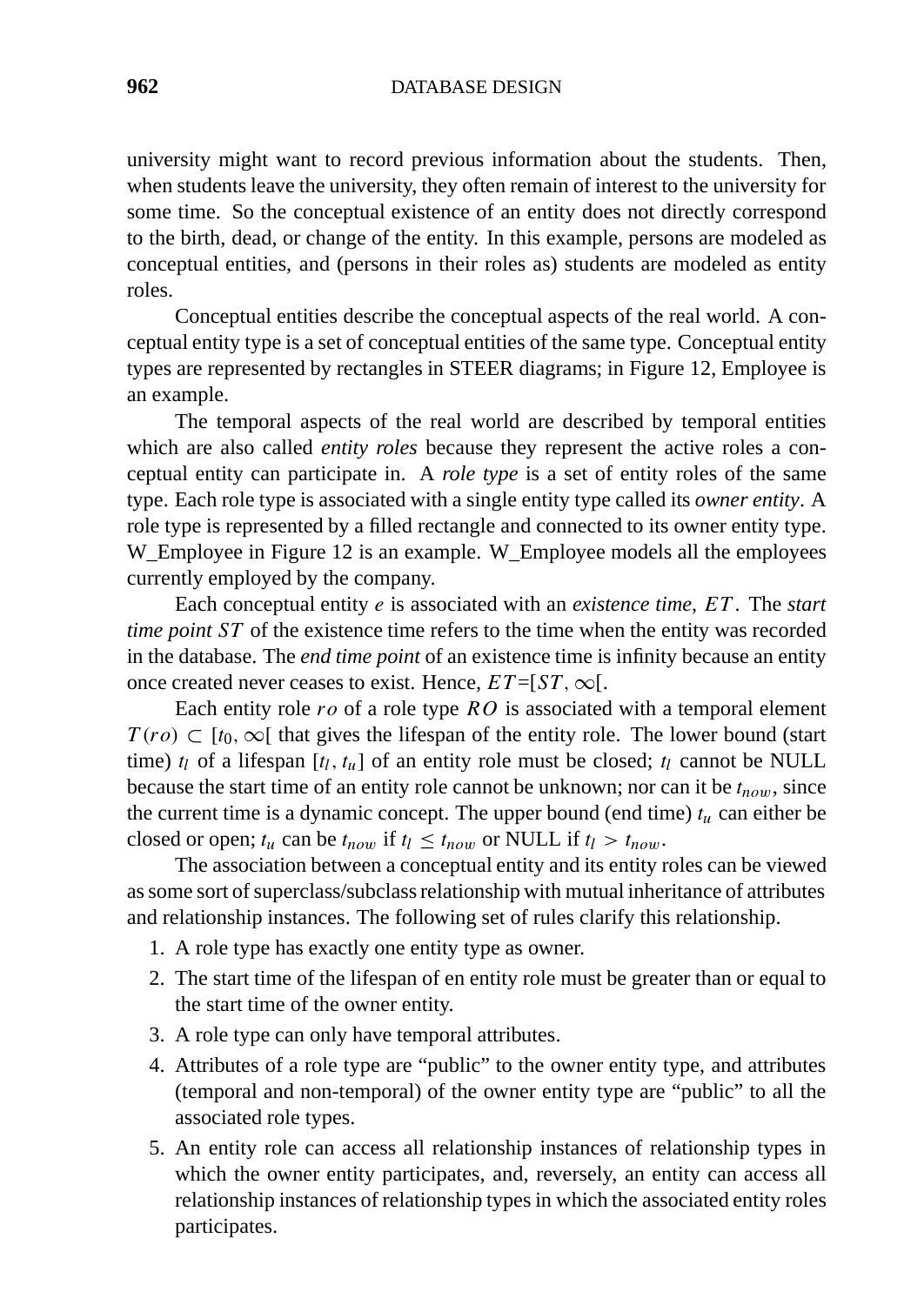#### **Non-temporal and Temporal Attributes**

Non-temporal attributes can only be properties of conceptual entity types. The value of a non-temporal attribute of an entity holds over the entire existence time of the entity. Non-temporal attributes are represented with circles in diagrams. An example is the non-temporal attribute ID of Employee in Figure 12.

Each entity is provided with a system-defined non-temporal SURROGATE attribute whose value is unique for every entity in the database. The value is not visible to the user and is never altered.

Each entity type *E* or role type *RO* may have a set of temporal attributes  $TA_1, TA_2, \ldots, TA_n$ , and each temporal attribute  $TA_i$  is associated with a domain of values, *dom(T Ai)*. In STEER diagrams, temporal attributes are represented by ellipses; an example is the temporal attribute profit of Act\_Department in Figure 12.

The next definitions are very similar to those presented in Section 2.5. For entity roles, the temporal value of each attribute  $TA_i$  of  $ro$ , referred to as  $TA_i(ro)$  is a partial function from  $T(ro)$  to  $dom(TA_i)$ . The subset of  $T(ro)$  in which  $TA_i(ro)$ is defined is denoted by  $T(T A_i(ro))$ . It is assumed that  $T A_i$  has NULL or UN-KNOWN as its value during the intervals  $T(ro) - T(T A_i(ro))$ . The similar definitions apply to entities, the only difference being that *T (ro)* is replaced by *ET (e)* (i.e., the lifespan of entity *e*).

The partial function that describes the value of a temporal attribute is also called a temporal assignment. The subset of time points during which a temporal attribute is defined is called the temporal element of the temporal assignment. The different types of temporal attributes are similar to those of the TEER model. For non-temporal attributes of an entity, the temporal element of the temporal assignment is equal to the existence time of the entity.

For an example of the above, consider the database described in Figure 12 and assume that the chosen granularity of time is a day. A particular Employee entity *e* with existence time  $ET(e) = \frac{7}{190}$ ,  $\infty$ [ may have the temporal attribute values shown in Figure 13.

|                  | $\text{SURROGATE}(e) = \{ [7/1/90, \infty[ \rightarrow \text{surrogate}_i] \}$ |
|------------------|--------------------------------------------------------------------------------|
|                  | (system generated and non-temporal)                                            |
| ID(e)            | = $\{ [7/1/90, \infty[ \rightarrow 98765] \text{ (non-temporal)} \}$           |
| First name $(e)$ | $= \{ [7/1/90, \infty[ \rightarrow Chris \} (non-temporal) \}$                 |
| Rank(e)          | $= \{ [7/1/90, \infty[ \rightarrow$ Senior manager $\}$ (non-temporal)         |
| Last name $(e)$  | $= \{ [7/1/90, now] \rightarrow \text{Johnson} \}$                             |
| Birth_date $(e)$ | = $\{ [7/1/90, \infty[ \rightarrow 8/23/46] \text{ (non-temporal)} \}$         |
| Salary(e)        | $= \{ [7/1/90, 6/30/92] \rightarrow $20K,$                                     |
|                  | $[7/1/92, now] \rightarrow $30K$                                               |

Figure 13: Temporal Attribute Values of the Entity *e*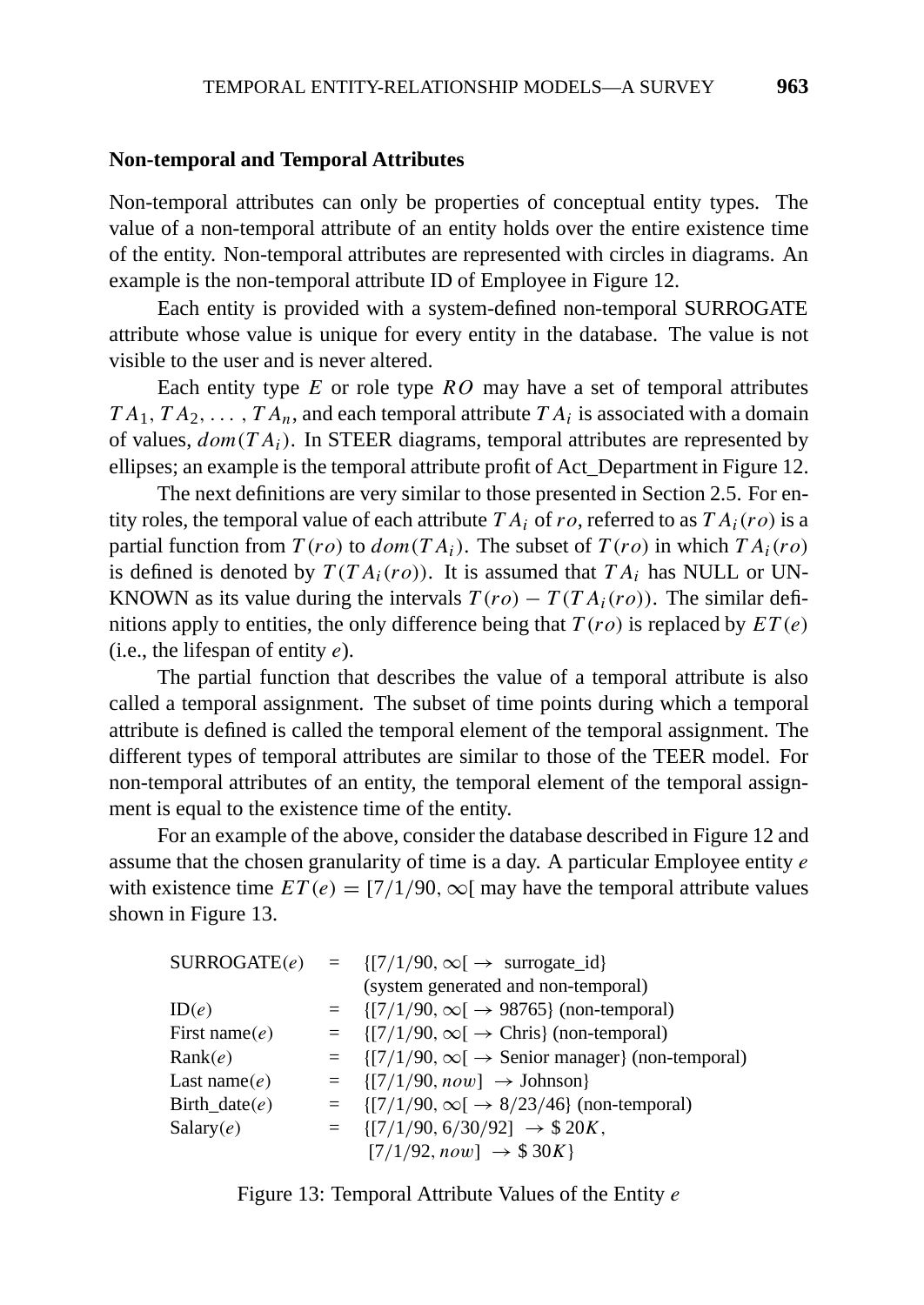#### **Conceptual and Temporal Relationships**

A conceptual relationship type *R* of degree *n* has *n* participating entity types *E*1*,*  $E_2, \ldots, E_n$ . Conceptual relationship types cannot have role types as participants. Each relationship instance *r* in *R* is an *n*-tuple  $\langle e_1, e_2, \ldots, e_n \rangle$  with  $e_i \in E_i$ . Each relationship instance  $r$  in  $R$  has an existence time  $ET$ . The start time must be greater or equal to the start time of the existence time of each of the *n* participating entities, i.e.,  $ST(r) \geq ST(e_i)$  for all  $e_i$ . Conceptual relationships are represented by diamonds in STEER diagrams. Worked\_for in Figure 12 is an example.

A temporal relationship type *T R* of degree *n* has *n* participating entity types or role types  $O_1, O_2, \ldots, O_n$  where  $O_i$  is either an entity type or a role type. Thus, each *temporal* relationship instance *tr* in *TR* is a *n*-tuple  $\langle o_1, o_2, \ldots, o_n \rangle$  with  $o_i \in O_i$ . Temporal relationships are represented by filled diamonds, and an example in Figure 12 is Belongs\_to. Each temporal relationship instance *tr* is associated with a temporal element  $T(tr)$  that give the lifespan of the temporal relationship instance. This lifespan must be a subset of the intersection of the lifespans of the involved entity roles and entities.

As for entities and entity roles, the association between a conceptual relationship type and a temporal relationship type can be seen as some sort of superclass/subclass relationship. Two constraints are enforced on temporal and conceptual relationships.

First there is the *R-existence Constraint*. This constraint, denoted by *R/T R*, holds between a conceptual relationship type *R* and temporal relationship type *T R* where all the participating object types are role types if for each  $tr_i = \langle r \, o_1, r \, o_2, \ldots, r \rangle$  $r o_n$  in *T R*, the following two conditions hold.

- There exists a corresponding conceptual relationship  $r_i = \langle e_1, e_2, \ldots, e_n \rangle$  in *R* such that *owner*  $(ro<sub>j</sub>) = e<sub>j</sub>$  for each  $ro<sub>j</sub>$  in  $tr<sub>i</sub>$ .
- The start time of the lifespan of  $tr_i$  must be greater than or equal to the start time of the existence time of the corresponding conceptual relationship *ri*.

Second, there is the *R-lifespan constraint*, denoted by *T R/R*. This constraint holds between a temporal relationship type *T R* where all the participating objects are role types and a conceptual relationship type *R* if for each  $r_i = \langle e_1, e_2, \ldots, e_n \rangle$ in *R*, the following two conditions hold.

- There exists a corresponding temporal relationship  $tr_i = \langle r \, o_1, r \, o_2, \ldots, r \, o_n \rangle$ in *T R* such that  $e_i = owner(ro_i)$  for each  $e_i$  in  $r_i$ .
- The start time of the existence time of the conceptual relationship  $r_i$  must be greater than or equal to the start time of the lifespan of the corresponding temporal relationship *tri*.

The R-lifespan constraint is used to model the cases where a conceptual relationship cannot exist until after a temporal relationship has started. For, example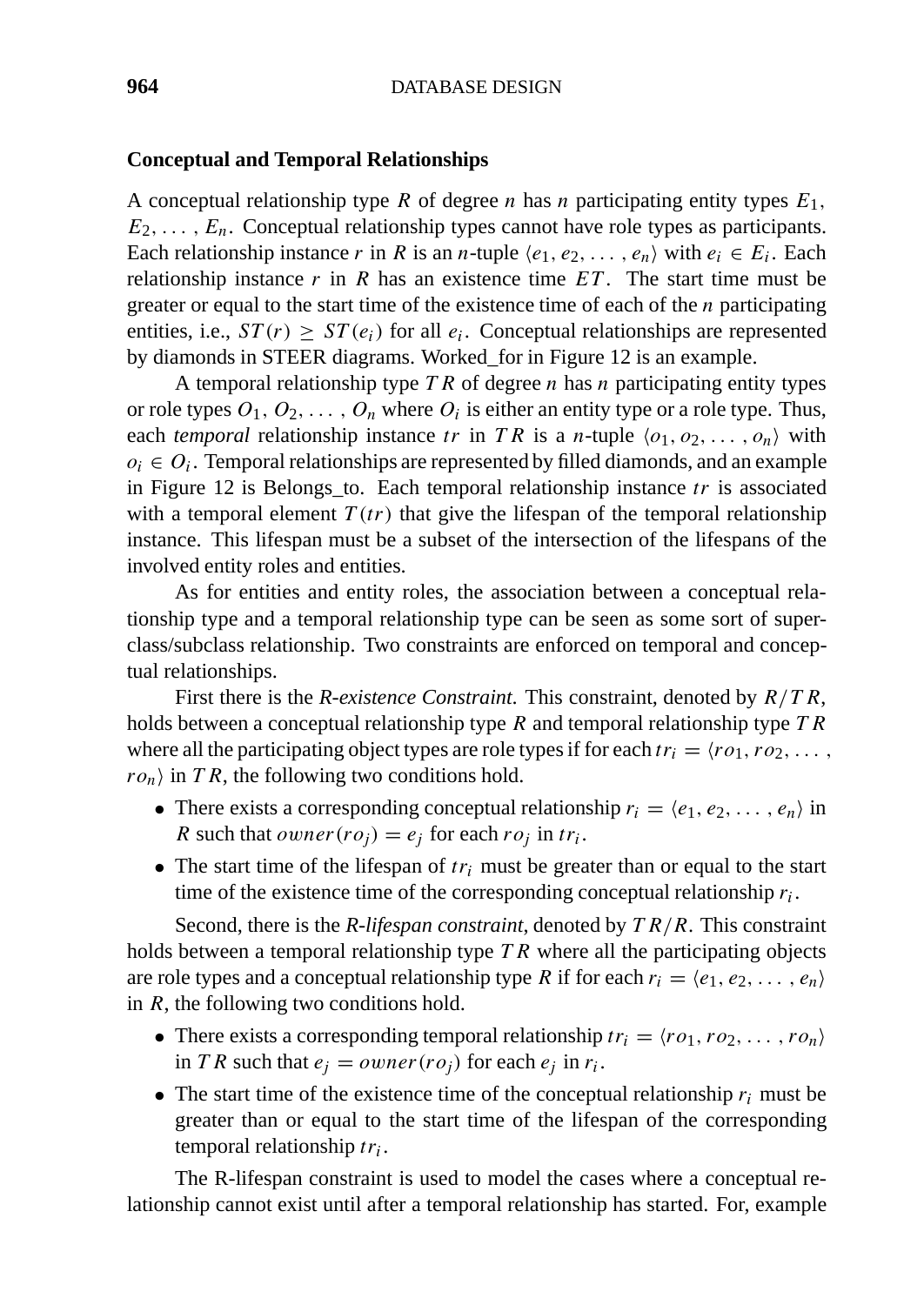students cannot get transcript entries for courses until *after* they have enrolled. Rexistence and R-lifespan constraints are represented in STEER diagrams by placing an oval with an *e* an a *l*, respectively, on the line connecting the involved relationship types.

#### **Superclass/Subclass Relationships**

Like the EER model, STEER supports the concepts of sub and super classes and the related concepts of specialisation and generalization. A class is any set of entities; hence, an entity type is also a class.

A member entity of a conceptual subclass represents the same real-world entity as some member entity in its conceptual superclass. Thus, an entity cannot exists in the database as a member of a subclass without also being a member of the superclass. This implies that an entity that is a member of a subclass will have the same existence time as the corresponding entity in its superclass.

Attributes of a superclass are inherited by its subclasses. A subclass entity also inherits all relationship instances in which its corresponding entity in the superclass participates. The graphical notation for superclass/subclass relationships is similar to that of the EER model [10]. However, one should notice that when converting a non-temporal EER diagram into an STEER diagram, many or most of the subclasses are likely to become role types. An example of this is given in Figure 14 where the non-temporal EER schema to the left is converted to the STEER diagram to the right. This is also the reason why no conceptual entity type Manager exists in Figure 12 and why the non-temporal attribute Rank has to be moved to Employee.



Figure 14: Mapping Non-temporal Superclass/subclass Relationships to the TEER Model

When role types participate in superclass/subclass relationships, two temporal constraints may be indicated. An existence constraint holds between two role types *RO<sub>i</sub>* (superclass) and *RO<sub>j</sub>* (subclass) if for all roles  $ro_{jk}$  in  $RO_j$ , there exists a role  $ro_{il}$  in  $RO_i$  such that  $ro_{jk} \equiv ro_{il}$ . Next, a lifespan constraint holds if the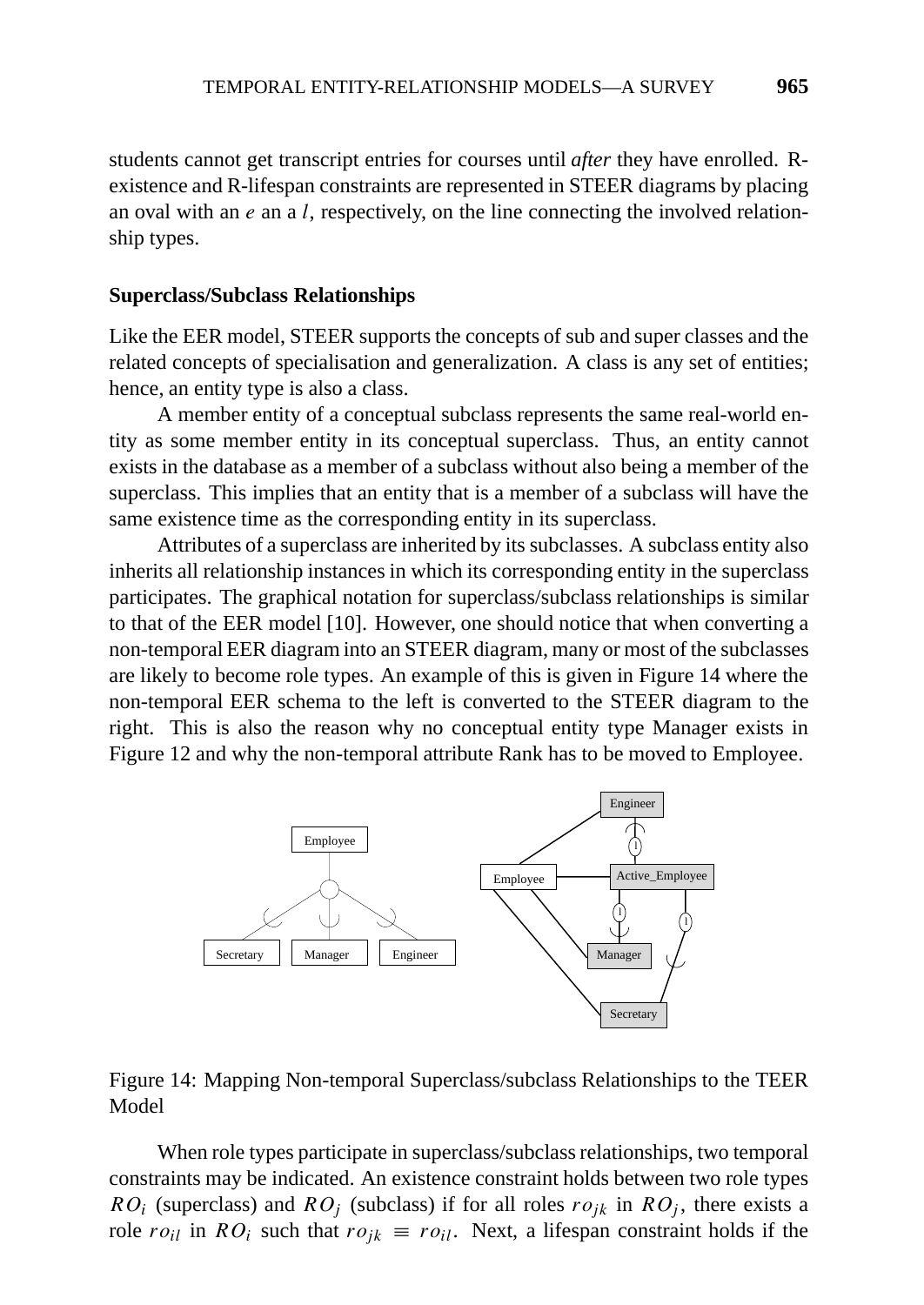lifespan of any entity role  $ro_{ik}$  in  $RO<sub>j</sub>$  is a subset of the lifespan of the entity role  $r \circ i \in \mathbb{R}$  *roil* with  $r \circ i \in \mathbb{R}$  *roil*. Notice that the lifespan constraint implies the existence constraint, but not vice versa. In STEER diagrams existence and lifespan constraints are represented the same way as R-existence and R-lifespan constraints. Figure 12 contains an example of a lifespan constraint between W\_Employee and W\_Manager is shown. The *l* in the oval is replaced by an *e* if an existence constraint is to be indicated.

# **Summary**

STEER is a semantic temporal model where conceptual entities are considered to exist forever (or more precisely, from when they become of interest to the application), whereas the roles they participate in, i.e., the temporal entities, have lifespans to determine their existence. The same distinction holds for relationships. A general set of constraints for preserving temporal consistency is presented.

# **2.7 The Entity-Relation-Time Model**

The Entity-Relation-Time (ERT) model exists in two versions, the original version [35, 37] and a recent refinement [22]. We survey first the original model and then discuss the refinements at the end.

The motivation for the development of the original ERT model was to meet the need for conceptual models of enhanced system functionality. In ERT, this need is addressed through the use of a conceptual modeling formalism that caters for the modeling of *business rules, time*, and *complex objects*. This formalism is supported at the database level by an extension of the relational model with temporal semantics and an execution mechanism that provides active-database functionality.

In the description of ERT, the term class is used instead of the term type. We will follow the description. The basic structures of ERT are those of the binary entity-relationship model, with the exception that it regards any association between objects as a relationship. Specifically, the distinction between "attributeships" and relationships is avoided. The ERT model extends the ER model both in its semantics and graphical notation in two directions: the modeling of time-varying information; and the modeling of complex objects.

In the ERT model, the term *time-varying* information refers to pieces of information where the modeler wants to keep track of their evolution, i.e., wants to record their variation over time.

#### **The Representation of Time**

Time is introduced in the ERT model via a distinguished entity class, the *time period* class, and the time period is considered the most primitive temporal notion in the model. A time period starts and ends in a *tick* and also has a duration expressed in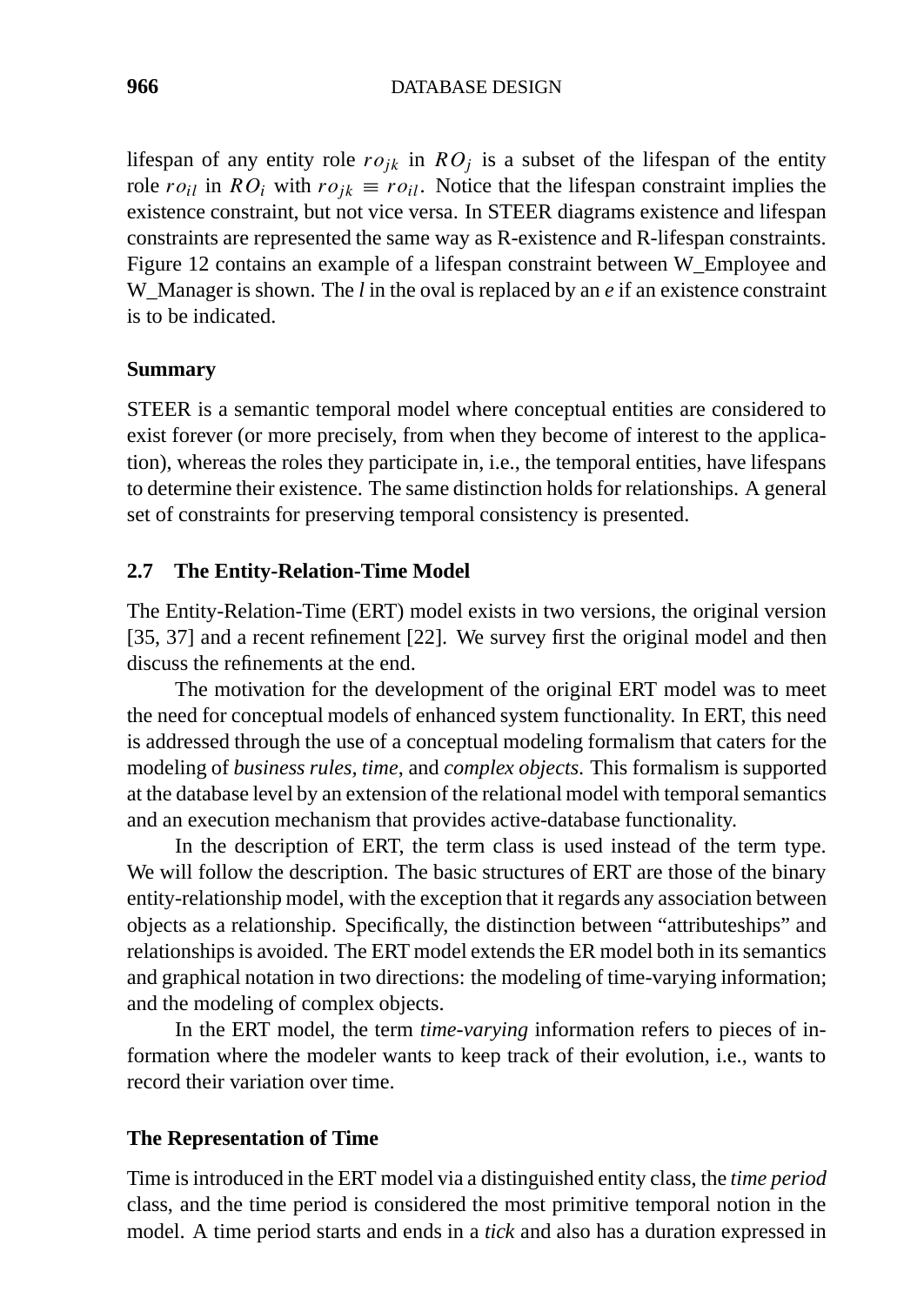ticks, i.e., a tick is defined as the smallest unit of time permitted in ERT. Each timevarying entity class and relationship class is timestamped with a time period class. That is, a time period with a specified granularity is assigned to every time-varying piece of information that exists in an ERT schema.

When a time period class is associated with an entity class, it models the lifespans of the entities in the class. The lifespan of an entity is also referred to as its *existence period*. When a time period class is associated with a relationship class, it models the time period during which a relationship is valid. This is referred to as the *validity period* of a relationship instance and models the period in time that the relationships holds. This latter time notion thus corresponds to valid time.

A number of assumptions were made in order to increase the feasibility and practicality of the proposed approach, including the following.

- 1. System-generated surrogates are used for unique identification of entities.
- 2. Reincarnation of entities is permitted, i.e., if an entity no longer is in the database, meaning that the existence period of the entity ends in a tick less than the current time, it can return using the same surrogate. This implies that entities keep their identity through time.
- 3. Existence and validity periods should always be mapped onto the calendar axis, i.e., they should be specified in absolute terms. That is,
	- if the existence period of a timestamped entity is not specified explicitly as an absolute value, then the current time is taken as start point of the existence period, and
	- if the validity period of a timestamped relationship is not specified explicitly as an absolute value, then the most recent starting point of the existence times of the involved entities is taken as start point of the validity period of the relationship.
- 4. Non-timestamped entities and relationships are assumed to always exist, i.e., they exist from the system start-up time until the current time.

# **The Model Components**

The most central concept of the ERT model is that of a class, defined in the usual way. This means that the most primitive data abstraction is classification of individual objects. Thus, in ERT schemas, entity classes, value classes, complex entity classes, complex value classes, and relationship classes are specified.

# **Simple Entity Classes and Simple Value Classes**

A simple object cannot be decomposed into other objects and hence has independent existence—it is irreducible. The simple objects classes of the ERT model are divided into two groups: simple entity classes and simple value classes.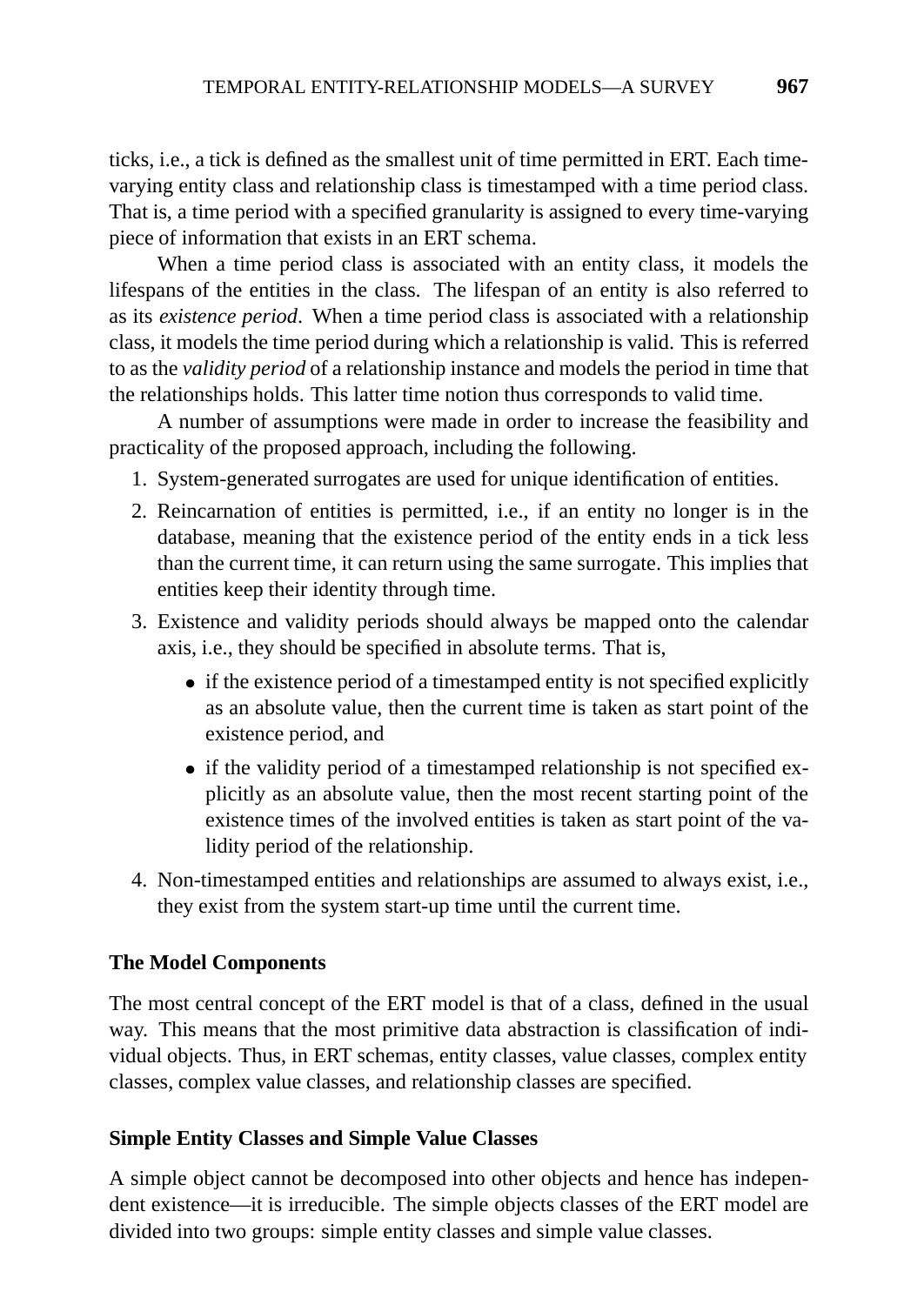

Figure 15: ERT Schema Description of the Running Example

A simple entity class is represented by a rectangle, and if the entity class is time-varying, the rectangle is expanded with a "time box." An example of a timevarying, simple entity class is Employee (shown in Figure 15), and an example of non-timestamped entity class is Project.

A simple entity class can be derived. This implies that its instances are not stored by default, but can be obtained dynamically when needed, by using *derivation formulas*. A derived entity class is represented by a dashed rectangle. Derived entity classes can be time-varying as well. For each derived entity class, there is exactly one derivation formula that gives the members of that entity class at any time. If the derived entity class is not timestamped, the corresponding derivation formula instantiates this entity class at all times; whereas if the entity class is timestamped then the derivation formula obtains instances of this class together with their existence periods.

A simple value class is represented by a rectangle with a black triangle placed in the bottom right corner. Simple value classes cannot be time-varying. An example of a simple value class is Name in Figure 15. A simple value class can, like a simple entity class, be derived and is then represented by a dashed rectangle with a black triangle placed as before.

#### **Complex Entity Classes and Complex Value Classes**

A complex object is an object that can be decomposed into other objects, and thus its existence depends of the existence of its component objects. The relationship between the complex object and its component objects is modeled using IS\_PART\_OF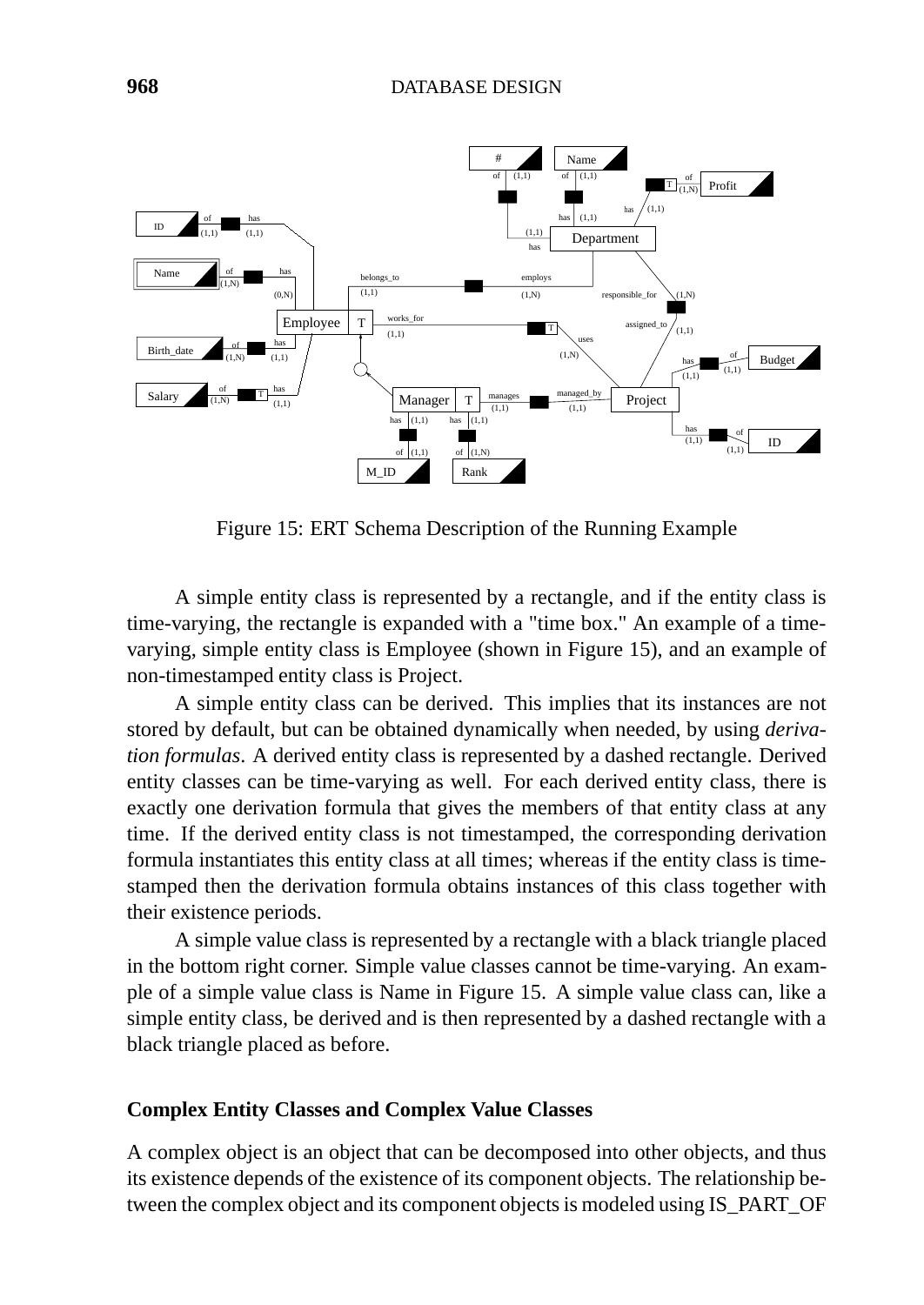relationships. The complex object classes, like the simple objects classes, are divided into two groups, complex entity classes and complex value classes.

Complex value classes are represented by a double rectangle with the black triangle placed (as usual) in the inner rectangle. Complex value classes can only have complex value classes or simple value classes as components, and hence a complex value class cannot be time-varying. An example of a complex value class is Name in Figure 15. The IS\_PART\_OF relationship cannot be seen at this level of abstraction; an example of unfolding a complex class will be given later.

A complex entity class is represented by a double rectangle, and if it is timevarying, the "time box" is added to the inner rectangle. The components of a complex entity class can be both simple and complex, and they can be of value class and entity class type. The time semantics of timestamped complex objects will be explained in detail after the explanation of the IS\_PART\_OF relationship.

In the presentation of MOTAR, Project was described as a component of the composite entity type Department. This could also have been done in ERT by making Department a complex entity class, but then it would not have been possible to describe the relationship between Project and, e.g., Employee.

#### **Relationships Classes**

In ERT there are four kinds of relationship classes. There are the user-defined relationship classes, the IS\_PART\_OF relationships between complex objects and their composite objects, the ISA relationships between subclasses and their super classes, and the objectified relationships. We explain each in turn.

User-defined relationship classes are binary and are represented by small filled rectangles; if they are time-varying, a "time box" is added. There are two constraints on the validity periods of a relationship class' instances. First, the intersection of the existence periods of the participating entities must be non-empty. Second, the validity period of the relationship instance must be a sub-period of the intersection of the existence periods of the involved entities.

An instance of a user-defined relationship class is viewed as a named set of two (entity or value, role) pairs, where each role expresses the way that a specific entity or value is involved in the relationship. These two named roles are called *relationship involvements* and are required in a ERT schema for completeness reasons. In addition to the relationship involvements, a *cardinality constraint* is required to be specified for each entity class participating in the relationship class. Each cardinality constraint is a pair  $(\alpha, \beta)$  where  $\alpha$  indicates the minimum and  $\beta$ the maximum number of times that an entity or value can participate in a relationship. The cardinality constraints are also used to specify whether the involvement is *optional* or *mandatory*. If the involvement is mandatory then  $\alpha = 1$ , whereas if  $\alpha = 0$ , the involvement is optional.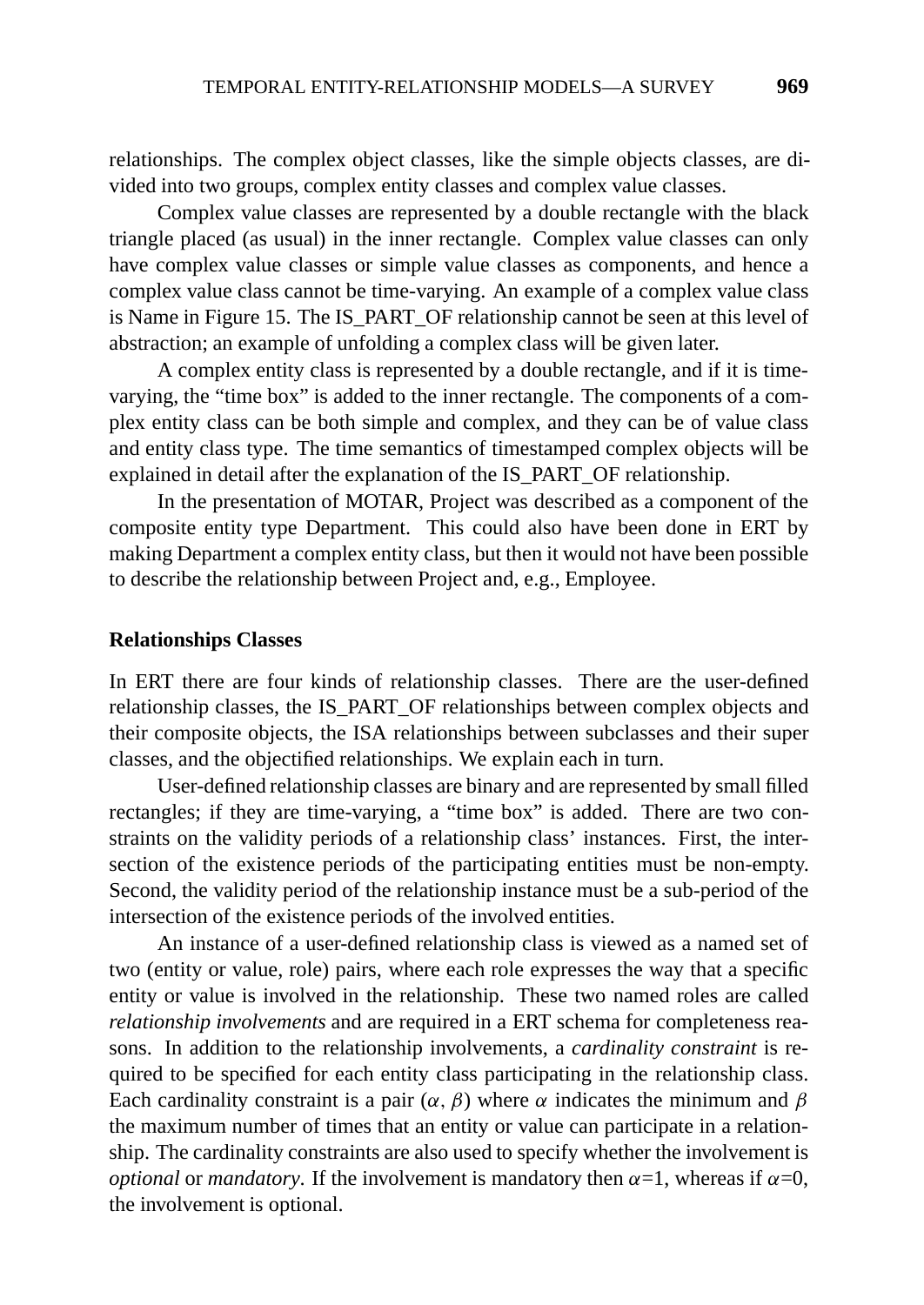As an example, see the relationship class between Employee and Department shown in Figure 15. The two relationship involvements are "belongs\_to" and "employs." The two corresponding cardinality constraints state that each Employee instance is related to (i.e., belongs\_to) precisely one Department instance, yielding a *uniqueness constraint* on Employee; and each Department instance is related to (i.e., employs) from one to N Employee instances. If both the cardinality constraints of a relationship class between a entity class and a value class are (1,1), this corresponds to the notion of a *key* in database theory.

User-defined relationship classes can, like simple entity classes, be derived and are then represented by dashed, non-filled rectangles; and they can be time varying. As for a derived timestamped entity class, the derivation formula of a derived timestamped relationship class specifies a validity period for each instances of the class.

ISA relationship classes are first divided into two groups, partial and total, that are further subdivided into overlapping and disjoint, yielding four types of ISA relationship classes. The partial ISA relationship class is represented by a non-filled circle with arrows flowing from the subclass to the circle and an arrow flowing from the circle to the superclass. The total ISA relationship class is represented by a filled circle. If there is more than one subclass and more than one arrow is pointing into the circle, the relationship class is disjoint; otherwise the relationship class is overlapping. The existence time of a specialized entity should be a sub-period of the existence time of the corresponding parent entity.



Figure 16: Unfolding a Complex Entity Class

IS\_PART\_OF relationship classes are used to specify the relationships between the components of a complex object and the complex object itself. Each directly subordinate object class is IS\_PART\_OF-related to the complex object class, which in turn is HAS\_COMPONENT-related to the composite object class. This composition mechanism does not make any distinction between aggregation and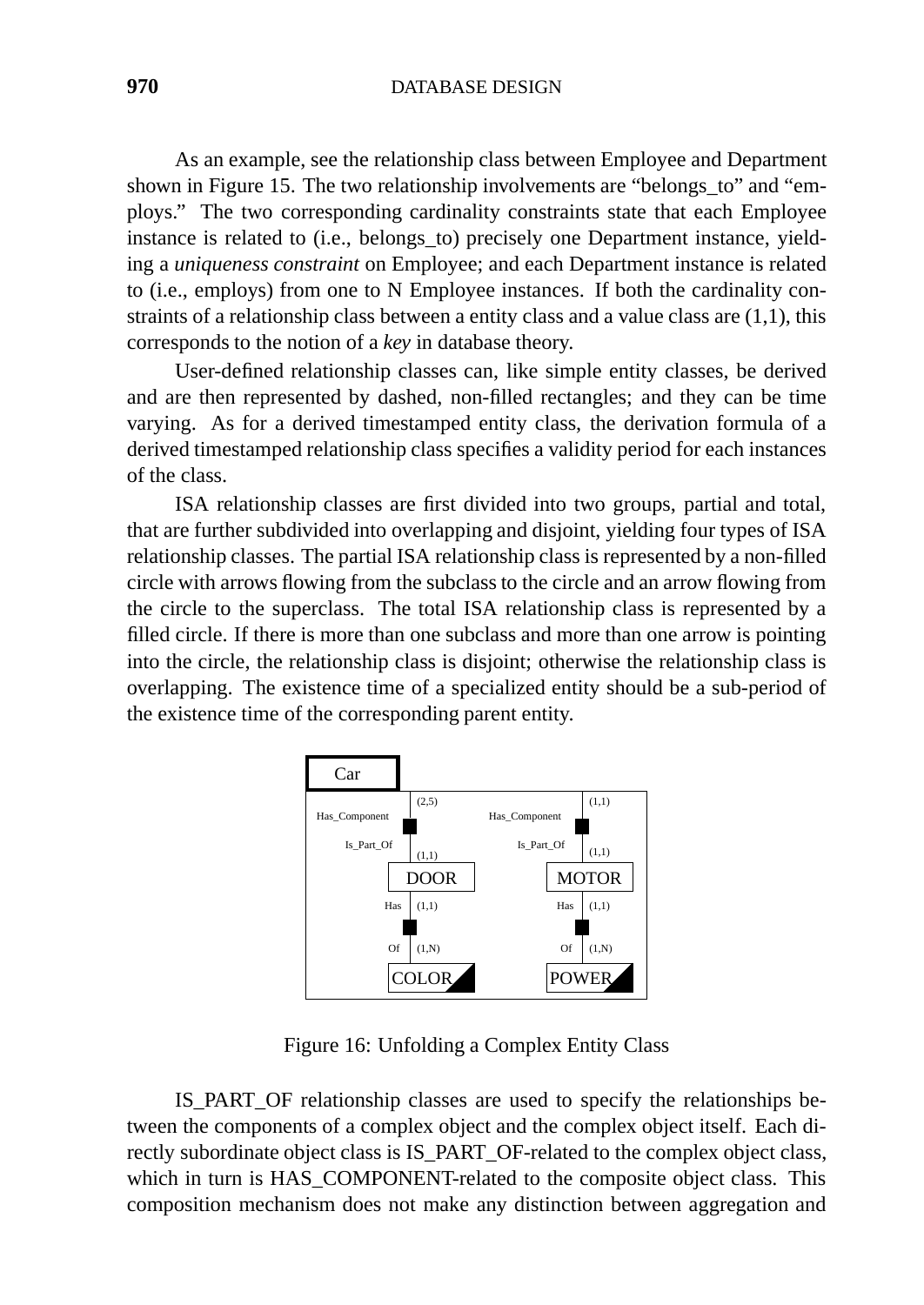grouping, but is rather general. Whether the HAS\_COMPONENT involvement is one of aggregation or grouping can be indicated using cardinality constrains. That is, if the cardinality is one of  $(1,1)$  or  $(0,1)$ , the component is an aggregate, whereas if it is  $(0,N)$  or  $(1,N)$  the component is a set. Figure 16 gives an example.

In ERT, complex objects can be used to model both *logical part hierarchies*, where the same component can be part of more that one complex object, and *physical part hierarchies*, in which an object cannot be part of more than one complex object at the same time. To achieve this, four different IS\_PART\_OF relationship classes are defined using combinations of two orthogonal types of constraints, namely *dependency* and *exclusiveness*. The dependency constraint *dependent*states that when a complex object ceases to exist, all its components also cease to exist (dependent composite reference), and the dependency constraint *independent* states that if a complex object ceases to exist, this does not imply that the components cease to exist (independent composite reference). The exclusiveness constraint *exclusive* states that a component object can be part of at most one complex object (exclusive composite reference) at a time, and the exclusiveness constraint *shared* states that it can be part of more than one complex object at a time (shared composite reference).

No specific notation is introduced for these constraints. Rather, they are given by the cardinality constrains of the IS\_PART\_OF relationship. That is, assume that the cardinality constraint of the IS\_PART\_OF relationship is  $(\alpha, \beta)$ . Then  $\alpha = 0$ implies independent dependency,  $\alpha \neq 0$  implies dependent dependency,  $\beta = 1$ implies exclusive exclusiveness, and  $\beta \neq 1$  implies shared exclusiveness.

Timestamping in a time-varying IS\_PART\_OF relationship of a complex object is subject to different time constraints depending on whether it has dependent or independent dependency semantics and exclusive or shared exclusiveness semantics. The dependency constraint dependent in time-varying IS\_PART\_OF relationships implies that the existence time of the complex object and the component object should end at the same time as does the validity period of the IS\_PART\_OF relationship. The exclusiveness constraint exclusive implies that if an object A is part of objects B and C, then the period during which A is part of B should have empty intersection with the period during which A is part of C.

In ERT, only binary relationship classes can be specified. Thus attributes cannot be attached to relationship classes since this would make the relationship class "ternary." As illustrated in Figure 17(a) this may yield problems. If we want to add the class GRADE to this schema, we will face the problem of where to add it. Specifically, GRADE has to be attached to either STUDENT or SUBJECT, both of which are problematic. There is thus a need to model ternary relationships. To achieve this, ERT permits relationship classes to participate in relationships. This is called *nominalisation*, and the particular construct in which a relationship class is viewed as an entity class is called an *objectified relationship*. An objectified rela-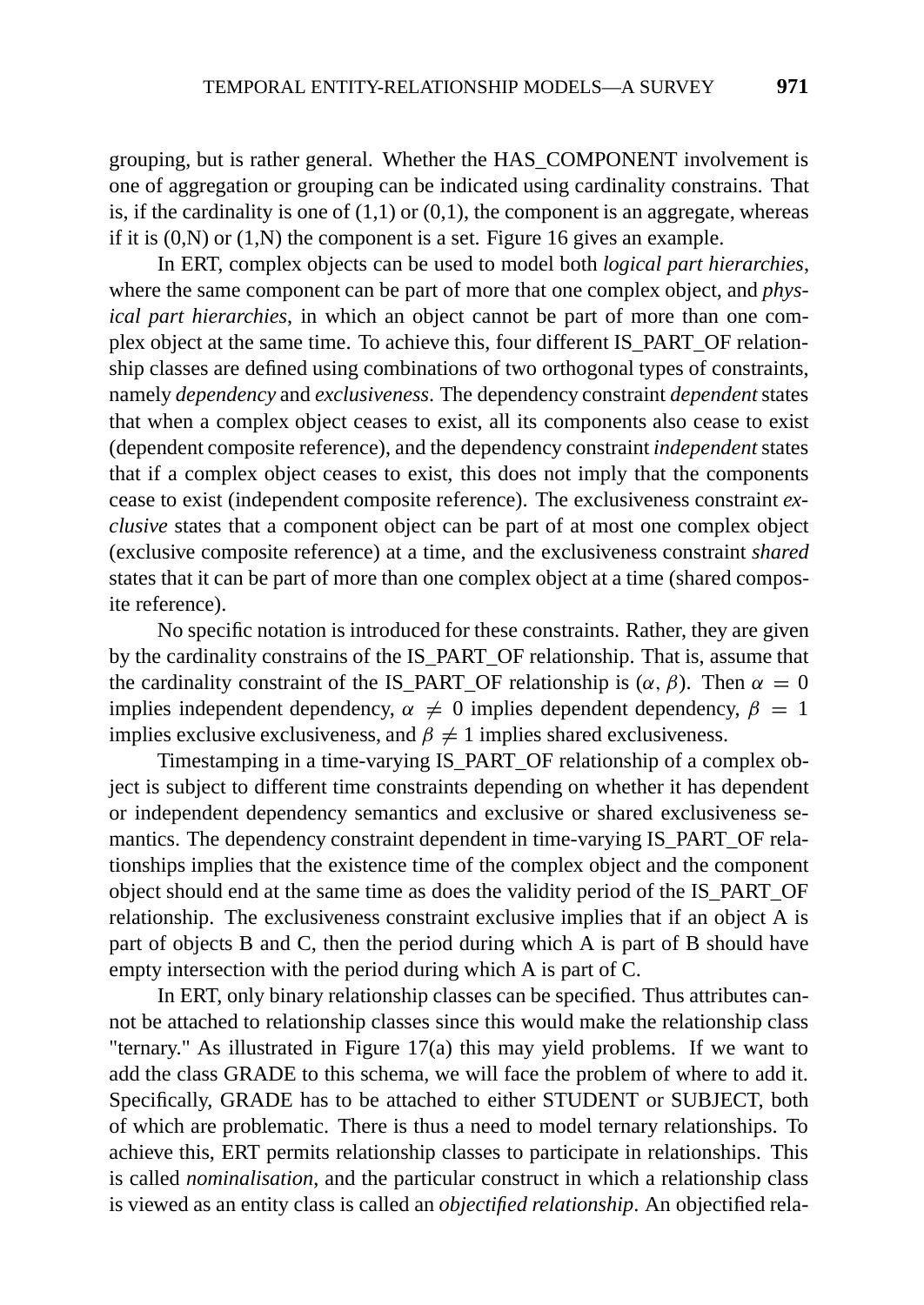

Figure 17: Objectified Relationship

tionship must include the two corresponding involvements. The relationship class that is objectified should always be many to many (the cardinality constraints on both of the involvements must be  $(1,N)$ ). The status of an objectified relationship is that of an entity class. As such, it may participate in any relationship *except* that of an ISA relationship. Also, the existence periods of the objectified timestamped relationship class' instances are the same as the validity periods of the corresponding nominalised relationship class instances. The graphical notation of objectified relationships is depicted in Figure 17(b).

# **Refining the Original ERT Model**

The original ERT model has recently been refined [22] in two respects. First, the definitions of temporal objects (entities or relationships) are given mathematically, by specifying what constraints are placed on the existence or validity periods of an object when a *temporal marking* is applied to it. Second, temporal markings are used to represent temporal variation of object with respect to each other. In particular, the period in which a relationship involvement can exist is related to the period in which the associated entities exist, and the periods in which entity subclasses exist are related to the period in which their superclass exists. Two distinct aspects of the temporal nature of relationship involvements, called *historical perspective* and *temporal variation*, are identified. As a precursor to delving further into this, we consider a refinement of ERT's time periods.

A notation for describing the ticks when an instance of a temporal entity class exists or a temporal relationship class holds is introduced. The period over which an instance of a temporal entity class or temporal relationship class *x* exists/holds is a set  $I_x = \{t_a, t_b, \ldots, t_z\}$  where  $t_a, t_b, \ldots, t_z$  are the ticks at which *x* exists/holds.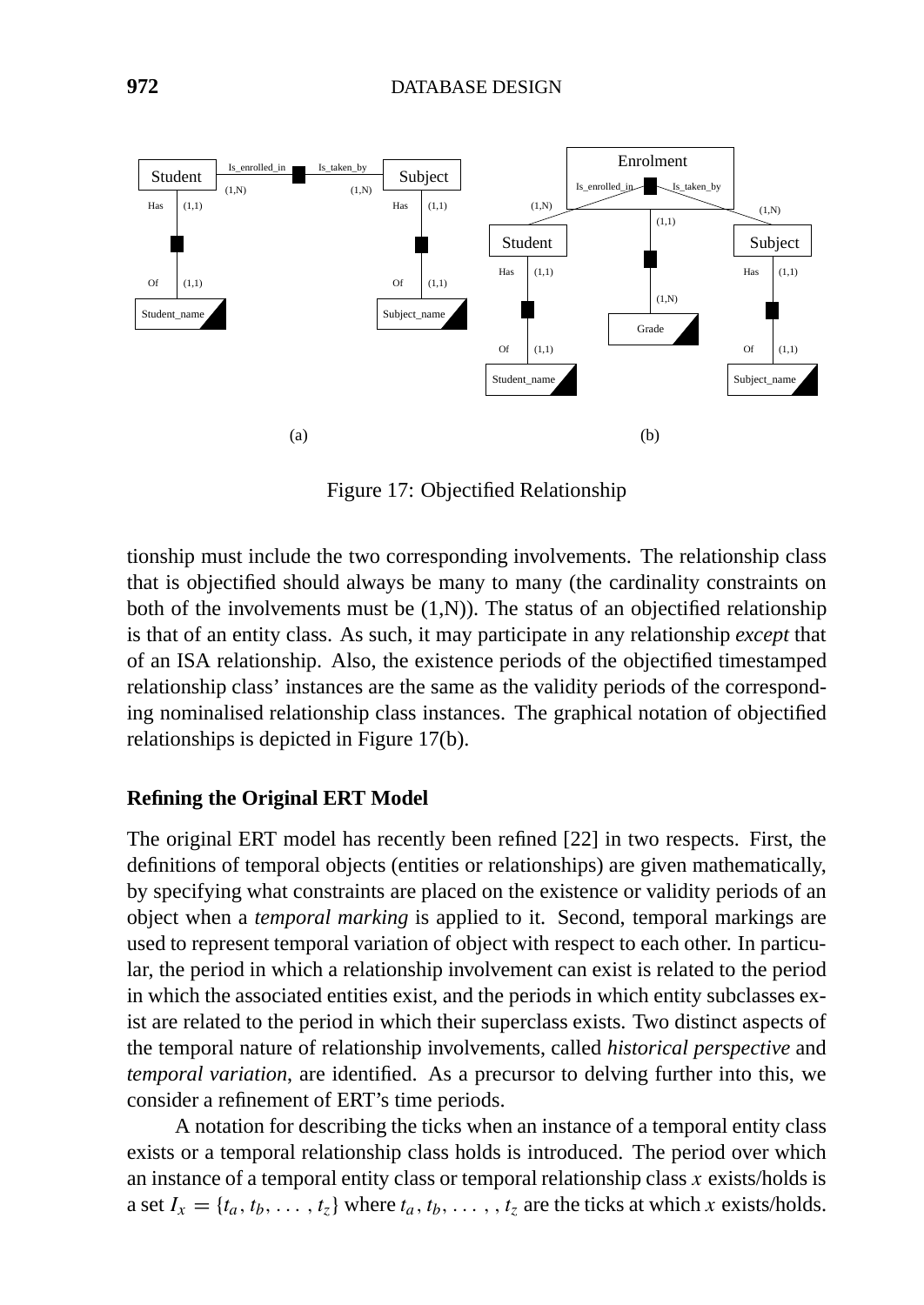Since the series of ticks usually is continuous,  $I_x$  is called an *interval* although what actually has been defined is a set of intervals [22]. This definition of "intervals" allows for the use of the usual set operators. To ensure a discrete bounded model, the possible ticks of an interval are limited to the finite set of  $\aleph = \{0 \dots \tau\}$ , and for all *x*, the interval  $I_x$  will satisfy  $I_x \subseteq \aleph$ .

In the original ERT model, a relationship class could only be marked with a T-mark indicating that the relationship was time-varying. The temporal marking is refined in [22] to include H-marks and TH-marks. In the following, interval *I<sub>E</sub>* ranges over all intervals associated with entity class E; and the properties of intervals that we give must hold for all instances of the entity class. Thus stating  $I_E \subseteq \aleph$  means that for all entities *e* in E,  $I_e \subseteq \aleph$ .

If a relationship involvement exists for a subset of the ticks for which both the entities it associates exist, and only associate entities which exist at the same time tick, then the relationship is said to undergo *temporal variation* with respect to the entities it associates, and the relationship is T-marked.

If a relationship involvement exists at certain ticks between entity  $E_1$ , which exists at those ticks, and a entity E<sub>2</sub>, which exists at *other* ticks, then the relationship is said to have *historical perspective*, and the relationship is H-marked. Note that such relationships are asymmetric, since at any tick only  $E_1$  is required to exist; the inverse relationship (from  $E_2$  to  $E_1$ ) may not hold at the same tick.

The above-mentioned terms can be combined. Saying that a historical perspective has temporal variation means that that one of the entities involved does not have the perspective for its entire existence.

Four constraints on the validity period of an instance of a relationship class results. Initially, let  $I_{E_1}$  and  $I_{E_2}$  be the intervals for which entity classes  $E_1$  and  $E_2$ exist. First, if  $I_R$  is the interval over which the instances of  $E_1$  and  $E_2$  are involved in an unmarked relationship, then  $I_R = I_{E_1} \cap I_{E_2}$ . Second, if  $I_R$  is the interval over which the instances of  $E_1$  and  $E_2$  are involved in a T-marked relationship class, then  $I_R \subseteq I_{E_1} \cap I_{E_2}$ . Third, assume that instances of entity classes  $E_1$  and  $E_2$  are related by R. If the instances of  $E_1$  and  $E_2$  are involved in R over period  $I_{E_1}$  and  $I_{E_2}$ , respectively, and the relationship class R is H-marked, then  $I_{E_1} \neq I_{E_2}$  is allowed. To exemplify an H-marked relationship class, consider the grandparent/grandchild relationship between persons. Here, related persons need not exist simultaneously for any tick; a grandparent may die before the birth of a grandchild. As we shall see next, the historical perspective of a relationship has a *temporal direction*. An H-marked relationship class R relating  $E_1$  and  $E_2$  is described as

- *past* if  $E_2$  holds at ticks before the ticks at which  $E_1$  holds,
- *current* if  $E_2$  holds at the same ticks for which  $E_1$  holds, and
- *future* if  $E_2$  holds at ticks after the ticks at which  $E_1$  holds.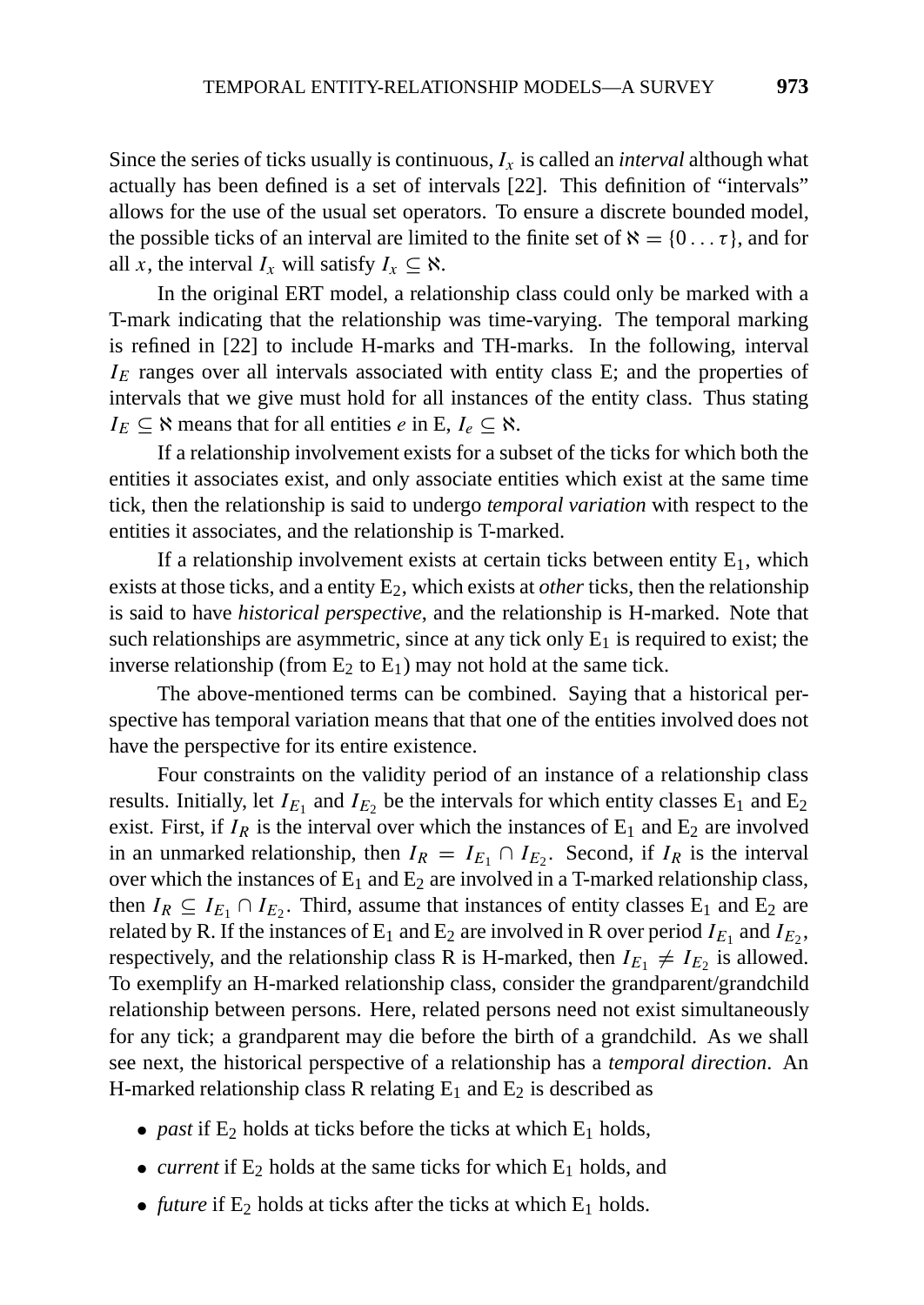Finally, Boolean combinations of the above are possible. It follows that an unmarked relationship class is merely a *current* historical perspective relationship class. In the above example the temporal direction could be *past* and *current* (depending on what is  $E_1$  and  $E_2$ ). The characteristics of H-marked relationships can be described using derived entity classes, for details see [22]. Fourth, assume that instances of E<sub>1</sub> are involved in R over period  $I_{E_1R} \subseteq I_{E_1}$  and instances of E<sub>2</sub> are involved in the same relationship instance for  $I_{E2}$  and relationship R is TH-marked. Then  $I_{E_1R} \neq I_{E_2}$  is allowed. This TH-mark can be used to model that we do not want the grandparent to be related to the grandchild before the grandchild is actually born.

# **Summary**

The data model ERT extends a binary entity-relationship model with complex entity classes and complex value classes. ERT provide the users with temporal markings of time-varying entity and relationship classes, and instances of these classes are timestamped with time periods. The temporal markings of classes have later been refined.

# **2.8 The Temporal ER Model**

The Temporal ER model (TER) [33] has it origin in the ER model. Most centrally, TER replaces the ordinary cardinality constraints with snapshot and lifetime cardinality constraints. This permits a refinement of the classification of relationship types, thereby obtaining a total of six different classes of relationship types; and it leads to a refinement of the optionality of relationship participation.

Designing a database using the TER model includes three steps. First, a TER diagram is constructed that uses the two new types of constraints for describing the time-varying aspect of relationship types. No time attributes are included. Then, based on how often historic data is expected to be accessed, a particular algorithm that translates TER diagrams into traditional ER diagrams is applied, leading to a diagram with only regular cardinality constraints and with explicit time attributes. Third, the ER diagrams is translated into relational tables using a standard mapping.

#### **The Model Components**

The key differences between TER and the (binary) ER model are the inclusion of snapshot and lifetime cardinality constraints, and the intermediate step of transforming TER diagrams to ER diagrams. Time is thus implicit in TER diagrams. The TER diagram describing the running example is shown in Figure 18. In the remainder of this subsection, we consider the cardinalities; the next subsection considers the intermediate step.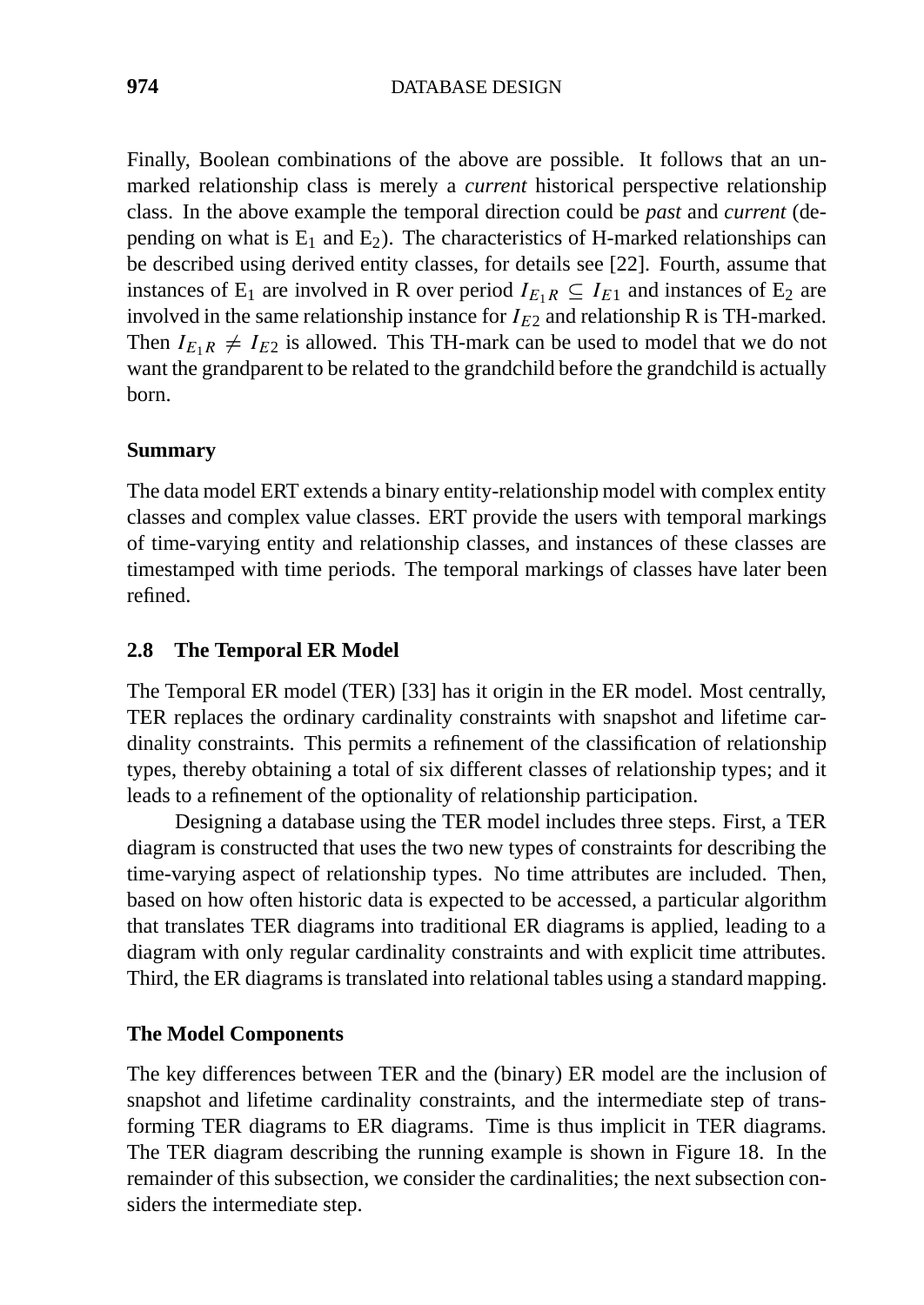

Figure 18: A TER Diagram of The Running Example

The modeling of time-varying information is improved in TER by replacing the traditional cardinality constraints by two new types of constraints, the lifetime cardinality, denoted by L[*minL,maxL*], and the snapshot cardinality, denoted by S[*minS,maxS*]. For an example, consider the relationship type between entity types Department and Project in Figure 18. Relationship types have two directions, with each direction having a source and a target. In TER diagrams, the cardinality constraints are with respect to a direction of a relationship type, and they are placed next to the target entity type, by the relationship type.

A *lifetime cardinality* constraint L[*minL,maxL*] states that the minimum and maximum number of instances of the target entity related to one instance of the source entity over all of time is *minL* and *maxL*, respectively. Similarly, a *snapshot cardinality* constraint S[*minS,maxS*] states that the minimum and maximum number of instances of the target entity related to one instance of the source entity at any single point in time is *minS* and *maxS*, respectively. Below, the conditions that define any valid combination of cardinalities for any given relationship direction in TER are defined.

> $0 < maxS$  and  $0 < maxL$  $0 \leq minS \leq maxS \leq maxL$  $0 \leq minS \leq minL \leq maxL$

In the relationship type between Department and Project, a Department instance (a "department") may have from 1 to *n* associated Project instances ("projects") during its lifetime, but it may have at most 10 associated projects at any single point in time. A project is associated with precisely one department at any single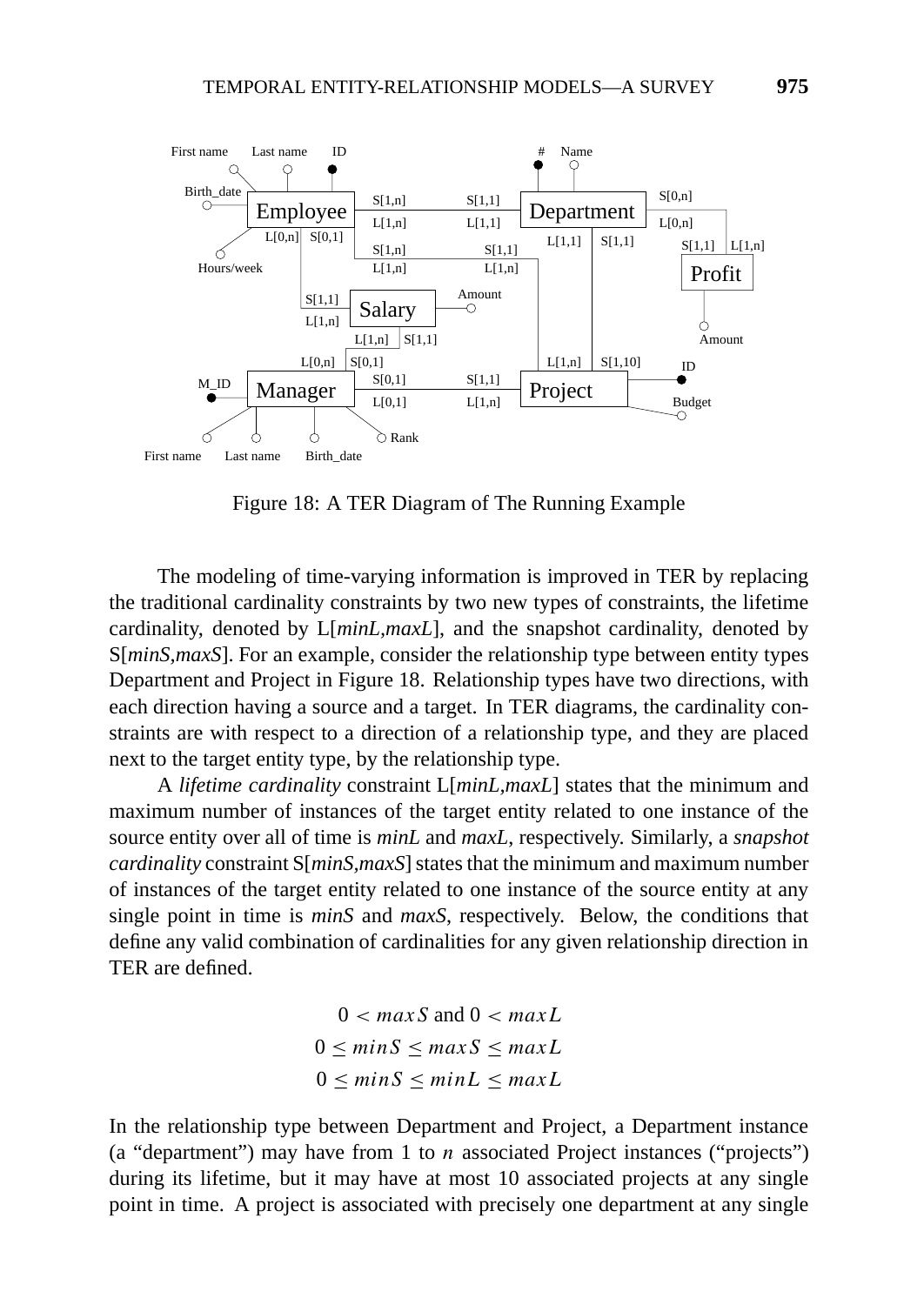point in time; and a project is associated with precisely one department throughout its lifetime. Thus, projects cannot be reassigned from one department to another.

As it is the case for cardinality constraints in the ER model, cardinality constraints in the TER model can also express *connectivity*. Thus, a set of connective values of relationship type directions are defined as follows.

| one for $(maxS =) maxL = 1$               |
|-------------------------------------------|
| <i>oneT</i> for $maxS = 1$ and $maxL > 1$ |
| <i>many</i> for $maxS > 1$                |

The introduction of the new connective value *oneT* ("one at a time") leads to a refined classification of relationship types. Traditionally, there are three distinct and exhaustive classes of relationship types: *one-to-one*, *one-to-many*, and *manyto-many*. While still disjoint, these classes are no longer exhaustive when snapshot and lifetime cardinality constraints are used, as the classes no longer cover all valid combinations of values for *minS* and *minL* in both directions. Therefore, three new relationship classes are added to the before mentioned three, namely *one-to-oneT*, *oneT-to-oneT*, and *oneT-to-many*.

Up until now, the *optionality* of a relationship-type direction has been implicit. It has been assumed that if  $minS = 0$  in a direction, this implies that participation is optional in that direction. But given the definitions of snapshot and lifetime cardinalities, the notion of optionality can be refined. A relationship-type direction is *snapshot optional* (*optS*) if *minS* = 0; otherwise, it is *snapshot mandatory* (*mandS*). A relationship-type direction is *lifetime optional* (*optL*) if  $minL = 0$ ; otherwise, it is *lifetime mandatory* (*mandL*). The refinement implies that columns in the relational tables, that result from snapshot mandatory directions of relationship types are not allowed to have null values. The following holds for the refined optionalities:

| optL  | implies                                       | optS  |
|-------|-----------------------------------------------|-------|
| mandS | implies                                       | mandL |
|       | <i>mandS</i> and <i>optL</i> are incompatible |       |

In TER diagrams such as that in Figure 18, the entity types do not include attributes that make is possible to distinguish different states of entities. For example, there are no means of recording different states of Employee entities. These means are implicit, and they are brought out by the mapping of TER diagrams to ER diagrams, as described next.

#### **Mapping TER Diagrams to ER Diagrams**

One consequence of introducing the temporal aspects of relationships into TER is that there now exists a basis for the semi-automatic incorporation of time-varying data in relational tables. How applications are to deal with time-varying data largely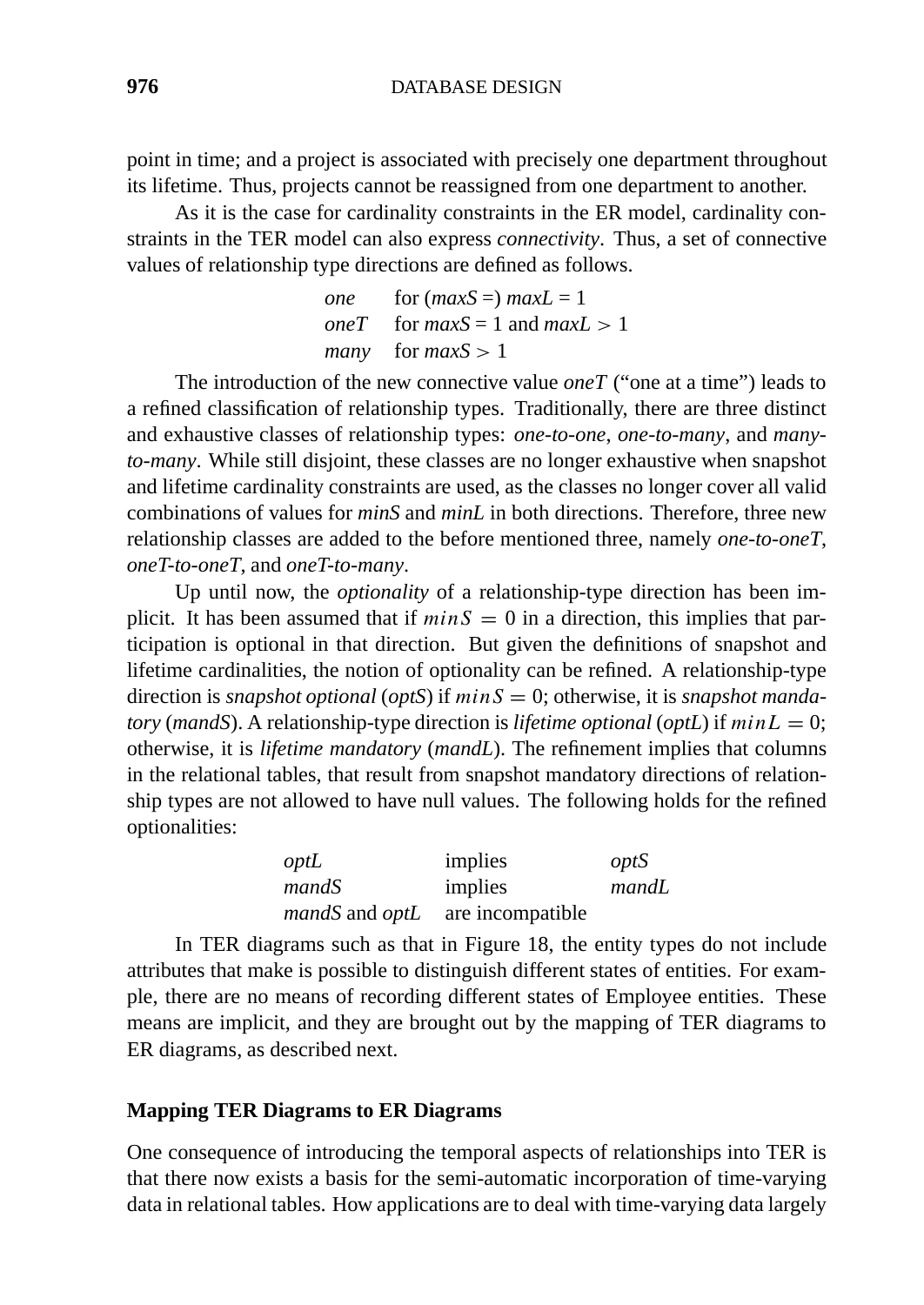depends on the volume of such data, the frequency of access to it, etc. TER provides three general approaches of dealing with time-varying data. They are based on the frequency of access to non-current data.

- **Never** If there is no interest in the non-current data, there is no reason for storing it. No provisions for retaining non-current data are needed; old data is simply overwritten by new.
- **Occasional** If the non-current data is accessed infrequently, it would be rather inefficient to store it together with the much more frequently accessed current data. Thus, separating the current data from the non-current data at the conceptual level simplifies the design process.
- **Frequent** If the non-current data is anticipated to be accessed almost as frequently as the current data, it is most efficient to store them together.

TER then provides three different algorithms for translating TER diagrams into ER diagrams, one for each category. Figure 19 shows the result of using the algorithms on a fraction of the running example.



Figure 19: Mappings of TER Diagrams to ER Diagrams

The mappings only provide means of recording multiple states of time-varying TER relationship types; while not documented, it should be straightforward to extend them to also provide means of recording multiple states of time-varying entities and attributes. Note how lifetime and snapshot constraints are replaced with appropriate regular cardinality constraints.

# **Summary**

The TER model provides means for better time-varying data modeling. Specifically, ordinary cardinality constraints are replaced with snapshot and lifetime cardinality constraints. Using these, TER redefines the classification of relationships and the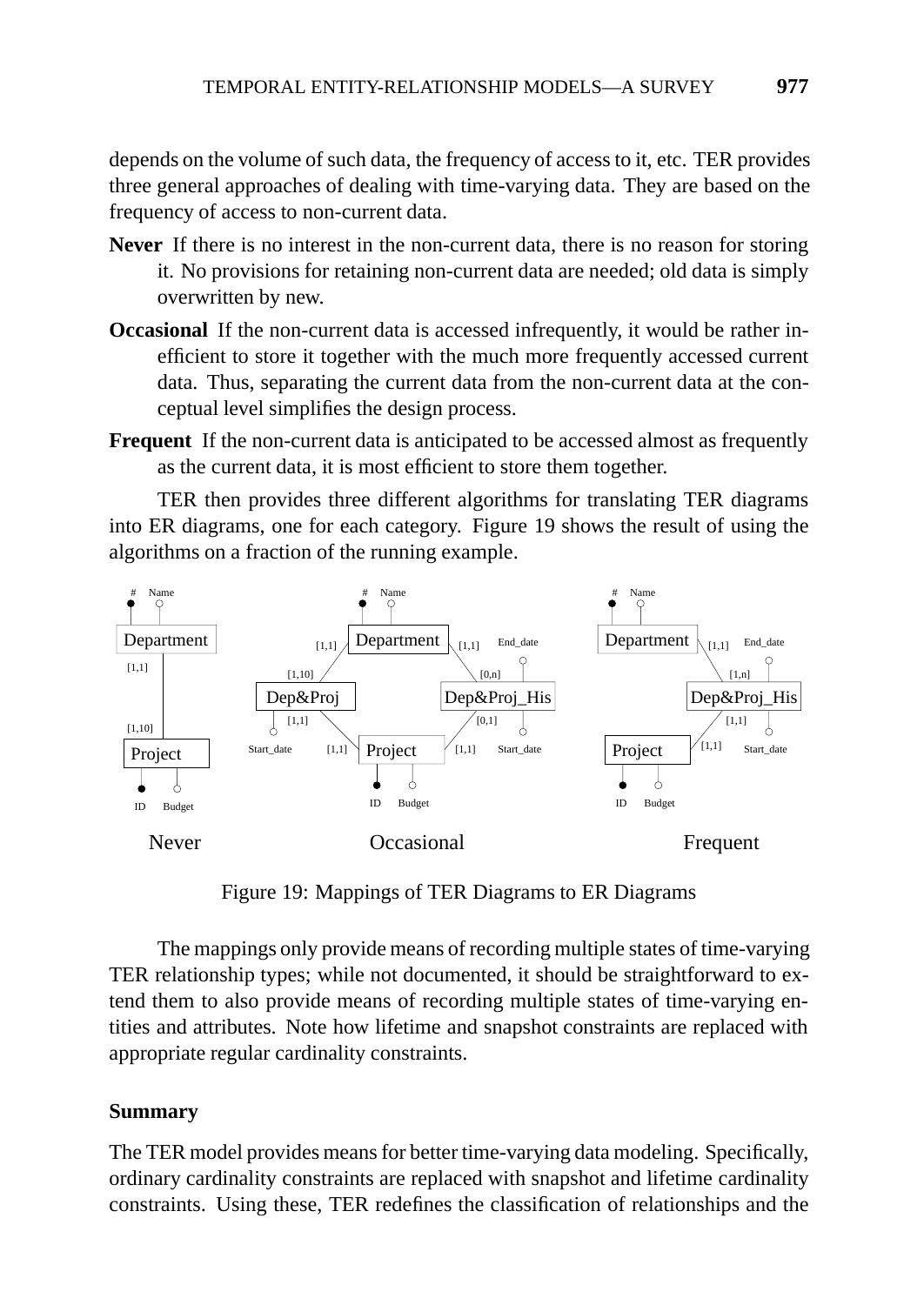notion optionality. Specifically, a new, *oneT* cardinality is introduced. Time is implicit in TER diagrams, but the temporal aspects are made explicit through the mapping of TER diagrams to ER diagrams.

# **2.9 The TempEER model**

The motivation behind  $TempEER<sup>2</sup>$  [21] is to be able to capture temporal information in a conceptual model (specifically, the EER model) and then, via an appropriate mapping, in the relational data model.

In achieving this, TempEER does not add new syntactical constructs to the EER model, but assumes a temporal dimension to the existing EER constructs. The mapping to the relational-model level, adds two attributes, ValidTime and TransTime, to all the relation schemas that a conventional mapping algorithm yields. It is an underlying assumption that the TempEER model is a design model only and that the implementation platform is relational.

# **The Representation of Time**

TempEER captures both valid and transaction time, both of which are assumed to have discrete domains, and different granularities may be specified for both of these domains. Time intervals are used as valid-time values, and time instants are used as transaction-time values.

Valid-time intervals are a subset of [0*, UNTIL*], with *UNTIL* being a time value greater than or equal to the current time. Thus, the time domain for valid times extends beyond that used in the TEER model (Section 2.5). Transaction times never exceed the current time.

# **The Model Components**

The TempEER model does not add any new syntactical constructs to the EER model; rather, the temporal aspects are implicit in TempEER diagrams. The TempEER diagram of the running example is therefore identical to that of Figure 10.

# **Entities and Entity Types**

In TempEER diagrams, each entity of an entity type is associated with a *lifespan* capturing the valid time of the entity. The lifespan can be a time interval or a temporal element.

When mapped to a relational platform, an entity is represented by a set of tuples where each tuple describes one state of the entity over time. An entity type is mapped to a relation schema with the attributes dictated by a standard mapping and with an interval-valued ValidTime attribute. Thus, any change to an attribute of

<sup>&</sup>lt;sup>2</sup>The authors gave their model the same name as the TEER already proposed by Elmasri et al. We adopt the name "TempEER."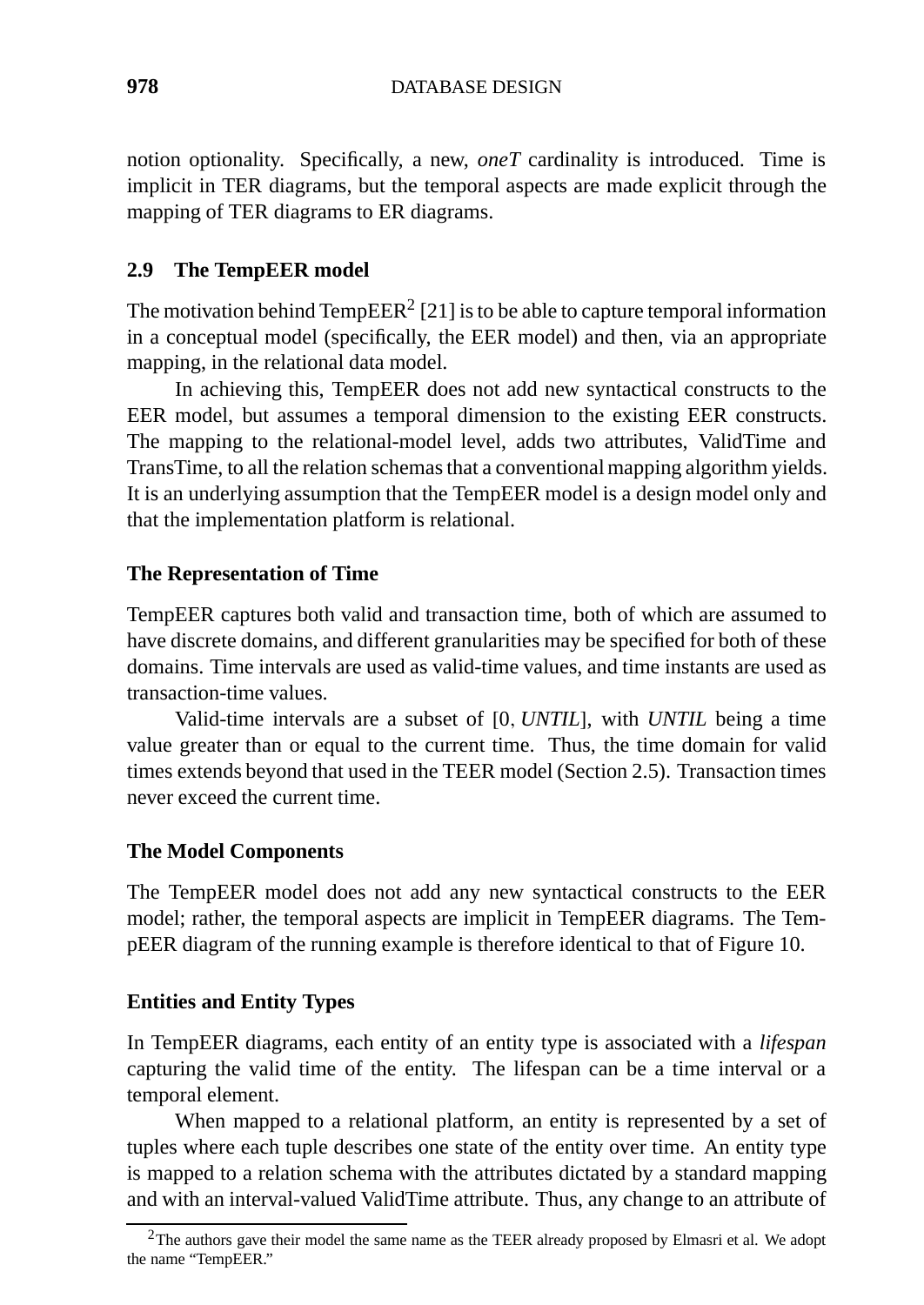an entity results in the creation of new tuple capturing the new state of the entity. The lifespan of an entity is then the union of the ValidTime intervals in the set of tuples that represent the entity. In addition to the ValidTime attribute, each tuple has a TransTime attribute that records the insertion time of the tuple, making it possible to capture the transaction time of each tuple.

To exemplify, let us reconsider the entity described by the example given in Figure 11. This entity has lifespan  $T = [7/1/90, \text{UNTIL}]$  and is represented by the following two tuples at the relational level.

The temporal information of weak entity types is stored exactly as for ordinary entity types. The constraint that the lifespan of a weak entity must be a subset of the lifespan of its owner entity is enforced (the interaction with transaction time is not considered).

#### **Attributes**

The attribute types of TempEER are those of the EER model, with the exception that their changing values over time are retained.

A single-valued attribute has one atomic value for any point in time; multivalued attributes can have more that one value at a given point in time; and the value of a composite attribute at a given point in time is the concatenation of the values of its components at that point in time.

The valid time associated with an attribute value can be deduced from the tuples at the relational level representing the entity. For example, the temporal element associated with the attribute value Johnson of the above entity is [7*/*1*/*90*, UNTIL*], whereas the temporal element associated with the value 20K is [7*/*1*/*90*,* 6*/*30*/*92]. The temporal element of an attribute value of an entity must be a subset of the lifespan of the entity.

#### **Relationships Types**

Each relationship instance of a relationship type is associated with a lifespan defined in the same way as for entities. The lifespan of a relationship instance must be a subset of the intersection of the lifespans of the participating entities.

Finally, TempEER also has superclass/subclass relationships. The lifespan of a subclass entity must be a subset of the lifespan of its superclass entity.

#### **Summary**

The sparsely documented TempEER model does not add any new syntactical constructs to the EER model, but instead changes the meaning of the existing constructs. TempEER diagrams are mapped to tuple-timestamped bitemporal relation schemas. Temporal constraints are introduced.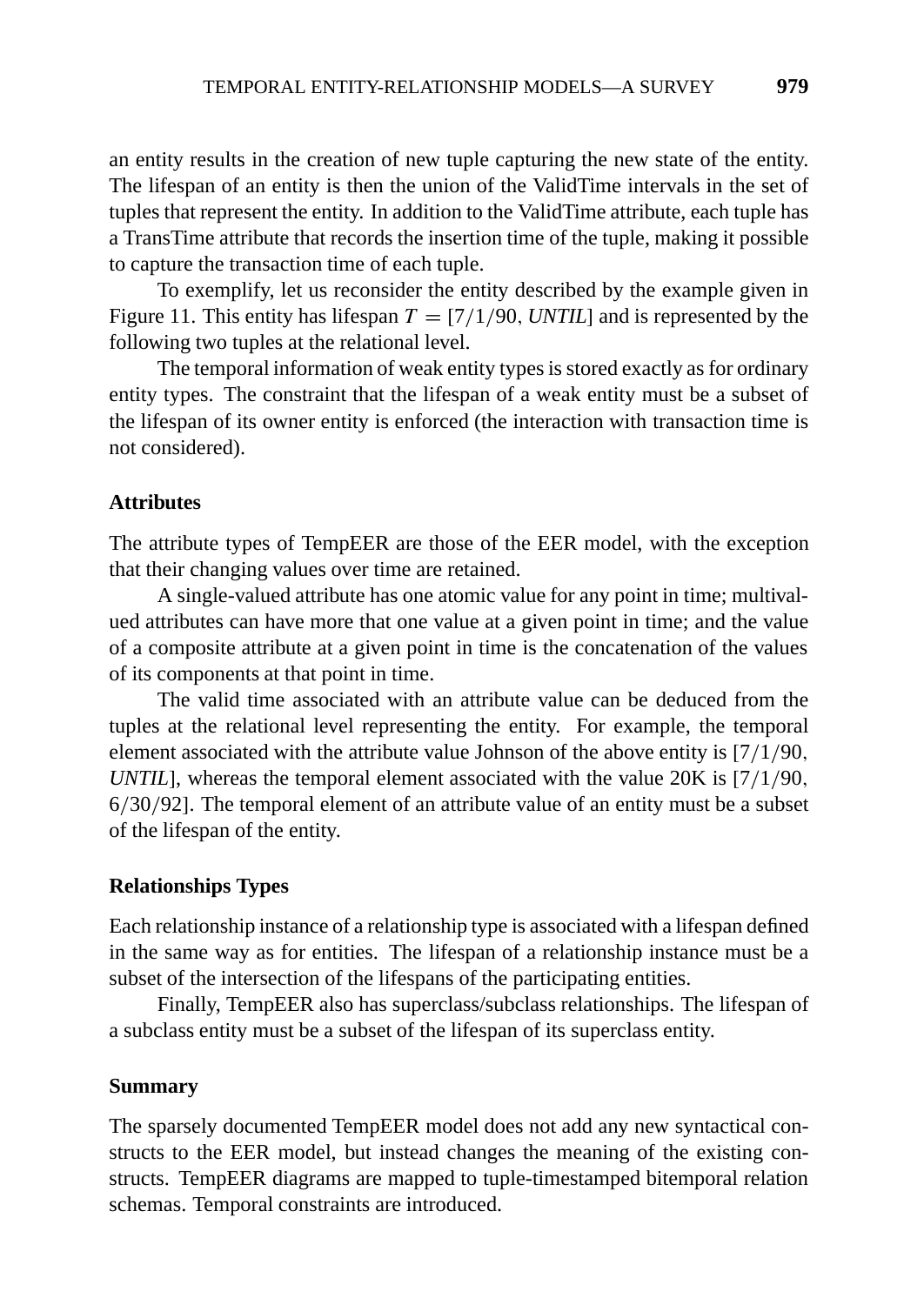|                 | <b>VT</b>                      | ID    | First name                                                     | Last name | Birth_date | Salary | <b>TT</b> |
|-----------------|--------------------------------|-------|----------------------------------------------------------------|-----------|------------|--------|-----------|
|                 | 7/1/90,6/30/92                 | 98765 | Chris                                                          | Johnson   | 8/23/46    | \$20K  | 6/15/90   |
|                 | $7/1/92$ , $\epsilon$ em UNTIL | 98765 | Chris                                                          | Johnson   | 8/23/46    | \$30K  | 6/30/92   |
| DATABASE DESIGN |                                |       | Figure 20: The Relational Representation of an Employee Entity |           |            |        |           |
|                 |                                |       |                                                                |           |            |        |           |
|                 |                                |       |                                                                |           |            |        |           |
|                 |                                |       |                                                                |           |            |        |           |
|                 |                                |       |                                                                |           |            |        |           |
| 980             |                                |       |                                                                |           |            |        |           |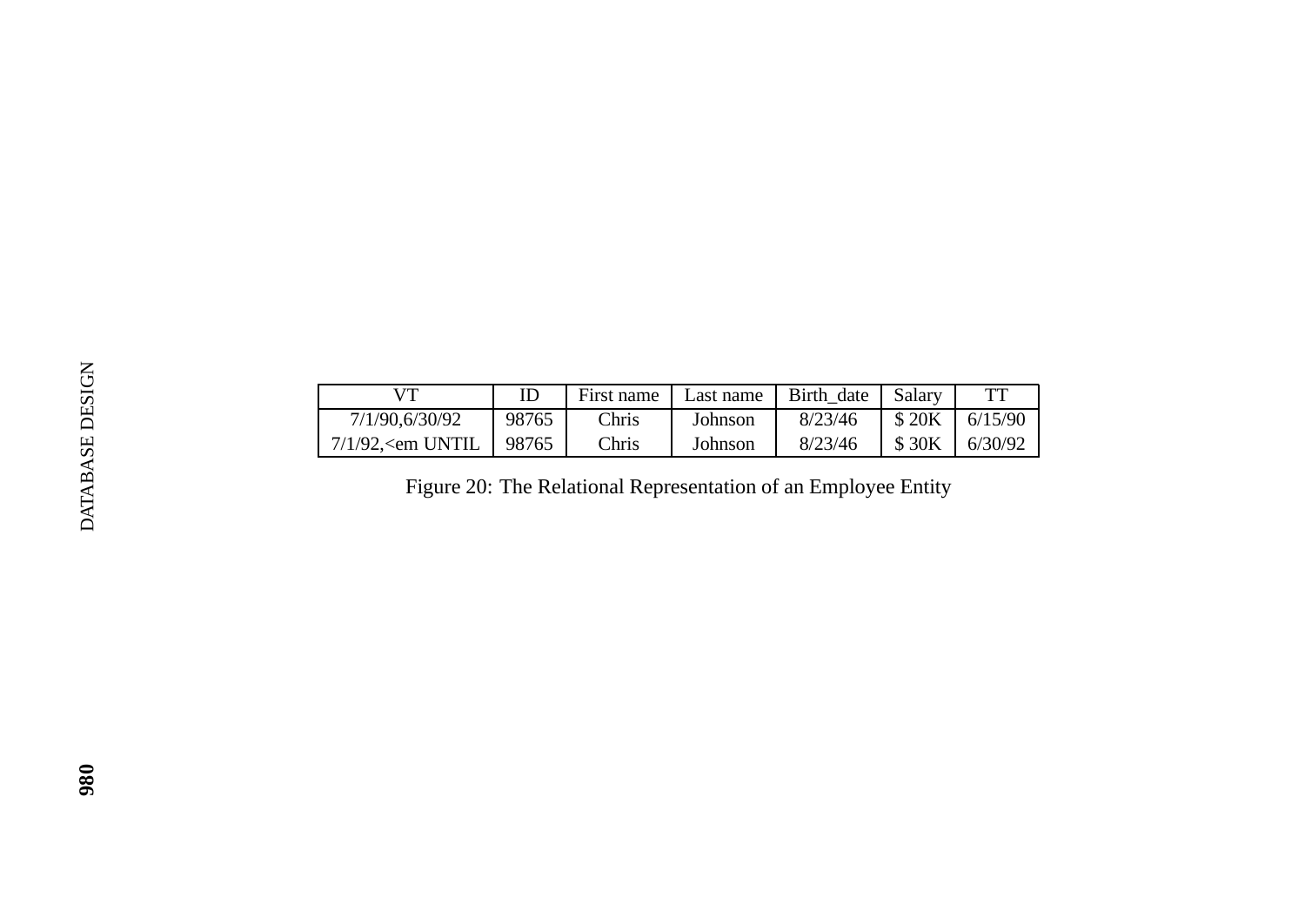#### **2.10 The TempRT Model**

In a working paper, Kraft [20] proposes  $TempRT<sup>3</sup>$  that incorporates valid time support into a binary ER model. To motivate his approach, he first considers capturing valid time using explicit timestamp attributes, which is unattractive.

In his approach valid time is captured through temporal relationships, temporal entities, and temporal attributes. The basic temporal construct is the temporal relationship type. While ER diagrams are usually translated to relational schemas, in this model there is an extensional level with is own graphical notation associated with the ER diagrams. In this notation, nodes represent the instances of entities and the edges represent relations between instances.

The valid time domain employed is discrete, but is not otherwise described.

#### **The Model Components**

The model is based on a binary ER model, and Figure 21 exemplifies the notation. In this model only entity types, described by rectangles, and relationship types, described by "crows' feet," may be specified. The attributes in Figure 21 are actually shorthand for one-to-many relationship types between an entity type with all possible values of some value domain as instances and the entity type having the attribute. Two diagonal lines are used to indicate that a construct is temporal. For example, the relationship type between Employee and Emp\_Proj is marked as temporal. The temporal markings of Employee and Emp\_Proj are deviations from the running example.



Figure 21: TempRT Diagram Modeling the Running Example

<sup>&</sup>lt;sup>3</sup>The author has not given the model a name. To clearly identify the model, we adopt the name "TempRT."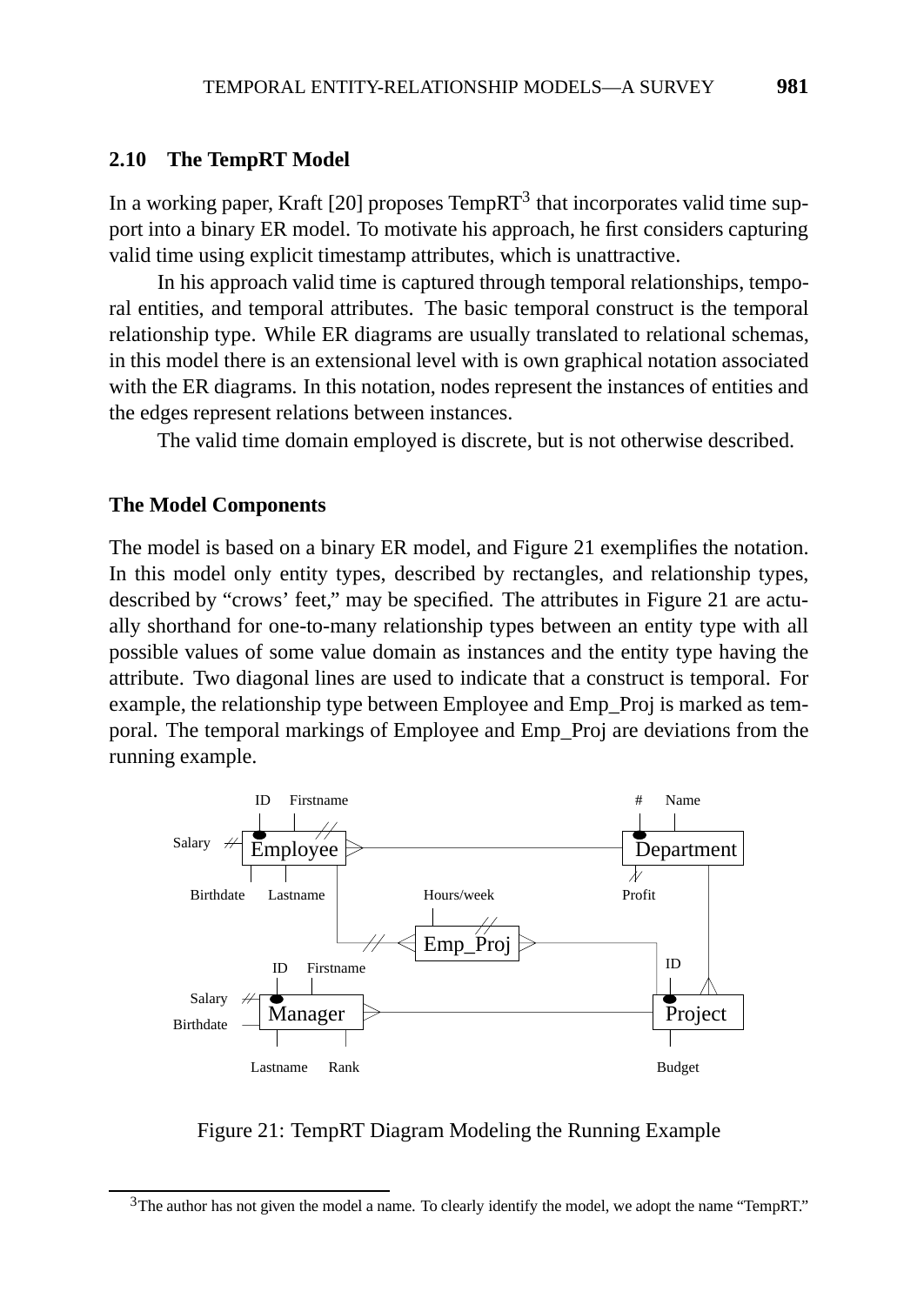#### **Temporal Relationship Types**

The basic temporal structure is the temporal relationship. The semantics of a temporal relationship is an extension of the semantics of an ordinary relationship.

In Figure  $22(a)$ , on the left hand side, the non-temporal relationship between Employee and Department is repeated, and on the right hand side, some instances are shown. The meaning of the relationship is that every instance of Employee must at any point in time be related to one and only one instance of Department, and every instance of Department may be related to zero or more instances of Employee. Only one (the current) department assignment of an employee is recorded. Thus, if an employee is reassigned to a new department, the previous assignment is lost.



Figure 22: Temporal Relationships

In Figure 22(b), the relationship type is considered to be temporal. The semantics of the temporal relationship type is almost the same as for the non-temporal relationship type. Every Employee instance still has to be related to one and only one instance of Department at any point in time. The difference is that temporal relationships are timestamped and retained. As an illustration of this, the right hand side of Figure 22(b) gives the employment history of Alice. At time *t*1, Alice becomes associated with Sales, and at time  $t_2$  she is associated with Development. Then at *t*<sup>3</sup> she is attached to Administration, and lastly, at time *t*<sup>4</sup> she returns to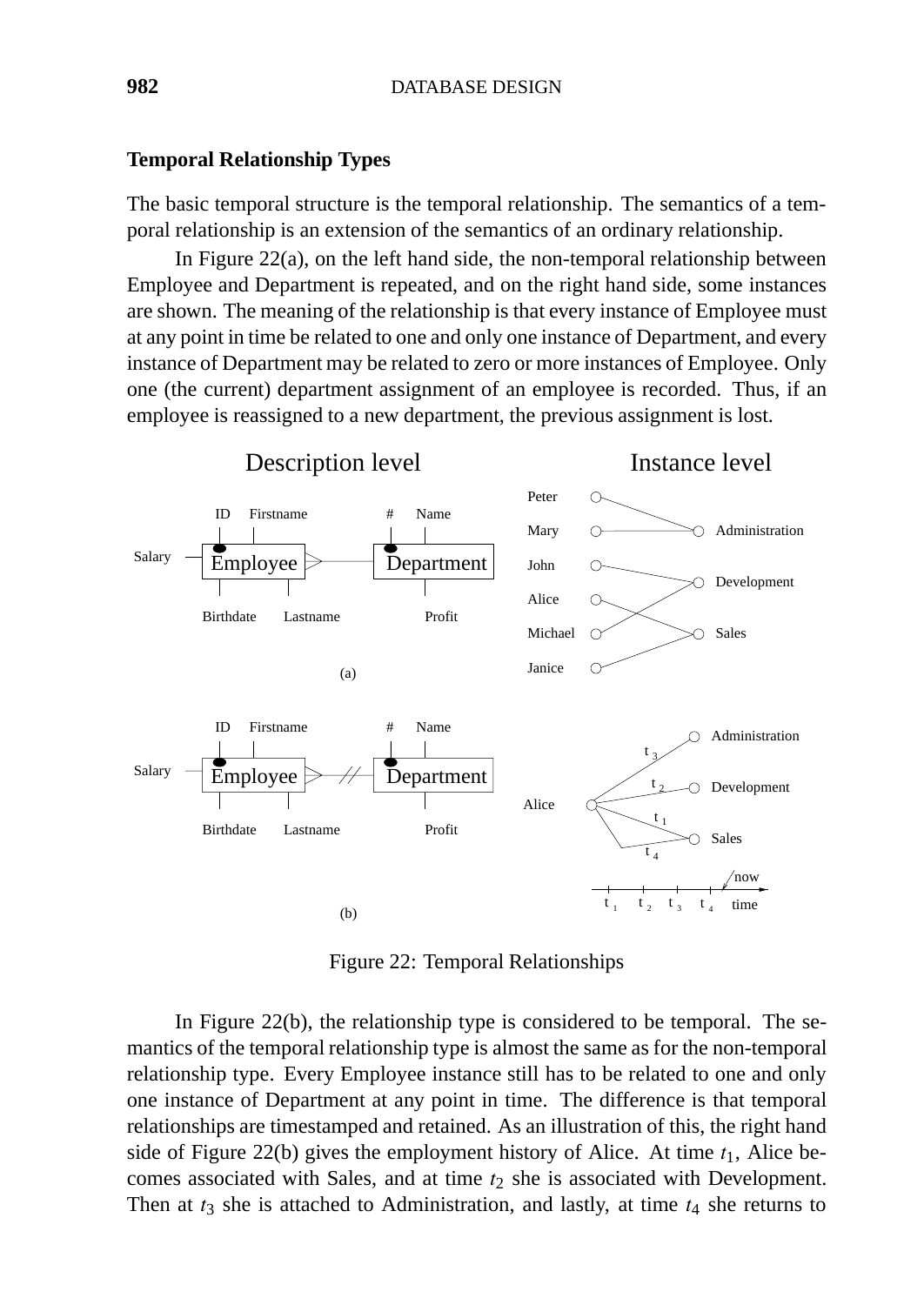Sales. The union of all the timestamps of a temporal relationship between two instances describes the lifespan of the relationship.

#### **Temporal Entity Types and Attributes**

Entity types do not have to be temporal. A non-temporal entity that participates in a temporal relationship cannot ever be changed or deleted. If this consequence is unwanted, the concept of lifespans has to be added to the instances, making them temporal.

The lifespan of an instance is modeled through temporal relationships. Specifically, a universal entity type *U* with only one instance is introduced. This entity type is connected, using a temporal relationship type, with the entity type we want to be temporal. Figure 23(a) illustrates this. The time in which an Employee instance references the U instance gives the lifespan of the Employee instance. Figure 23(b) shows the shorthand used in the model.

Temporal attributes are also defined using temporal relationships. As mentioned, a (non-time-varying) attribute is a shorthand for a regular many-to-one relationship between an entity with all possible values of some value domain as instances and the entity having the attribute. In order to make an attribute temporal, the ordinary relationship between the entity having the attribute and the entity modeling the value domain is replaced by a temporal relationship.



Figure 23: Temporal Entity Types

#### **Summary**

The TempRT model makes it possible to specify temporal relationships, temporal entities, and temporal attributes. The temporal entities and attributes are defined by temporal relationships.

#### **2.11 TERC+**

The motivation for the development of TERC+ [39] was to provide users with a temporal conceptual model better suited for the design of temporal application than the temporal relational data models described in the literature. TERC+ is a temporal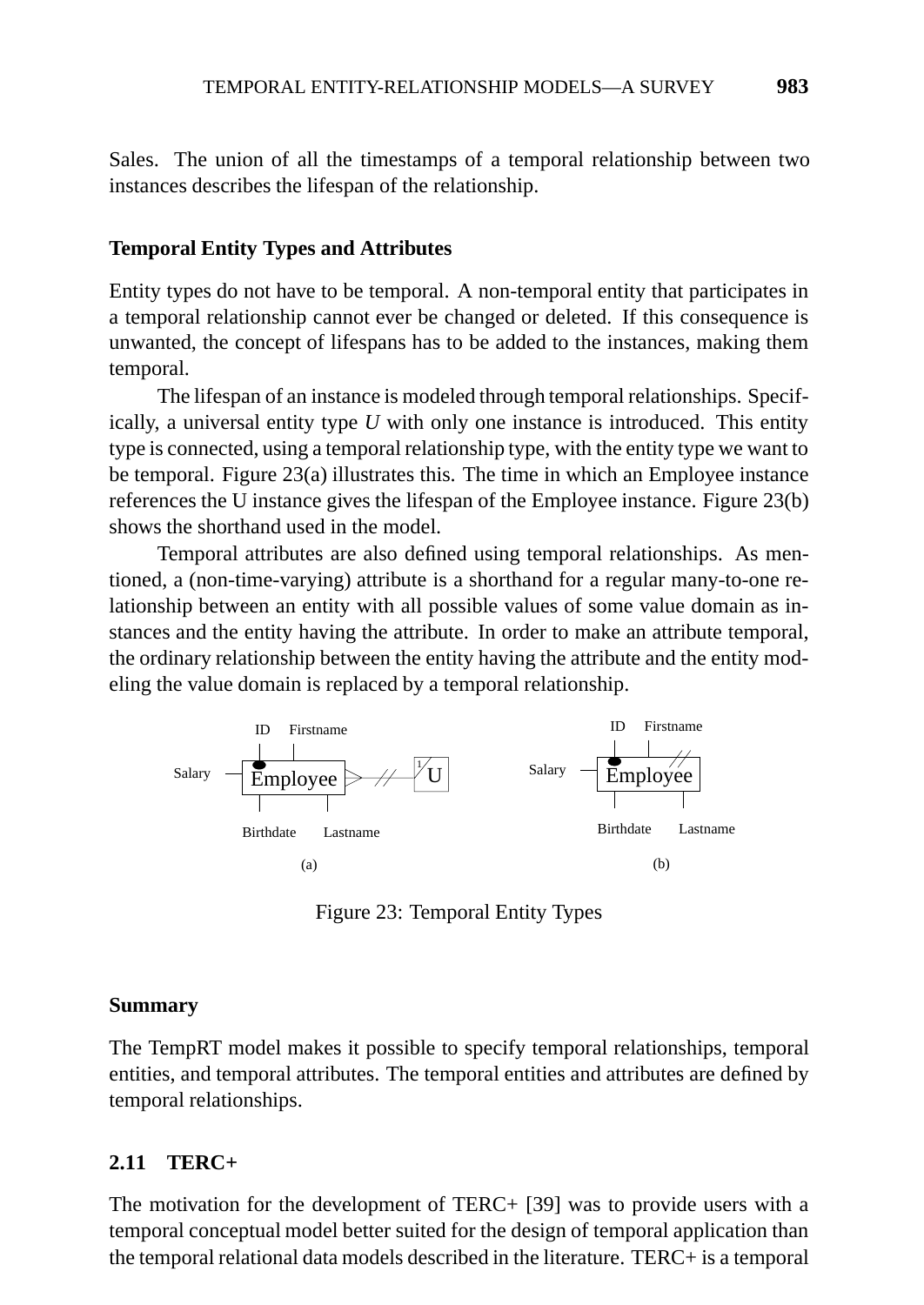extension of the ERC+ model [25], and it is part of a methodology for developing temporal applications.

#### **The Representation of Time**

TERC+ adopts a linear and discrete model of time, and time points are called *instants*. TERC+ also defines intervals and temporal elements: an interval is represented by a pair of instants, and a temporal element is a union of disjoint intervals. The model support different granularities, e.g., year, day, hour, and minute, but supports valid time only.

The meaning of the new modeling constructs of TERC+ follow from their mapping to corresponding ERC+ modeling constructs, making explicit the information implied by the new modeling constructs. ERC+ diagrams may be further mapped to the relational model.

#### **The Model Components**

TERC+ includes four kinds of modeling constructs, each with a temporal counterpart: attribute types, entity types, relationship types, and dynamic relationships types. The model provides new notations for the temporal counterparts of these construct. When describing these constructs in the following, we use the diagram in Figure 24 for exemplification.



Figure 24: Describing the Running Example Using TERC+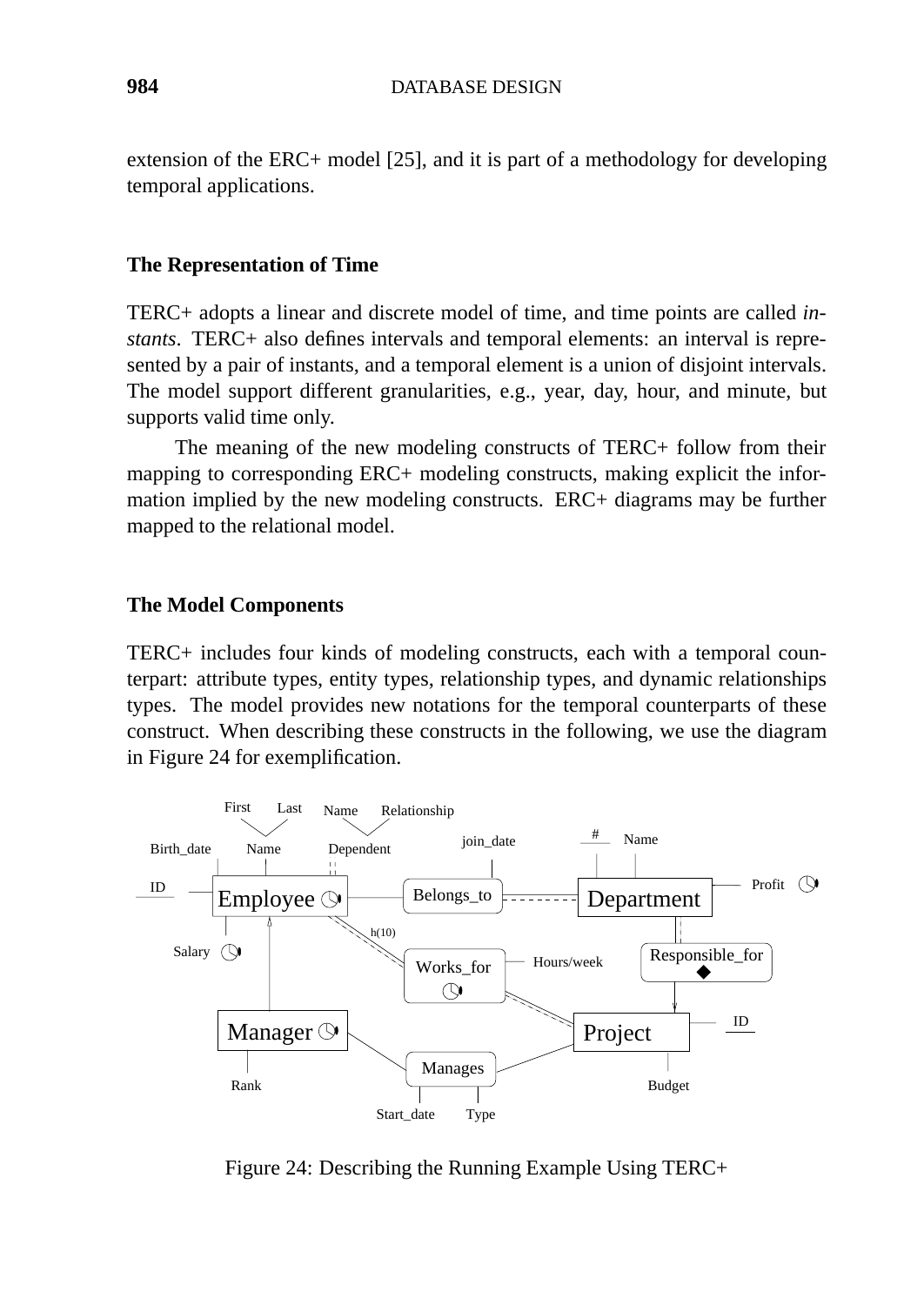#### **Attributes**

There are two types of attributes in the model: simple and complex (composite) attributes. Both types of attributes can be either single-valued or multi-valued, and the presence of an attribute value can be mandatory (non null) or optional (null allowed). This is expressed by static cardinality constraints in the diagrams. A static cardinality constraint for an attribute is expressed by the lines connecting the attribute to its entity/relationship type, and the syntax is given in Figure 25. The meaning is given by the pairs of numbers in parentheses to the right of the lines. The first integer indicates if the attribute value is mandatory (1) or optional (0). The second integer indicates if the attribute is single-valued (1) or multi-valued (*n*). A static cardinality constraint for an attribute has to hold at any point in time. The same notation is used to express static participation constraints for the participation of entity types in relationship types.

Identifiers (key attribute values) of entity types cannot ever be reused, e.g., once an employee entity is assigned a value of the ID attribute, this value cannot be assigned to another employee entity, not even if the entity is deleted. Key attributes are underlined in the diagrams.

> $(1,1)$   $\overline{\qquad \qquad } (1,n)$  $(0,1)$   $\qquad \qquad 1 \qquad (0,n)$

Figure 25: The Static Cardinality Constraints for Attributes and Relationship Types

Attributes can be temporal, which is indicated by placing a clock symbol behind the attribute names. For example, the Salary attribute of the Employee entity type in Figure 24 is temporal. This means that the valid time of the attribute is captured. For this purpose, each value of a temporal attribute is associated with a temporal element recording the times during which the value is valid. It is assumed that the attribute value is undefined (unknown or inapplicable) for points in time that are not included in its temporal elements.

For temporal attributes, a temporal cardinality, *h(max)*, can be specified, limiting the number of values an attribute can have over the life-time of its entity. The default temporal cardinality is  $h(n)$  and is omitted from the diagrams. For a complex attribute, the temporality may be attached at any level. That is, a non-temporal, complex attribute may have temporal components.

The meaning of the temporal attributes are defined in terms of composite attributes in the ERC+ model where the temporal information becomes explicit. The translation from TERC+ diagrams to an equivalent ERC+ diagram is very simple.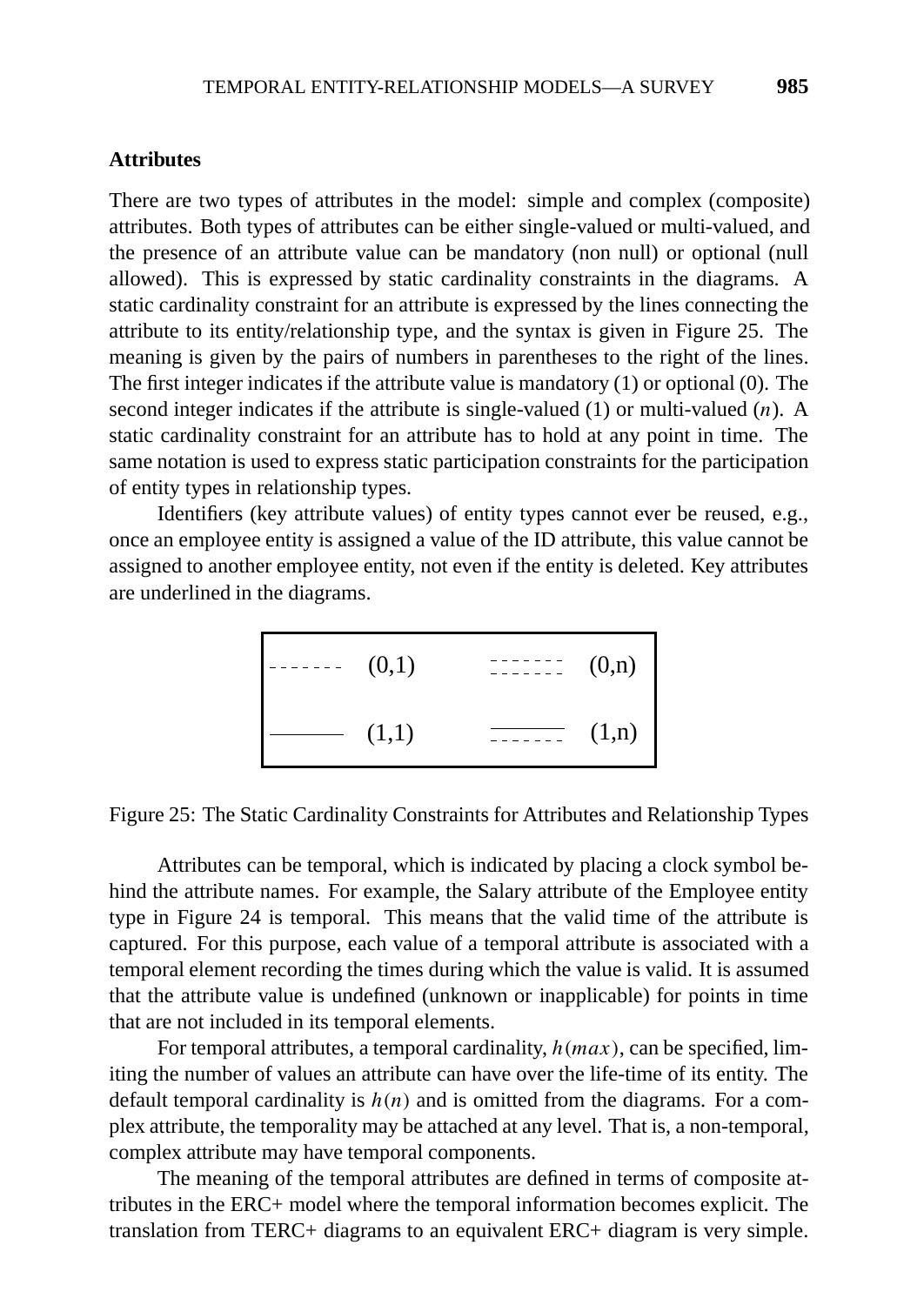

Figure 26: Transforming Temporal Attributes to ERC+ Diagrams [39]

Figure 26 shows the transformation for temporal attributes.

#### **Entity and Relationship Types**

Entity types are represented by rectangles and may be regular or composite. Composite entity types are built from regular and composite entity types. In Figure 24, Employee is a temporal regular entity type. Entity type Department is related to Project by means of an aggregation link (part-of-relationship, described in the following). Department entities thus contain Project entities, and Department is a composite entity type.

Both regular and composite entity types can be temporal. A temporal entity has associated a life cycle that encodes three possible states that an entity can be in. Each state is associated with a temporal element that records the time the entity is in that particular state. The three states are: *active*, e.g., an employee is active in the company; *suspended*, e.g., an employee is on sabbatical, and *dead* (deleted), e.g., an employee is no longer with the company. That is, a life cycle consists of up to three different (state, temporal element) pairs.

The meaning of a temporal entity type as shown in Figure 27. The temporal information is made explicit by adding a multi-valued composite attribute, called life-cycle, to an entity type in a ERC+ diagram.

TERC+ supports dynamic and traditional relationship types. Briefly, the former are used to describe inter-object behavior. There are four types of dynamic relationship types. *Transition relationships* express that entities may change their classification, e.g., a student graduates and becomes an alumni. *Generation relationships* express the generation of entities by others, e.g., a land parcel may be split into several smaller parcels. *Timing relationships* describe temporal relations between entities, e.g., before or after. For example, a Storm may precede a Landslide. Finally, *Time-based aggregations* link entities to their snapshots, that is, the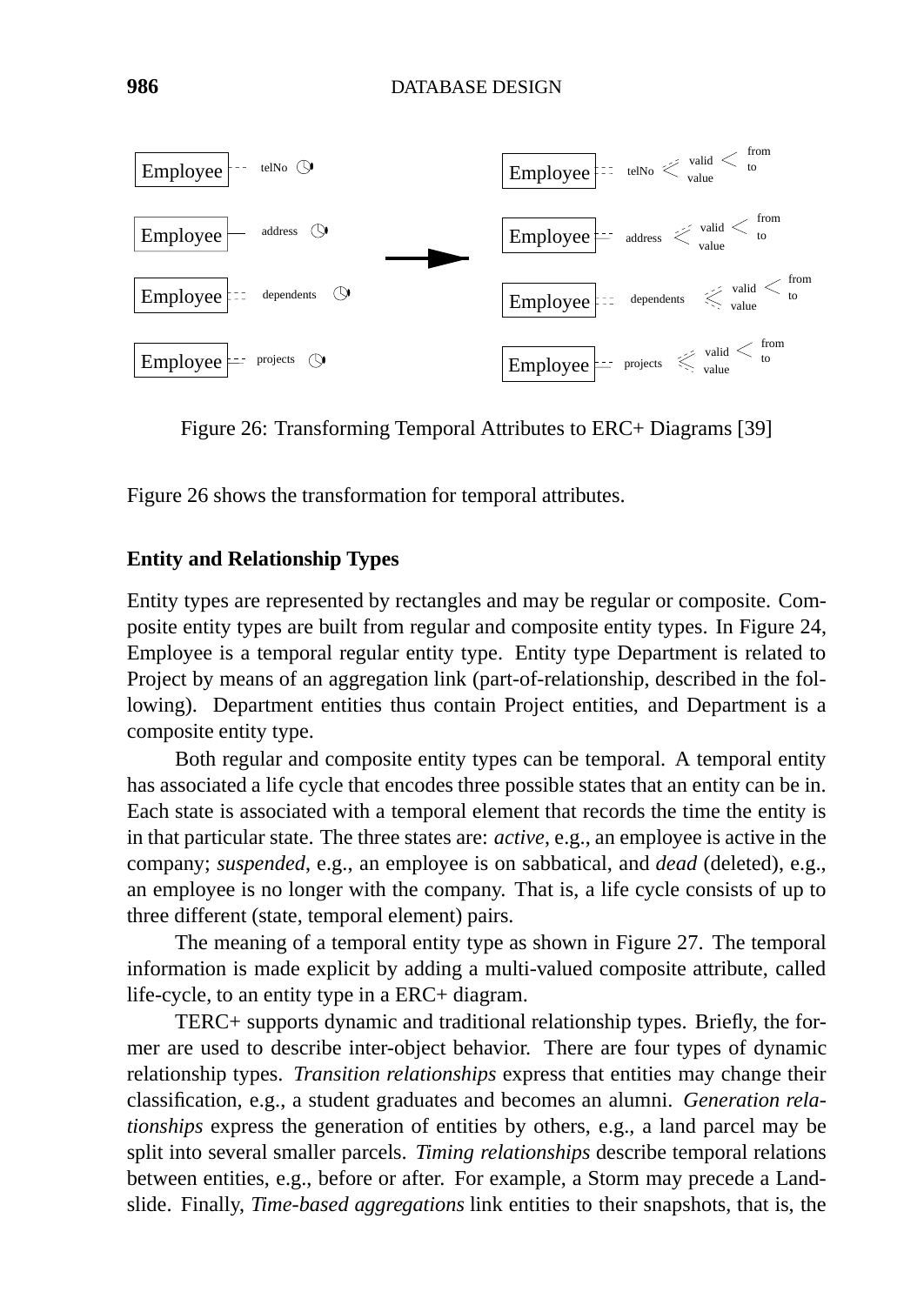

Figure 27: Transforming Temporal Entity and Relationship types to ERC+ Diagrams [39]

composite entity type is temporal while the component (the snapshot) is not. For further description of the dynamic relationship types, see [39]

There are three kinds of traditional relationship types, each of which is illustrated in Figure 24 and is explained next.

• **Is-a Relationships.** These are represented by linking two entity types with a solid line, with an arrow pointing from the subclass to the superclass. In an is-a relationship, the instances of the subclass represent the same real-world instances as the instances of the superclass. In the figure, Manager is a subclass of Employee.

Inheritance of attributes and temporal specifications are supported. Thus instances of the subclass have the same attributes and temporal support as the instances of the superclass, in addition to the attributes specified for the subclass. A subclass cannot be non-temporal if the superclass is temporal.

• **Relationship Types.** These are relationships between entity types and are represented by linking the participating entity types to a rectangle with rounded corners. The lines linking the entity types and the relationship type express the static participation constraints that apply, as discussed for attributes. *n*-ary relationship types are allowed.

Relationship types can be specified as temporal, and the instances of temporal relationship types are associated with a life cycle in the same manner as instances of temporal entity types. For temporal relationship types, as for tem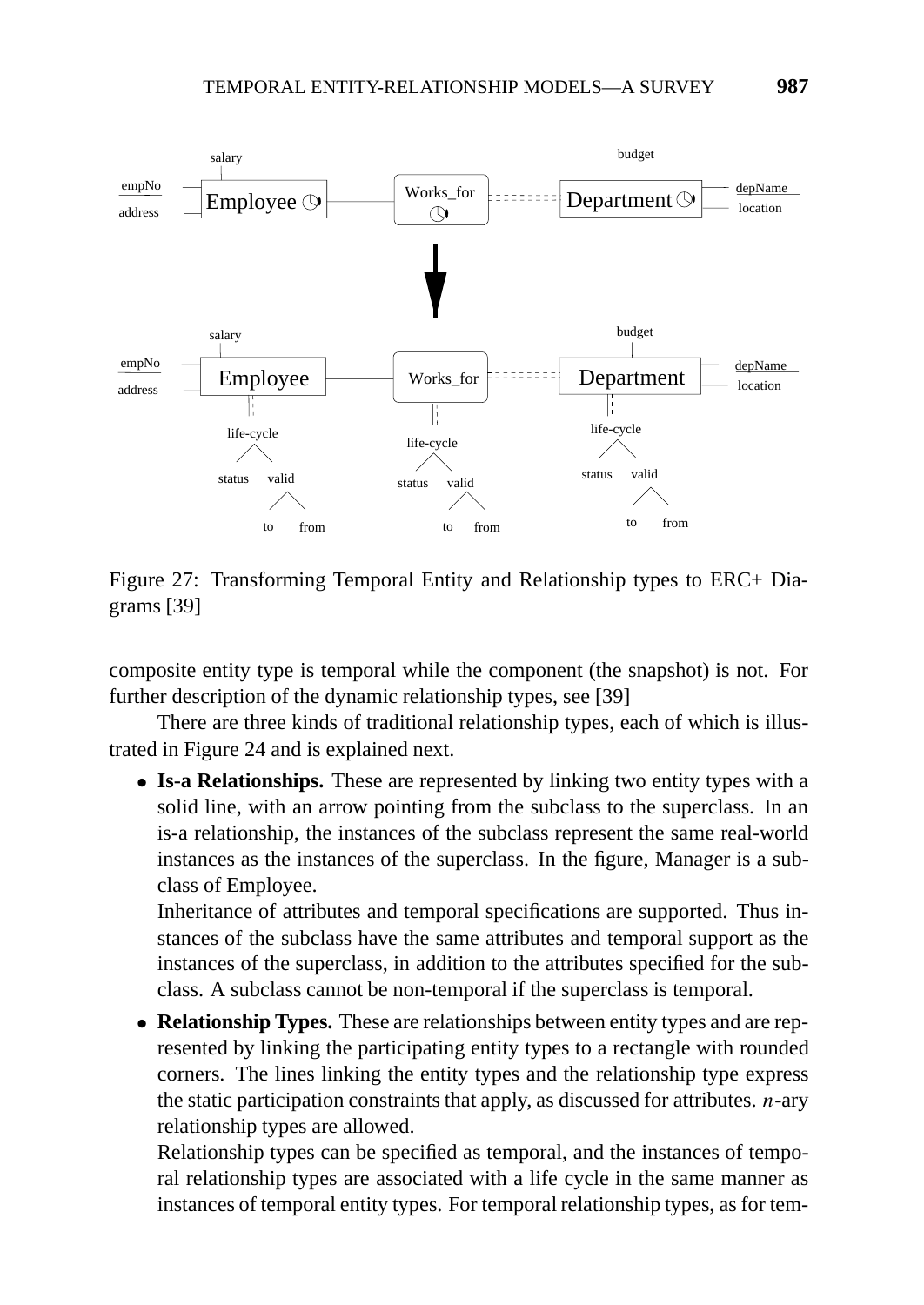poral attributes, a temporal cardinality may be specified for each entity type participating in the relationship type, stating how many relationships an entity is allowed to participate in during the life cycle of the entity. For example, the *h(*10*)* in Figure 24 is limiting the number of projects an employee can work on over his/her employment to 10. Only temporal entity types can participate in temporal relationship types. The meaning of a temporal relationship type is captured in the same manner as for temporal entity types.

• **Aggregation links.** These are special, directed binary relationships linking two entity types, also known as part-of relationships. Aggregation links are represented by linking the component entity type to a relationship type with an arrow pointing towards the component entity type, and the usual participation constraint linking the composite entity type to the relationship type. To further indicate that the relationship type is an aggregation link, the relationship type is marked with a small diamond. In Figure 24, the relationship type Responsible\_for is an aggregation link.

Aggregation links can be specified as temporal; and as for temporal relationship types, only temporal entity types can participate in temporal aggregation links.

#### **Summary**

TERC+ provides the database designer with new modeling constructs for describing temporal attributes, temporal entities, and temporal relationships. Furthermore, TERC+ provides notation for describing inter-object behavior.

# **3 Design Criteria and Evaluation of the Models**

In Sections 2.3 to 2.11, we described all temporal ER models known to us. It is a common characteristic that few or no specific requirements to the models were given by their designers. To compare and better understand the models, this section defines a comprehensive set of design criteria for temporal ER models and evaluates the models against these criteria. We have chosen to also evaluate the EER model against the criteria. When doing so, the model will be treated as a temporal model, capturing time through timestamp attributes.

We have identified a total of 19 design criteria covering time semantics, model semantics, temporal functionality, and user-friendliness. The criteria are numbered C1 through C19. With each criterion defined, we indicate its source, if possible. We have attempted to only include criteria that have an objective basis for being evaluated. Together, the criteria identify important aspects of designing a temporal ER model. The possible outcomes of an evaluation of a model with respect to each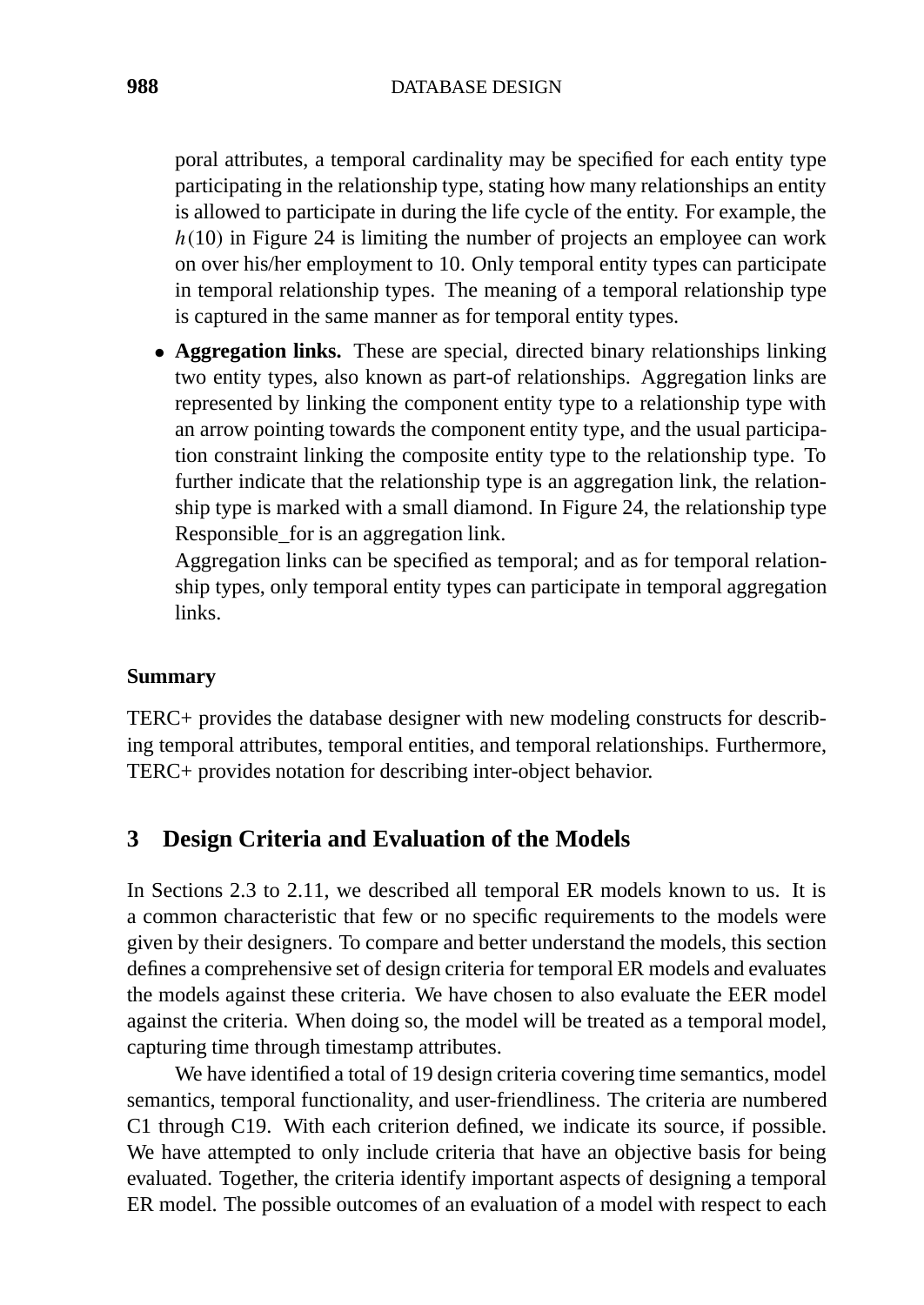criterion will be stated explicit together with the definition of each criterion, unless the possible outcomes are **N.A.**, **Yes**, and **No**.

Figures 28, 29, and 30 present the results of the evaluations of evaluating the models with respect to criteria C1–C3, C4–C13, and C14–C19, respectively. (This grouping of the criteria into three tables is purely pragmatic.)

**C1—Time Dimensions with built-in Support** Valid and transaction time are general—rather than application specific—aspects of all database facts. As such, they are prime candidates for being built into a temporal ER model that is to be used for both analysis and database design. Being orthogonal and independent aspects of database facts, it is possible to support the two times independently. Support for these times may take different shapes and may be more or less elaborate. Another kind of time exists, namely the so-called *user-defined time* (UDT). This refers to "support" for temporal aspects with no built-in support in the model. User-defined times are supported when time-valued attributes are available. These are then employed for giving temporal semantics—not captured in data model, but only externally, by the database designer—to the the ER diagrams. We will say that a time is supported simply if some support has been documented. The possible outcomes of evaluating a model against this criterion are **UDT**, **VT**, **TT**, and **N.A.** (and combinations of **VT** and **TT**).

For a model to be considered temporal, at least one time dimension must be supported. Almost all the models support *valid time*. The only model that does not is the EER model that only supports user-defined time. All the models support userdefined time. *Transaction time* is supported by only TempEER. That is, the validtime aspect of a database application seems to be regarded as the most interesting aspect to support, thereby aiming at high-fidelity modeling of the mini-world.

**C2—New Temporal Constructs** Two general approaches to providing temporal support exist. With *implicit* temporal support, explicit timestamp attributes are "hidden" in the temporal semantics of the modeling constructs. For example, no timestamp attributes are necessary on a temporal relationship type to indicate that the instances of the type record their variation over time. With this approach, it is possible to obtain a temporal ER model without adding any new syntactical constructs to the ER model. Rather, the existing ER constructs are simply made temporal by changing their semantics. For example, ordinary relationship types are given temporal semantics, making their instances record variation over time, rather than just single states. It is also possible with this approach to retain the existing ER constructs and their semantics and add new temporal constructs to capture the timevarying information. The new notation for a temporal relationship type in MOTAR is an example. The extent of the changes made to the ER model may range from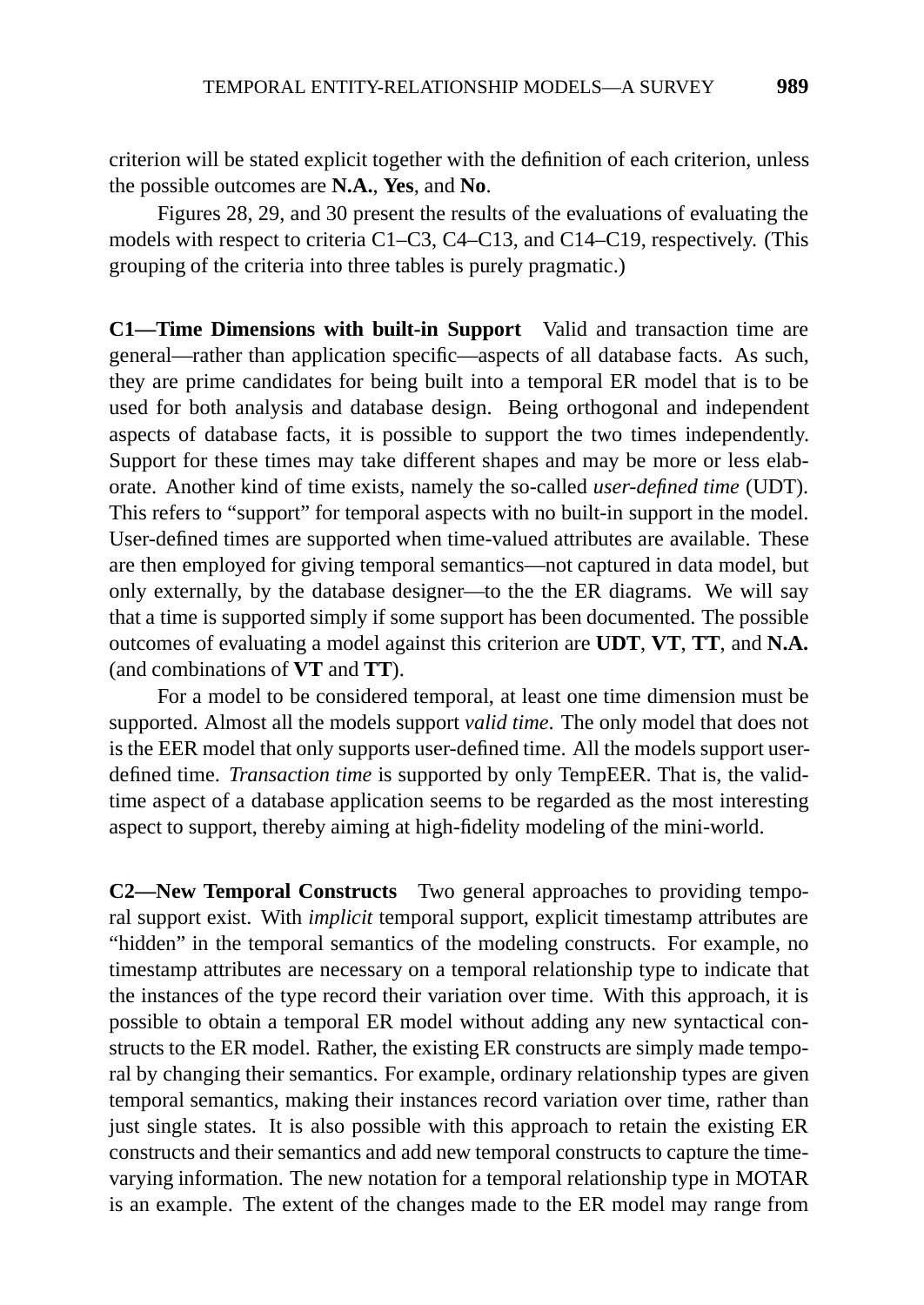|                | C1          | C2                                                                   | C <sub>3</sub> |
|----------------|-------------|----------------------------------------------------------------------|----------------|
| <b>EER</b>     | <b>UDT</b>  | none                                                                 | N.A.           |
| <b>RAKE</b>    | UDT, VT     | temporal relationships types and attributes                          | Optional       |
| <b>TERM</b>    | UDT, VT     | history structures and patterns                                      | Optional       |
| <b>MOTAR</b>   | UDT, VT     | temporal relationship types and attributes                           | Optional       |
| <b>TEER</b>    | UDT, VT     | temporal entity types, attributes, and relationship types            | Mandatory      |
| <b>STEER</b>   | UDT, VT     | conceptual entity types, entity roles, temporal attributes, and con- | Mandatory      |
|                |             | ceptual and temporal relationship types                              |                |
| <b>ERT</b>     | UDT, VT     | timestamped entity classes, relationship types, complex entity       | Optional       |
|                |             | classes, and temporal constraints                                    |                |
| <b>TER</b>     | UDT, VT     | snapshot cardinalities, lifetime cardinalities, and OneT connective  | Mandatory      |
| <b>TempEER</b> | UDT, VT, TT | temporal entity types, attributes, and relationship types            | Mandatory      |
| <b>TempRT</b>  | UDT, VT     | temporal relationship types, entity types, and attributes            | Optional       |
| TERC+          | UDT, VT     | temporal attributes, entity types, and relationship types            | Optional       |

Figure 28: Evaluation of Criteria C1, C2, and C3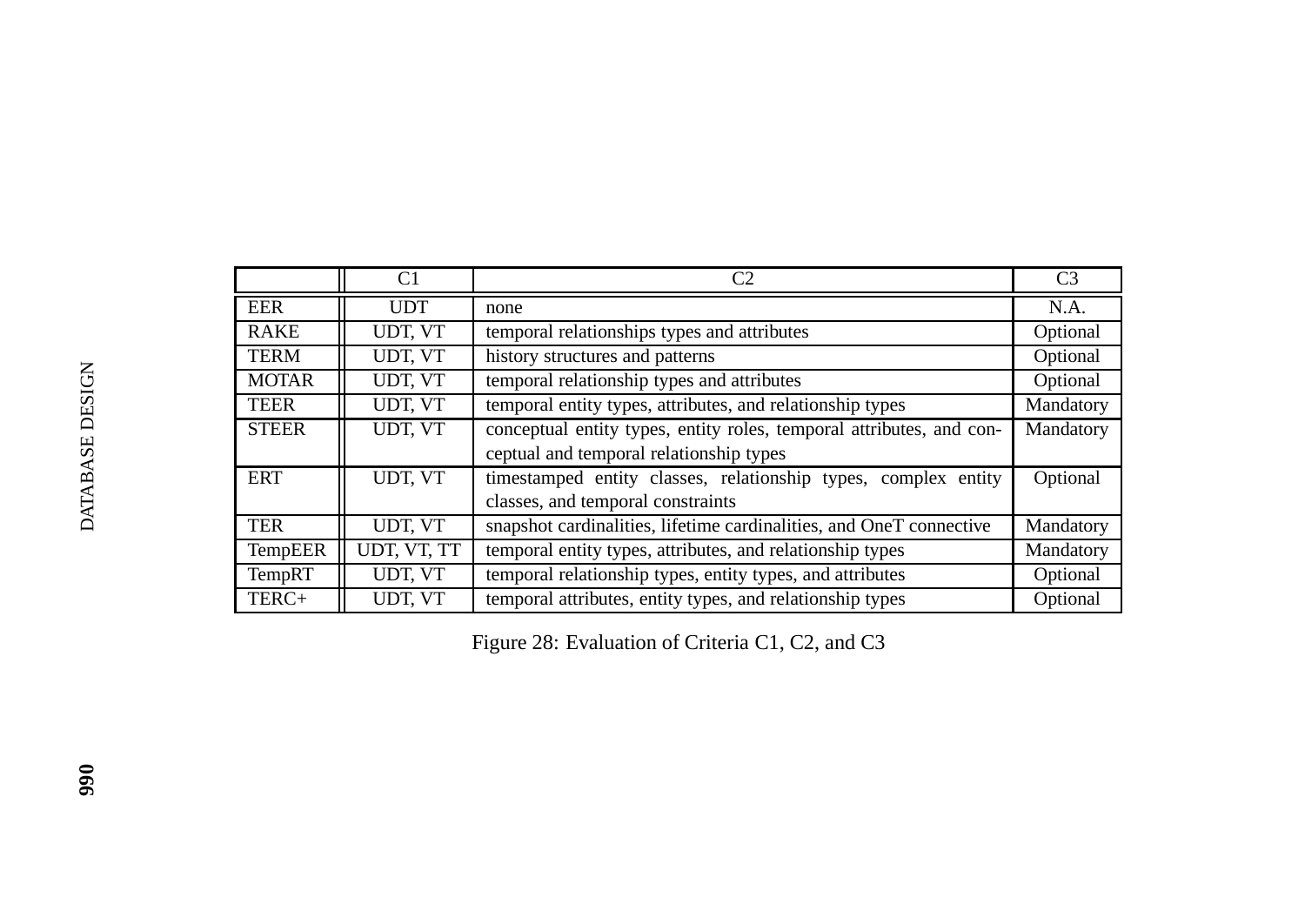minor changes to a total redefinition of the model.

With *explicit* temporal support, the semantics of the existing ER constructs are retained. With this approach, timestamp attributes are explicit. Any new modeling constructs are notational shorthands introduced to make the modeling of temporal aspects more convenient.

Nearly all the models have added new temporal constructs. Some of the models have changed the semantics of the ordinary ER model constructs entirely. These models are TEER and TempEER. Other models have retained the old ER constructs and have added new temporal constructs. These models include TERM, MOTAR, ERT, TER, TempRT, and TERC+. RAKE does not add any new constructs to the ER model; instead, it introduces notational shorthands for certain patterns made up of ordinary ER constructs. However, we will consider these notational shorthands to be temporal constructs. One model has both changed the semantics of the ER constructs and added new temporal constructs, namely STEER. The specific names of the added constructs can be seen in the third column of Figure 28 (they are mentioned in the order in which they are introduced in this paper). The EER model has not added any new constructs—it captures time solely through timestamp attributes.

**C3—Mandatory vs. Optional Use of Temporal Constructs** The extent of changes made to the notation of the ER model determines whether the use of the temporal constructs added to the model are mandatory or optional. If all the original ER modeling constructs have simply been made temporal, the original constructs are no longer available. Mandatory use of the temporal constructs means that the designer cannot use non-temporal constructs in diagrams. Optional use of the temporal constructs provides the designer with the possibility of mixing temporal and non-temporal constructs in the same diagram. The possible outcomes of evaluating the models against this criterion are **N.A.**, **Mandatory**, and **Optional**.

The models with mandatory use of the temporal constructs are TEER, STEER, TempEER, and TER. TEER and TempEER have changed the semantics of all the original ER model constructs to be temporal. STEER has—besides making the original ER constructs temporal—added new temporal constructs to the model. Since TER has replaced the ordinary cardinality constraints with two new ones, and it is mandatory to specify the constraints, it becomes mandatory to use the temporal constructs, even if the users later decide to only record a single state of data.

The models that have retained the ordinary ER constructs and have added new temporal construct have optional use of temporal constructs. Thus, it is possible to mix temporal and non-temporal constructs in these models that include MOTAR, ERT, TempRT, and TERC+. TERM has optional use of history structures and history patterns since all attributes (inclusive the existence and roles attributes) can be declared as constant. RAKE also has optional use of the temporal constructs since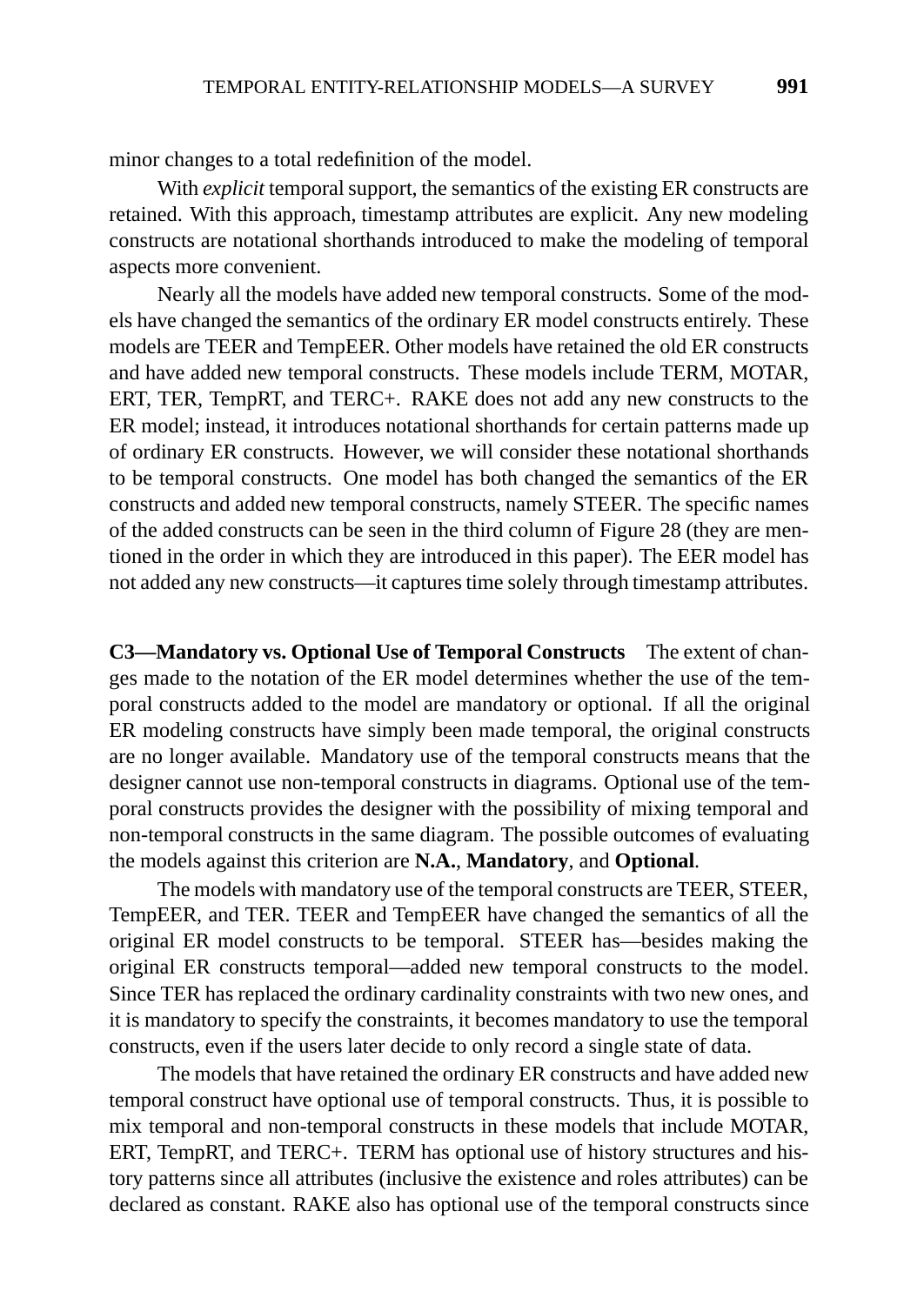these are notational shorthands for patterns made up of ordinary ER constructs. Since the EER model has not added new constructs, N.A. is the result of evaluating the model against this criterion.

**C4—Data Types Supported for Valid Time** Different data types for implicit or explicit timestamps may be used for indicating the valid time of an object, e.g., an attribute value or a relationship. Possible time data types include instants, intervals, and temporal elements. For example, one option is to associate valid-time intervals with attribute values of entities. Another option is to timestamp attribute values with valid-time elements, finite unions of intervals. An attribute value may also be defined as a function from a time domain to a value domain. In this way, an attribute may associate a value with a set of time instants. We will consider this element timestamping, and we will also consider the timestamping with sets of instants and intervals as being element timestamping. Since all models surveyed adopt a discrete model of time, we will not distinguish between support for closed versus open or half-open intervals.

A data model may provide the database designer with a choice of data types. This may increase the utility of the model. Possible outcomes include **N.A.**, **instant**, **interval**, and **temporal element**. All three data types mentioned may encode validity for durations, and the instant data type may also encode validity for single instants of time. In the former case, instants have associated interpolation functions (see Criterion C8). The impact of which data types are available is dependent on whether the model under consideration is used solely as a design model or is also used as an implementation model, complete with database instances and a query language.

The models that timestamp with instants include RAKE (events), TERM, MOTAR, and TER. The models RAKE, TERM, ERT, TempEER, and TempRT timestamp with intervals. The models TEER, STEER, and TERC+ timestamp with temporal elements. Finally, this criterion is not applicable to the EER model, since it does not support valid time.

**C5—Data Types Supported for Transaction Time** As valid and transaction time have different semantics, the timestamp types available for the two times may differ. The possible outcomes are as for valid time. TempEER is the only model that supports transaction time. The timestamp used for transaction time in TempEER is instants (that encode durations). N.A. is indicated in the figure for all the other models.

**C6—Support for Multiple Granularities** It may be that the temporal variability of different objects in the mini-world are captured using times of different granular-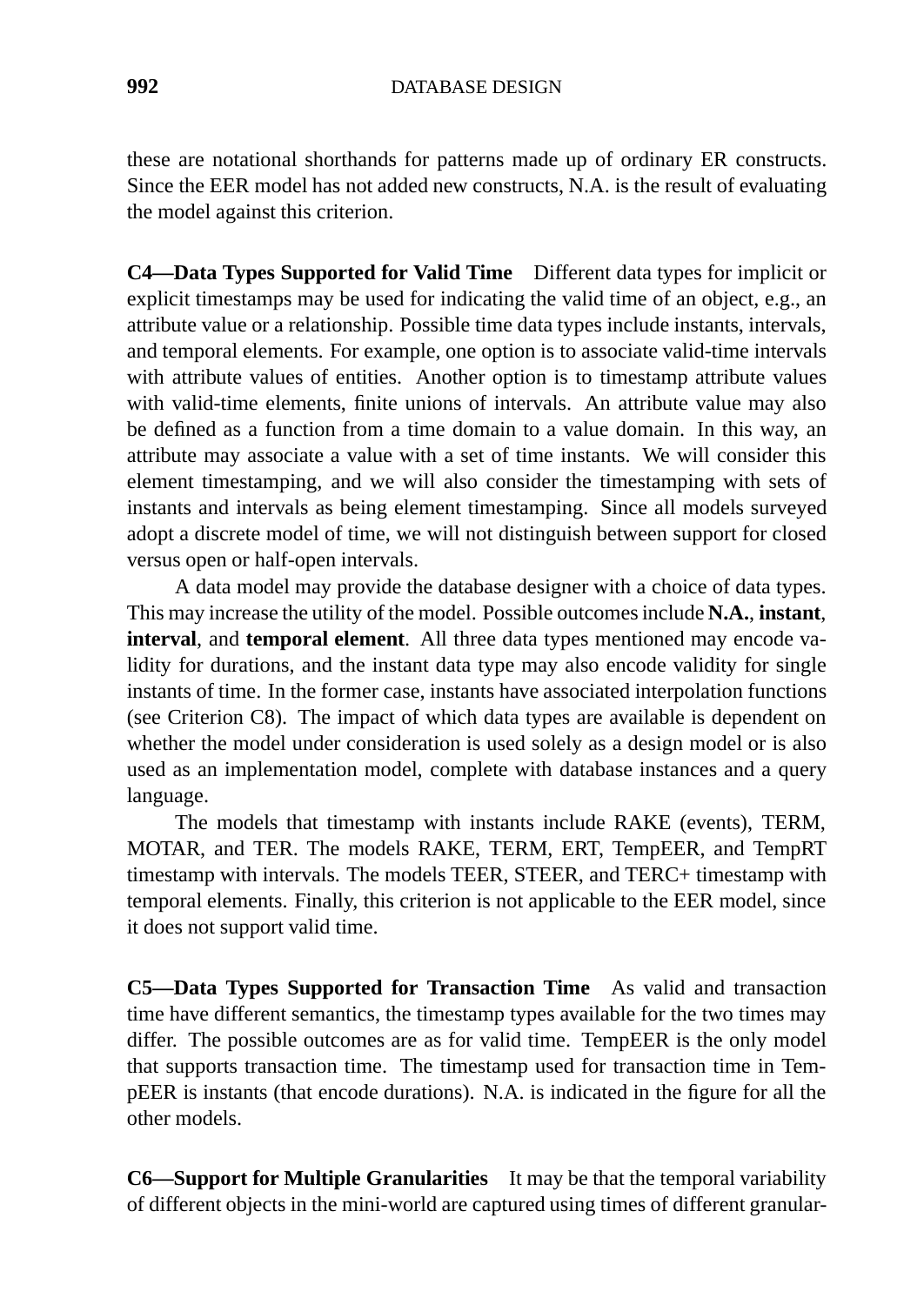|              | C <sub>4</sub>    | C <sub>5</sub>                           | C6             | C7             | C8             | C9             | C10            | C11            | C12            | C13            |
|--------------|-------------------|------------------------------------------|----------------|----------------|----------------|----------------|----------------|----------------|----------------|----------------|
| EER          | N.A.              | N.A.                                     | No             | N <sub>o</sub> | N.A.           | No             | No             | N <sub>o</sub> | N.A.           | Yes            |
|              |                   |                                          |                |                |                |                |                |                |                |                |
| <b>RAKE</b>  | instant, interval | N.A.                                     | N <sub>o</sub> | N <sub>o</sub> | No             | No             | N <sub>o</sub> | N <sub>o</sub> | (Yes)          | Yes            |
| <b>TERM</b>  | instant, interval | N.A.                                     | Yes            | Yes            | Yes            | Yes            | Yes            | Yes            | N <sub>o</sub> | N <sub>o</sub> |
| <b>MOTAR</b> | instant           | N.A.                                     | Yes            | N <sub>o</sub> | Yes            | No             | N <sub>o</sub> | N <sub>o</sub> | (Yes)          | Yes            |
| <b>TEER</b>  | temporal element  | N.A                                      | N <sub>0</sub> | N <sub>o</sub> | N <sub>o</sub> | Yes            | Yes            | Yes            | No             | N <sub>o</sub> |
| <b>STEER</b> | temporal element  | N.A.                                     | No             | N <sub>o</sub> | No             | $Yes+$         | Yes+           | Yes            | N <sub>o</sub> | No             |
| <b>ERT</b>   | interval          | N.A.                                     | No             | N <sub>o</sub> | Yes            | Yes            | Yes            | Yes            | (Yes)          | Yes            |
| <b>TER</b>   | instant           | N.A.                                     | No             | <b>No</b>      | No             | N <sub>o</sub> | No             | N <sub>o</sub> | (Yes)          | No             |
| TempEER      | interval          | instant                                  | N <sub>o</sub> | N <sub>o</sub> | N <sub>o</sub> | Yes            | Yes            | Yes            | N <sub>o</sub> | No             |
| TempRT       | interval          | N.A.                                     | N <sub>o</sub> | N <sub>o</sub> | N <sub>o</sub> | Yes+           | $Yes+$         | N <sub>o</sub> | (Yes)          | Yes            |
| TERC+        | temporal element  | N.A.                                     | Yes            | N <sub>o</sub> | N <sub>o</sub> | Yes+           | $Yes+$         | Yes            | (Yes)          | Yes            |
|              |                   | Figure 29: Evaluation of Criteria C4—C13 |                |                |                |                |                |                |                |                |
|              |                   |                                          |                |                |                |                |                |                |                |                |
|              |                   |                                          |                |                |                |                |                |                |                |                |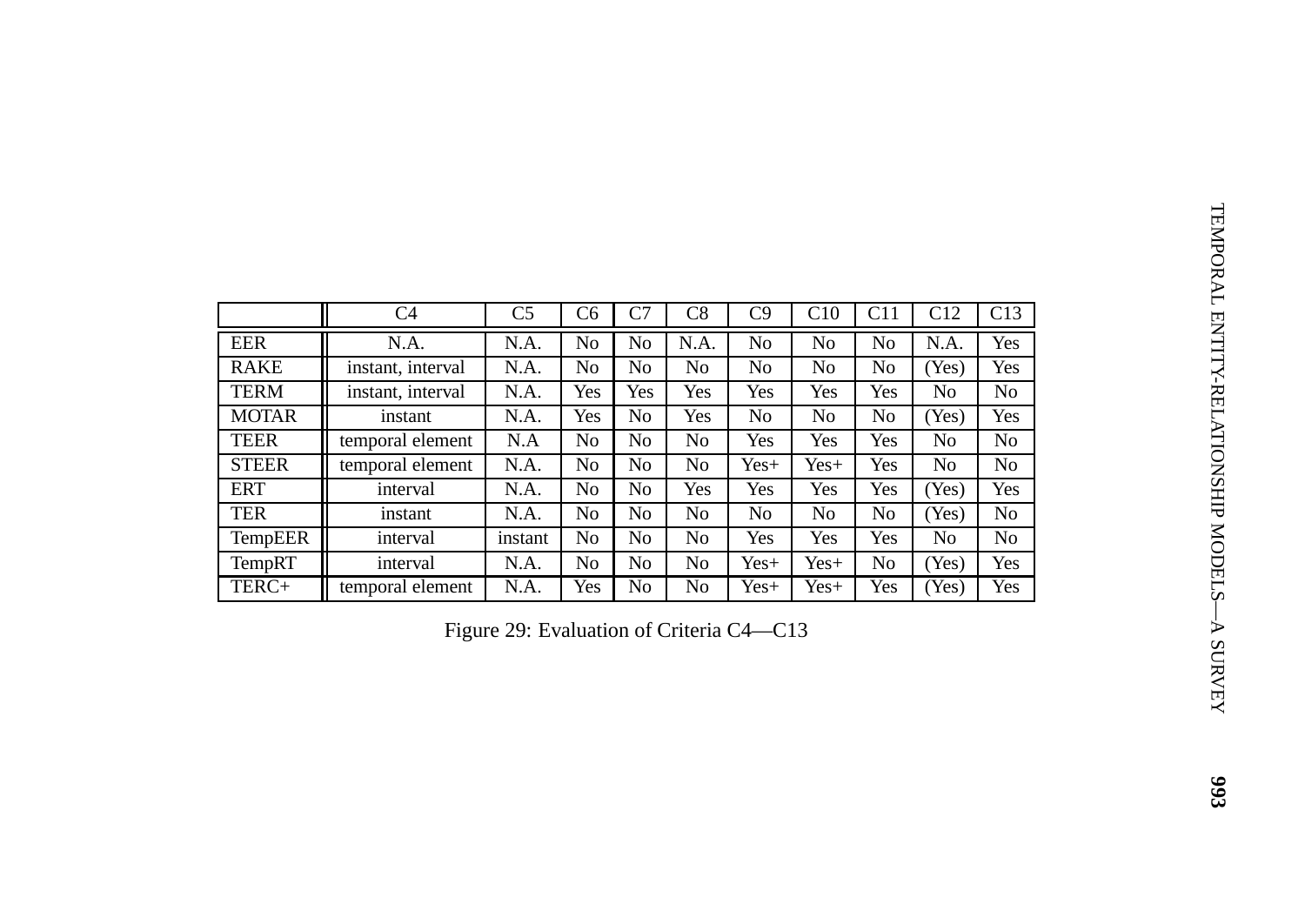ities [38, 6]. They should then also be captured in the database using these different granularities. For example, the granularity of a minute may be used when recording the actual working hours of employees, while the granularity of a day may be used when recording the department assignments of employees. Notice that this criterion relates to valid time.

There are three models in which it is possible, at the conceptual level, to specify the granularity of the timestamps. In MOTAR, the user is allowed to specify the frequency of the recording of periodic attributes. In TERM, atomic histories can have different time domains. In TERC+ the authors state that the granularity of timestamps has to be specified but does not explain how this is done. The rest of the models only briefly state that the granularity of the timestamps should be suitable for specific applications and hence postpone the choice of granularity to the logical design phase.

**C7—Support for Temporal (Im-) Precision** The temporal variability of different objects in the mini-world may be known with different precisions [18, 4, 7, 5]. Although some imprecision may be captured using multiple granularities, granularities are not a general solution. For example, the variability of an attribute may be recorded using timestamps with the granularity of a second, but the varying values may only be known to the precision of  $\pm 5$  seconds of the recorded value. This phenomenon may be prevalent and important to capture in scientific and monitoring applications that store measurements made by instruments.

The only model which support temporal precision is TERM, where it is possible to specify precision on the timestamps (and also the values of attributes).

**C8—Temporal Interpolation Functions** Temporal interpolation functions derive information about times for which no data is explicitly stored in the database (see, e.g., [18] and [17, pp. 35–40]). For example, it is possible to record times when new salaries of employees take effect and then define an interpolation function (using so-called step-wise constant interpolation) that gives the salaries of employees at any time during their employment. In the scientific domain, interpolation is particularly important, e.g., when variables are sampled at different rates.

User-definable temporal interpolation functions are supported by TERM, MO-TAR, and ERT. In TERM, functions handle both incomplete and not-explicitlystored data, while the derivation functions in ERT only handle data not explicitly stored. In MOTAR, rules can be considered as some sort of derivation functions. The other models do not consider how to handle incomplete and not-explicitlystored data.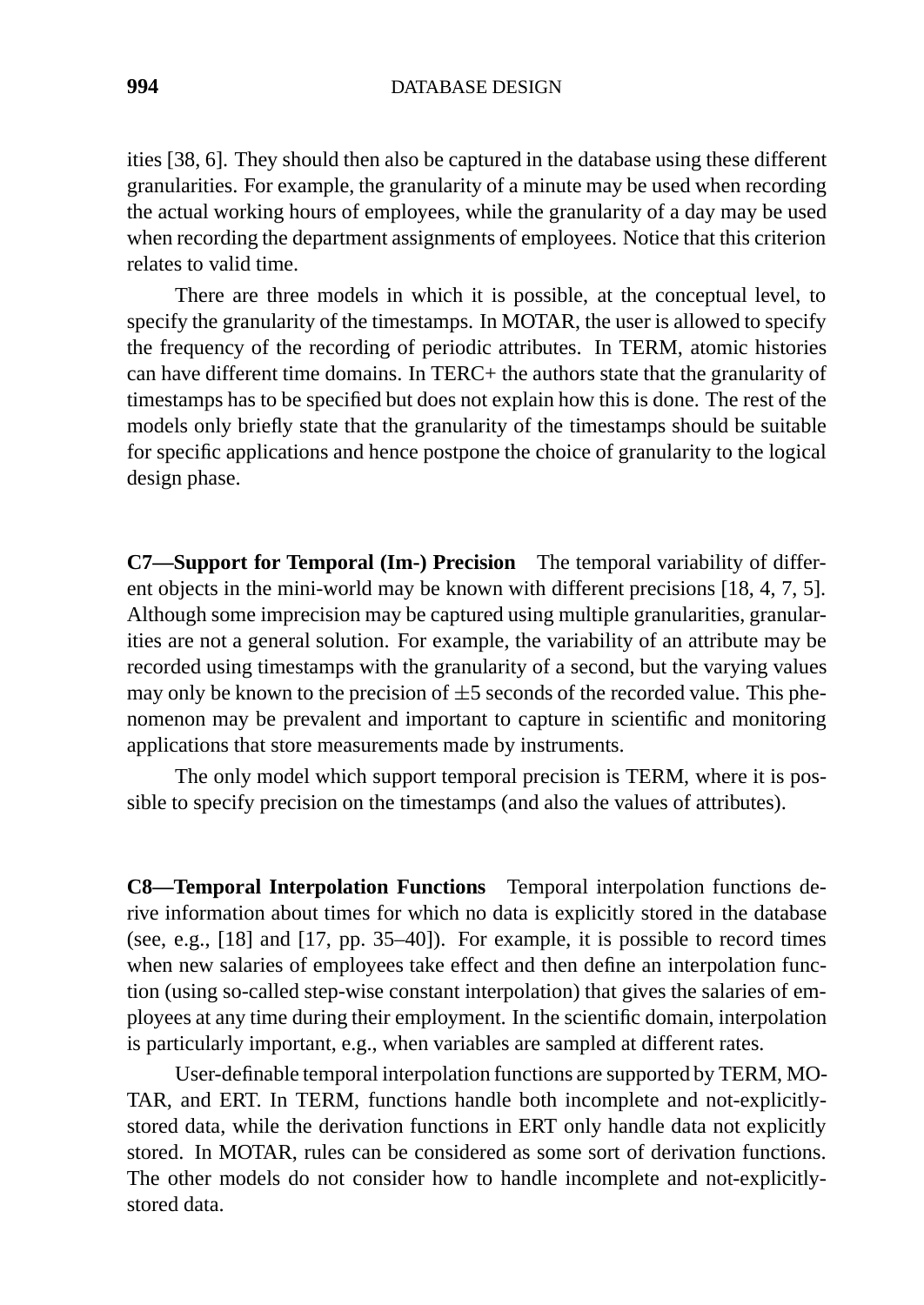**C9—Lifespans of Entities** The lifespan of an entity is the time over which the entity exists in the mini-world. Entities may exist beyond the times when their attributes have (non-null) values, making it impossible to infer lifespans from the assignments of timestamps to attribute values. If the concept of lifespan of entities is supported, this means that the model has built-in support for capturing the times when entities exist.

Four models support the concept of lifespan for all entity types, namely TERM, TEER, ERT, and TempEER. The lifespans for the entity types with constant existence in TERM and the lifespans for non-timestamped entity types in ERT are given implicitly as the lifespan of the database. Some models support selective specification of lifespans of entity types, indicated by an **Yes+**, thus letting the database designer decide whether or not to capture the lifespan of an entity type. These models are STEER, TempRT, and TERC+. The models that do not support lifespans of entity types include RAKE, MOTAR, TER, and EER.

**C10—Lifespans of Relationships** The concept of lifespan is also applicable to relationships, with the same meaning as for entities. When a model provides a builtin notion of relationship lifespans, it may also enforce certain temporal constraints that involve these lifespans. For example, it does not make sense for an entity to have an attribute value at a time when the entity does not exist.

The models that support lifespans for all relationship types include TERM, TEER, ERT, and TempEER. STEER, TempRT, and TERC+ support selective specification of lifespan of relationship types—for these, a **Yes+** is indicated. The models that do not support lifespans of Relationship types include RAKE, MOTAR, TER, and EER.

**C11—Temporal Constraints** A temporal data model may include built-in temporal constraints and facilities for user-definable temporal constraints. If built-in temporal constraints are not present, then the possibility of having illegal data is present. For example, a (binary) relationship between two entities can usually not exist if the entities do not exist. The presence of an appropriate set of (built-in) constraints on the built-in temporal constructs is thus of essence. Next, it should be possible for the database designer to specify additional temporal constraints. For example, we have seen that the TER model (Section 2.8) supports two types of temporal constraints on relationship types, namely snapshot and lifetime cardinality constraints.

Temporal constraints are supported by TERM, TEER, ERT, STEER, TER, TempEER, and TERC+ while the models RAKE, MOTAR, TempRT, and EER do not support temporal constraints.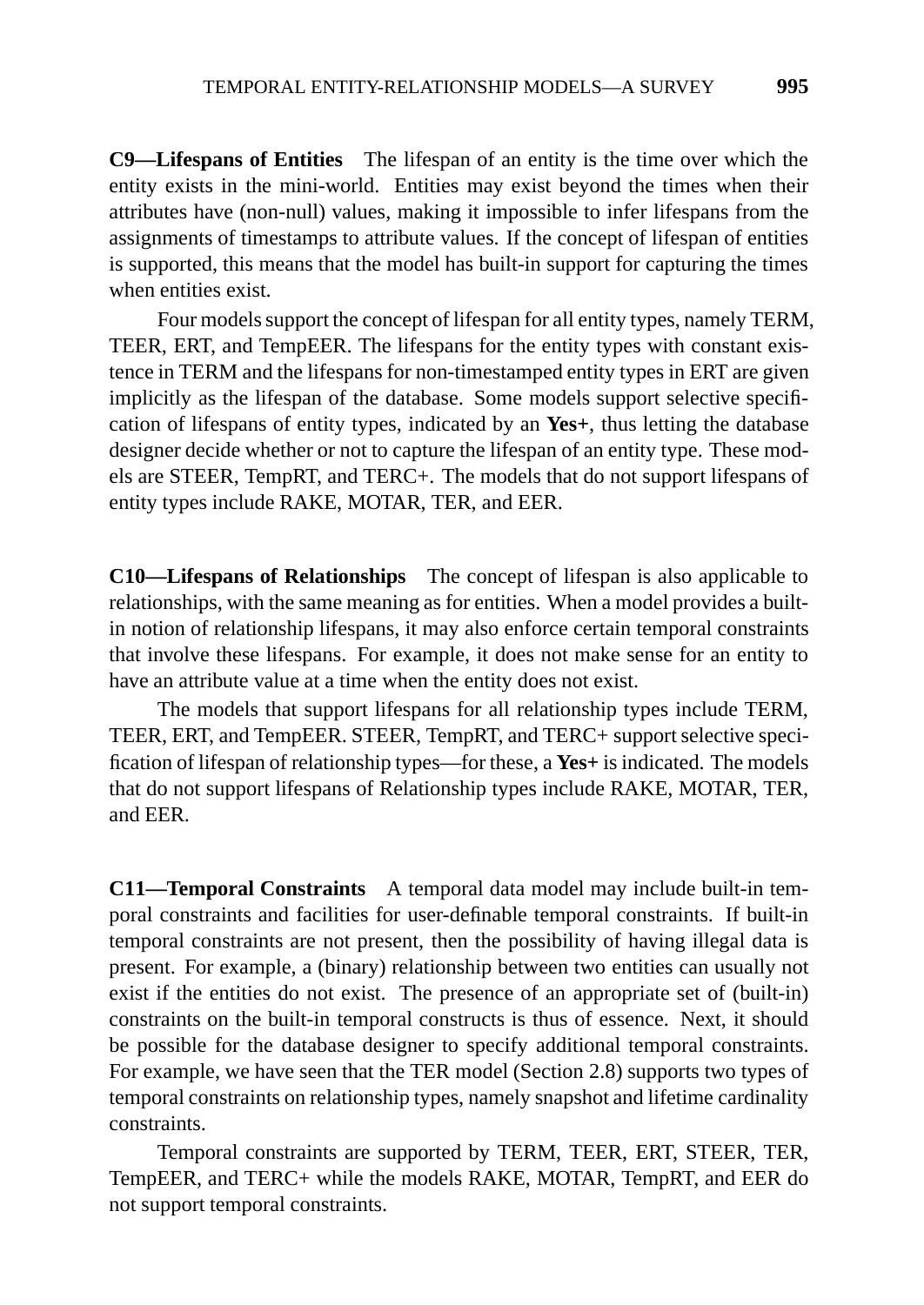**C12—User-specifiable Temporal Support** A temporal ER model offers userspecifiable temporal support if it is up to the database designer to decide which temporal aspects of data to capture. For example, a temporal ER model may provide built-in support for both valid and transaction time, but a specific application may only require support for transaction time. It should then be possible to omit support for valid time.

The models RAKE, MOTAR, ERT, TempRT, and TERC+ partly satisfy this criterion. In RAKE, MOTAR, ERT, TempRT, and TERC+ the temporal support is valid time, but only if the database designer uses the temporal constructs of the models. So does TER, but not at the conceptual level—only when translating the TER diagram to ER diagrams. If the designer wants to record the variations of data, the temporal dimension supported is valid time; and if no access is wanted, no temporal support is given. This criterion is not applicable to the EER model which supports only user-defined-time. The remaining models have enforced temporal support.

**C13—Upward Compatibility** A temporal ER model is upward compatible with respect to the conventional ER model if any legal conventional ER diagram is also a legal ER diagram in the temporal model and if the meanings of the diagram in the two models is the same. Upward compatibility is very important because it enables legacy ER diagrams to be used immediately in the new temporal model. Investments in legacy systems are protected, and a basis for a smooth transition to a temporally enhanced ER model is provided [32].

When evaluating a model against this criterion, we will evaluate whether the model is upward compatible with respect to the ER model that it extends, if specified; otherwise, we will use Chen's ER model [2] for models without superclass/subclass relationships and the EER model [10] for models with superclass/subclass relationships.

Six models—RAKE, MOTAR, ERT, TempRT, and TERC+—are upward compatible with respect to their basic models. In these models, no syntactical constructs from the basic models have been given new semantics. The EER is also upward compatible with itself; this holds trivially true. TERM is not upward compatible since its existence attributes have to be specified for all entity and relationship types. TEER and TempEER are not upward compatible with respect to the EER model because these models have changed the semantics of the existing EER modeling constructs. STEER has both changed the semantics of the original model and added new syntactical constructs. Due to the change of semantics of the original model, STEER is not upward compatible with the EER model. TER is not upward compatible with the ER model since it has replaced the ordinary cardinality constraints with the snapshot and lifetime cardinality constraints.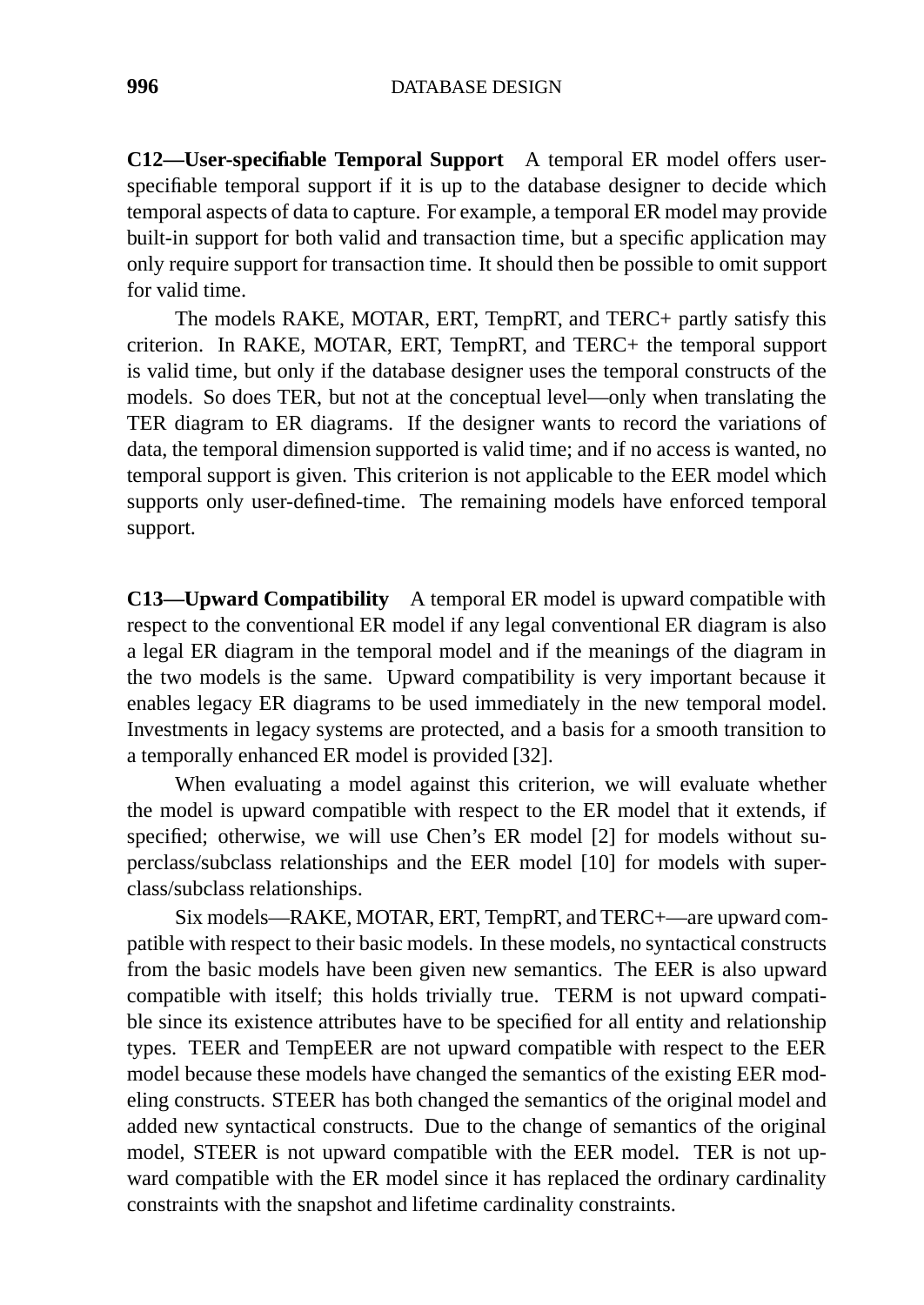|                | C14  | C15                      | C16              | C17            | C18            | C19            |
|----------------|------|--------------------------|------------------|----------------|----------------|----------------|
| <b>ERR</b>     | N.A. | Yes                      | Relational model | Yes            | Yes            | Yes            |
|                |      |                          | ER model         |                |                |                |
| <b>RAKE</b>    | Yes  | $\overline{\cdot}$       | Relational model | N <sub>0</sub> | Yes            | N <sub>0</sub> |
| <b>TERM</b>    | Yes  | $\overline{\cdot}$       | Relational model | No             | N <sub>0</sub> | N <sub>0</sub> |
| <b>MOTAR</b>   | Yes  | $\overline{\mathcal{L}}$ | Relational model | N <sub>o</sub> | Yes            | N <sub>o</sub> |
| <b>TEER</b>    | Yes  | $\overline{\mathcal{L}}$ | None             | Yes            | Yes            | (Yes)          |
| <b>STEER</b>   | Yes  | N.A.                     | None             | Yes            | Yes            | N <sub>0</sub> |
| <b>ERT</b>     | N.A  | $\gamma$                 | Relational model | Yes            | Yes            | Yes            |
| <b>TER</b>     | N.A  | Yes                      | ER model         | N <sub>o</sub> | Yes            | Yes            |
| <b>TempEER</b> | Yes  | $\overline{\mathcal{L}}$ | Relational model | Yes            | Yes            | (Yes)          |
| <b>TempRT</b>  | Yes  | Yes                      | None             | N <sub>o</sub> | Yes            | N <sub>o</sub> |
| TERC+          | Yes  | Yes                      | $ERC+$           | N <sub>0</sub> | Yes            | (Yes)          |

Figure 30: Evaluation of Criteria C14–C19

**C14—Snapshot Reducibility of Attribute Types** Temporal ER models that add temporal support implicitly may include temporal counterparts of the ordinary attribute types, i.e., provide temporal single valued, temporal multi-valued, temporal composite, and temporal derived attribute types. These temporal attribute types may be snapshot reducible [28] with respect to their corresponding snapshot attribute types. This occurs if snapshots of the databases described using the temporal ER diagram constructs are the same as databases described by the corresponding snapshot ER diagram where all temporal constructs are replaced by their snapshot counterparts. For example, a temporal single-valued attribute is snapshot reducible to a snapshot single-valued attribute if the temporal single-valued attribute is single valued at each point in time.

Generalizing snapshot constructs this way yields a natural temporal model that is easily understood in terms of the conventional ER model.

The models that have snapshot reducible attribute types are RAKE, TERM, MOTAR, TEER, STEER, TempEER, TempRT and TERC+. RAKE has only singlevalued attribute types. These are snapshot reducible since the temporal attributes are modeled through relationships treated as weak entity types owned by time-period entity types, thereby having ENDstamp as part of the key. This structure cannot have more than one value at any point in time. TERM has only single-valued attributes, and all variable attributes have a atomic history structure to ensure that the attribute only have one value at a time. The temporal attributes of MOTAR are also snapshot reducible since the mapping algorithm ensures that timestamps are made part of the key in the relations representing the attributes. TEER, STEER, TempEER and TERC+ all have temporal single-valued, multivalued, and composite attribute types. TEER, STEER, TempEER have the mutually same semantics for these attribute types, and the semantics state that they are snapshot reducible.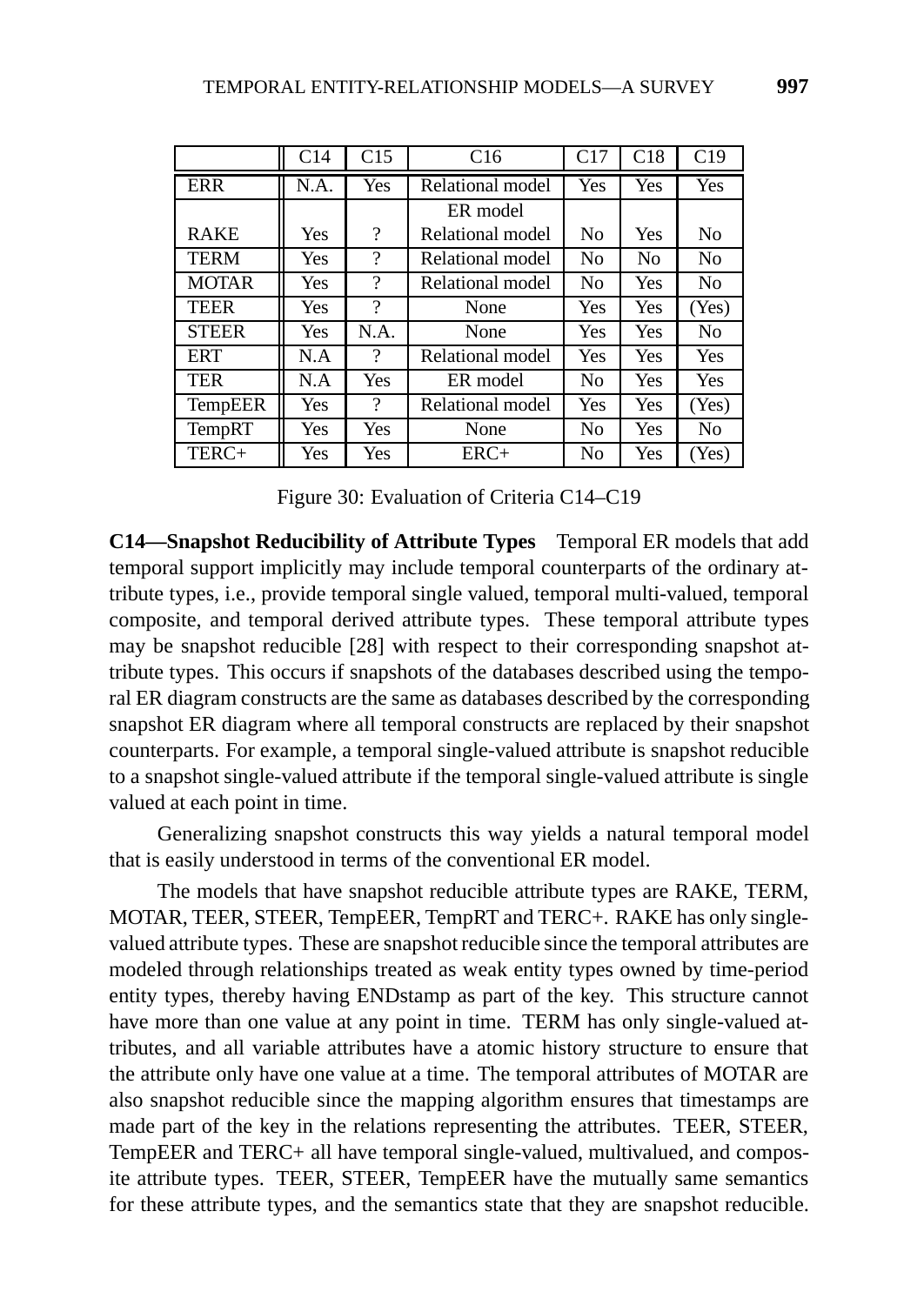The semantics of the static cardinality constraints for TERC+ ensure that the attributes of this model are snapshot reducible. TempRT only has single-valued attribute types, and since the temporal attributes of this model are defined using the temporal relationship that is snapshot reducible, see the next criterion, the temporal attributes must be snapshot reducible. Because ERT, TER, and EER do not have temporal attributes, this concept is inapplicable to these models.

**C15—Snapshot Reducibility of Relationship Constraints** Snapshot reducibility also applies to the various constraints that may be defined on relationship types, including specialized relationship types such as ISA (superclass/subclass) and PART-OF (composite/component) relationships. For example, the temporal cardinality constraint 1–N on a binary temporal relationship type is snapshot reducible to the snapshot cardinality constraint 1–N on a binary snapshot relationship type if at any single point in time, the 1–N snapshot constraint applies to the possible instances of the temporal relationship type.

Only four models have snapshot reducible relationship constraints: TER, by virtue of the semantics of the snapshot cardinality constraint; TempRT, due to the semantics given to its temporal relationships (these semantics explicit states that the cardinality constraints given by the relationship should hold at any point in time); TERC+, by the semantics which explicit state that the static cardinality constraints hold at any point in time; and EER, trivially, because it does not propose any additional types of relationships and constraints. The models RAKE, TERM, MOTAR, TEER, ERT, and TempEER do not describe what the meaning of the different relationship constraints that can be specified are in a temporal database. This is the reason for the question marks in Column C15 of Figure 30. The STEER model does not include cardinality constraints on relationship types, making this criterion inapplicable.

**C16—Mapping Algorithms Available** A mapping algorithm translates an arbitrary ER diagram in a temporal ER model into a corresponding database schema in another data model. The temporal ER models are typically considered to be design models. Upon designing an ER diagram, the diagram is accordingly mapped to a schema of an available DBMS, i.e., is mapped to an implementation platform. The most popular type of mapping is to the relational model (or the platform of a specific relational product). The benefit of a mapping algorithm for a temporally extended ER model to the relational model is that a single mapping algorithm controls the resulting relational database schema. As an alternative, it is also possible to map temporal ER diagrams to conventional ER diagrams. The benefit of this approach is that the wide selection of mappings from the conventional ER model to the relational model may be exploited.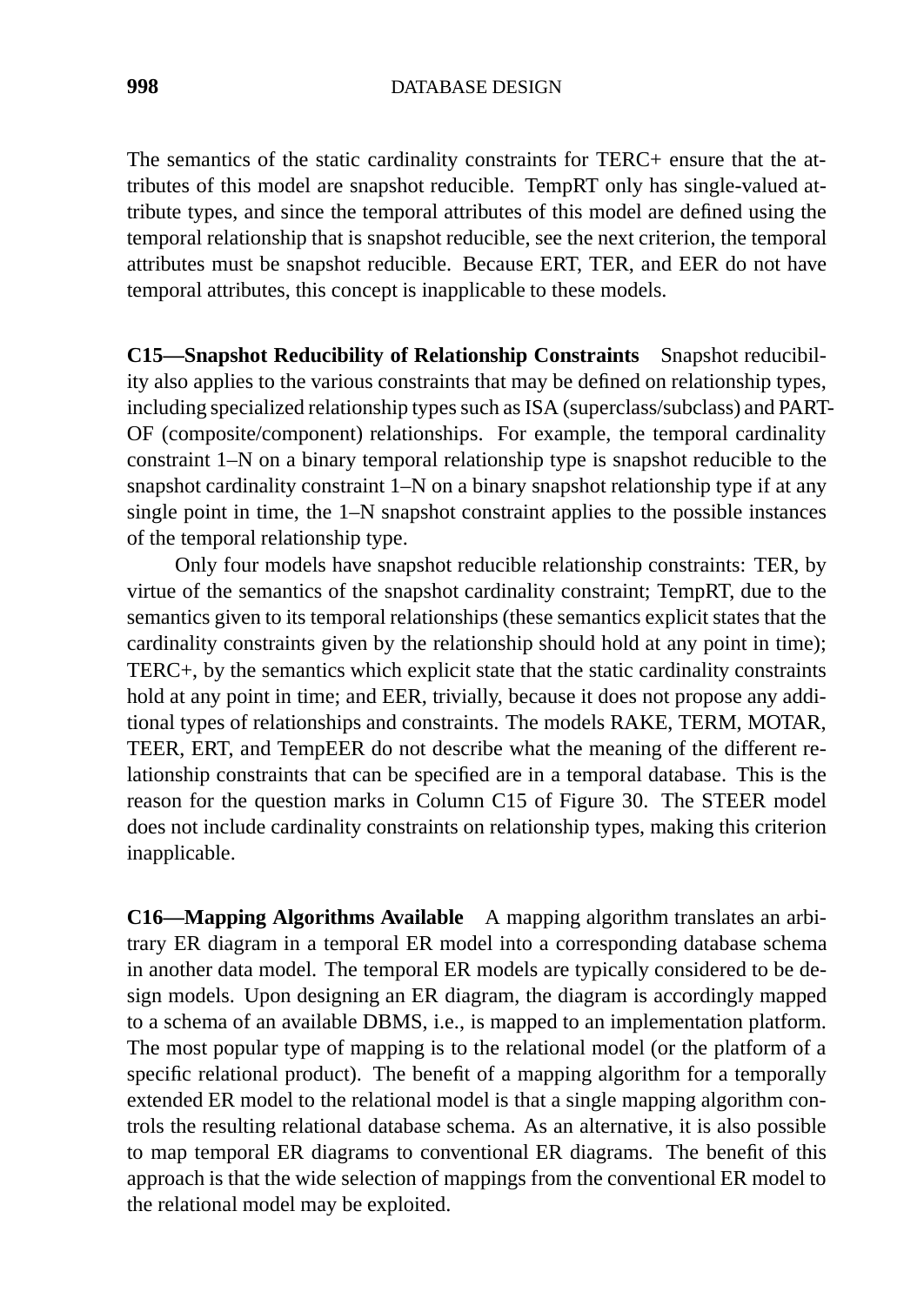Most of the models provide mappings to regular ER diagrams or the relational model. The only model where temporal ER diagrams can be mapped into both ER diagrams and the relational model is RAKE. The TER model provide an algorithm that transforms TER diagrams into ER diagrams, which may then be transformed into relational schemas by a standard algorithm. It is demonstrated how to transform TERC+ diagrams into ERC+ diagrams. The models that provide an algorithm for translation into a relational schema include TERM, MOTAR, ERT, and TempEER. Models TEER, STEER, and TempRT do not specify any mappings of their diagrams. One good reason for an absence of mappings is that the models themselves may be considered implementation models, see the discussion of the next criterion.

**C17—Query Language Provided** As an alternative to mapping ER diagrams to the schema of a separate implementation platform, another approach is to assume a system that implements the ER model directly. With this approach a mapping to an implementation platform is not required. Instead, a query language should be available for querying ER databases.

No query languages is provided for the following models: RAKE, TERM, MOTAR, TER, TempRT, and TERC+. A temporal extension of the query language GORDAS is provided as query language for the models TEER and STEER. The ERT model is provides with a query language called the External Rule Language. As query language for the TempEER model, a temporal extension of SQL is proposed.

**C18—Graphical Notation Provided** While it is usually assumed that a graphical notation is available for describing ER diagrams, this needs not be so. It is also possible to provide only a textual notation for describing ER diagrams. It is generally believed that ER models with a graphical notation have an advantage over ER models with a programming language-like notation. Graphical notations tend to be easier to learn, and we believe that the simplicity of the graphical ER notation is one of the main reasons for its success.

The only model that does not have a graphical notation is the TERM model, which has a Pascal-like syntax.

**C19—Graphical Editor Available** If the notation of a model is graphical, then the presence of an editor supporting the model is very important if the model is to be used widely. Potential users should have the opportunity to try and use at least some prototype of an editor supporting the model.

Two models, namely TER and ERT, come with an editor to support their use. The editor for TER is called MODELLER [33] and is a commercially available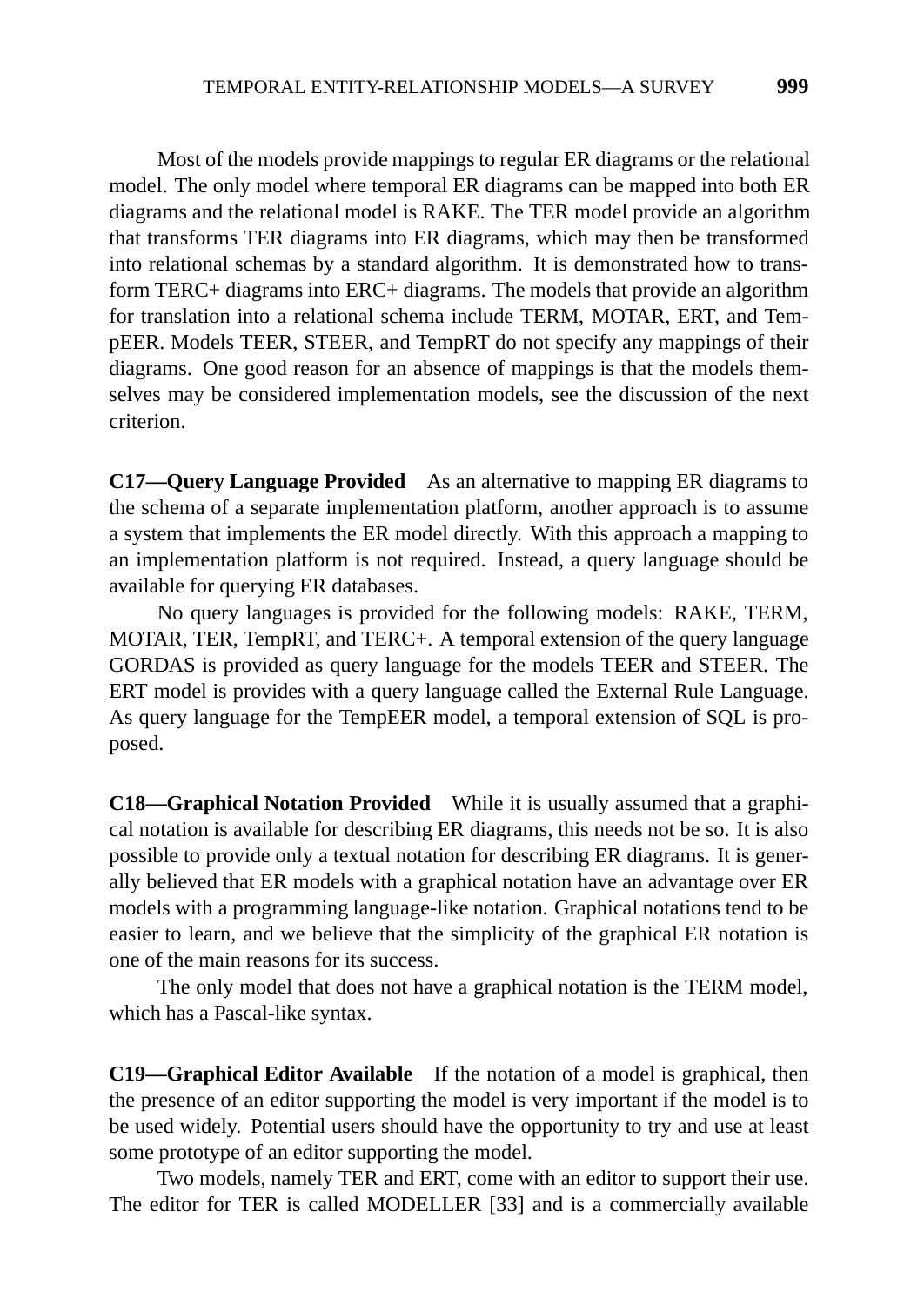**1000** DATABASE DESIGN

product; and the editor for ERT is called the ERT-TOOL. The authors of the TERC+ model states that an editor for the model is currently under development and for this reason **Yes** in parentheses has been indicated for this model. Models TEER and TempEER can use editors that supports the EER model for schema design, but not for mapping to their implementation models. Thus, a **Yes** in parentheses has been indicated for these models. Editors for EER exist in the public domain. No other model is accompanied by an editor.

# **4 Conclusions and Research Directions**

This section first concludes on the paper, then discusses research directions.

# **4.1 Conclusions**

This paper has surveyed ten proposals for extending the ER model to better capture the temporal aspects of data. Although the detailed motivation for the development of each proposal varies, it is a general observation that while temporal aspects of data are prevalent, the basic ER (and EER) model in itself does not provide adequate support for elegantly and concisely capturing these aspects.

The survey has emphasized the common aspect of the temporal ER models, namely their use as design models that are employed to capture, in a conceptual model, a database design that is implemented in a separate data model, typically the relational model. This yields a focus on structural aspects, rather than on ER query languages.

The proposed extensions are based on quite different approaches. One approach is to devise new notational shorthands that replace some of the patterns that occur frequently in ER diagrams when temporal aspects are being modeled. One example is the pattern that occurs when modeling a time-varying attribute in the ER model. Another approach is to change the semantics of the existing ER model constructs, making them temporal. In its extreme form, this approach does not result in any new syntactical constructs—all the original constructs have simply become temporal. With this approach, it is also possible to add new constructs. Yet another approach is to retain the existing ER constructs.

Many of the models assume that their schemas are mapped to schemas in the relational model that serves as the implementation platform. The algorithms that map the schemas of these models to the relational model are constructed to add appropriate time-valued attributes to the relation schemas. This corresponds to how the ER model is (currently) used in industry. In contrast, three of the models we have examined are themselves implementation models and provide a query language for the model.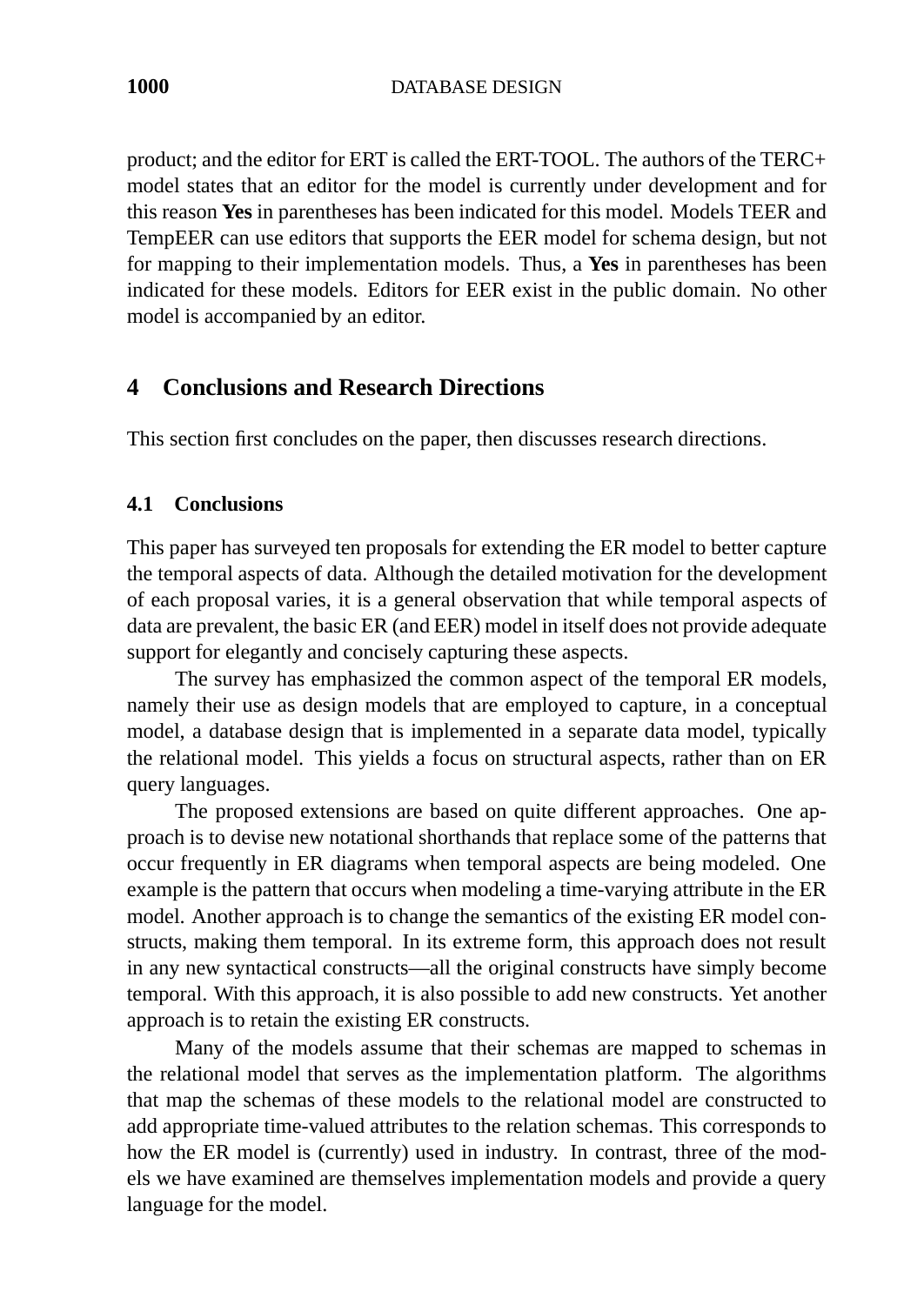We have identified a total of 19 design properties that are relevant for the evaluation of temporal ER models and should be taken into consideration when designing a temporal ER model. None of the 19 design properties are incompatible—they can all be simultaneously fulfilled. We have evaluated the 10 models against the design properties, and while no single model satisfies all the properties, the models collectively provide good coverage of the design space. The models illustrate different ways of conveniently capturing the temporal aspects of data at the conceptual level, and it is our contention that all the temporal ER models, to varying degrees, have succeeded in more naturally capturing the temporal aspects of data than does the ER model.

In our work with the models, we have come to the conclusion that the approach where all existing ER model constructs are given a temporal semantics is attractive. The database designers are likely to be familiar with the existing ER constructs. So, upon understanding the principle at work when making these constructs temporal, the designers are ready to work with, and benefit from using, the temporal ER model. However, this approach is not totally without problems. This approach rules out the possibility of designing non-temporal databases or databases where some part of a database is non-temporal and the rest is temporal. Another problem is that old (legacy) ER diagrams become invalid when introducing the temporal ER model—while their syntax is valid, their semantics have changed, and they therefore no longer describe the existing relational database schemas.

The models that retain the existing constructs with their old semantics and introduce new temporal constructs have their problems and advantages. If their extensions are comprehensive, they are likely to be more difficult for the database designers to learn and understand. The larger initial investment in training that this induces may prevent a model from being accepted in industry. On the other hand, since the semantics of the existing ER constructs are retained with this approach, the models following this approach avoid the problem of legacy diagrams that, with their new semantics, no longer describe the existing relational database. This is important for industrial users with many legacy diagrams. It is also possible to design non-temporal databases as well as databases where some parts are non-temporal and others are temporal.

As stated, most of the models rely on another data model as an implementation model: their schemas are mapped to schemas in these other models, and it is these other schemas that are subsequently populated and queried. The relational model is the implementation model of choice. Temporal ER diagrams are either mapped to relation schemas directly, or they are mapped to regular ER diagrams that are then mapped to relation schemas. The time-valued attributes that result from mapping ER diagrams to relation schemas are not interpreted by the relational model, i.e., they have no built-in semantics in the relational model. As a result, queries on time-varying data are often hard to formulate in SQL [31].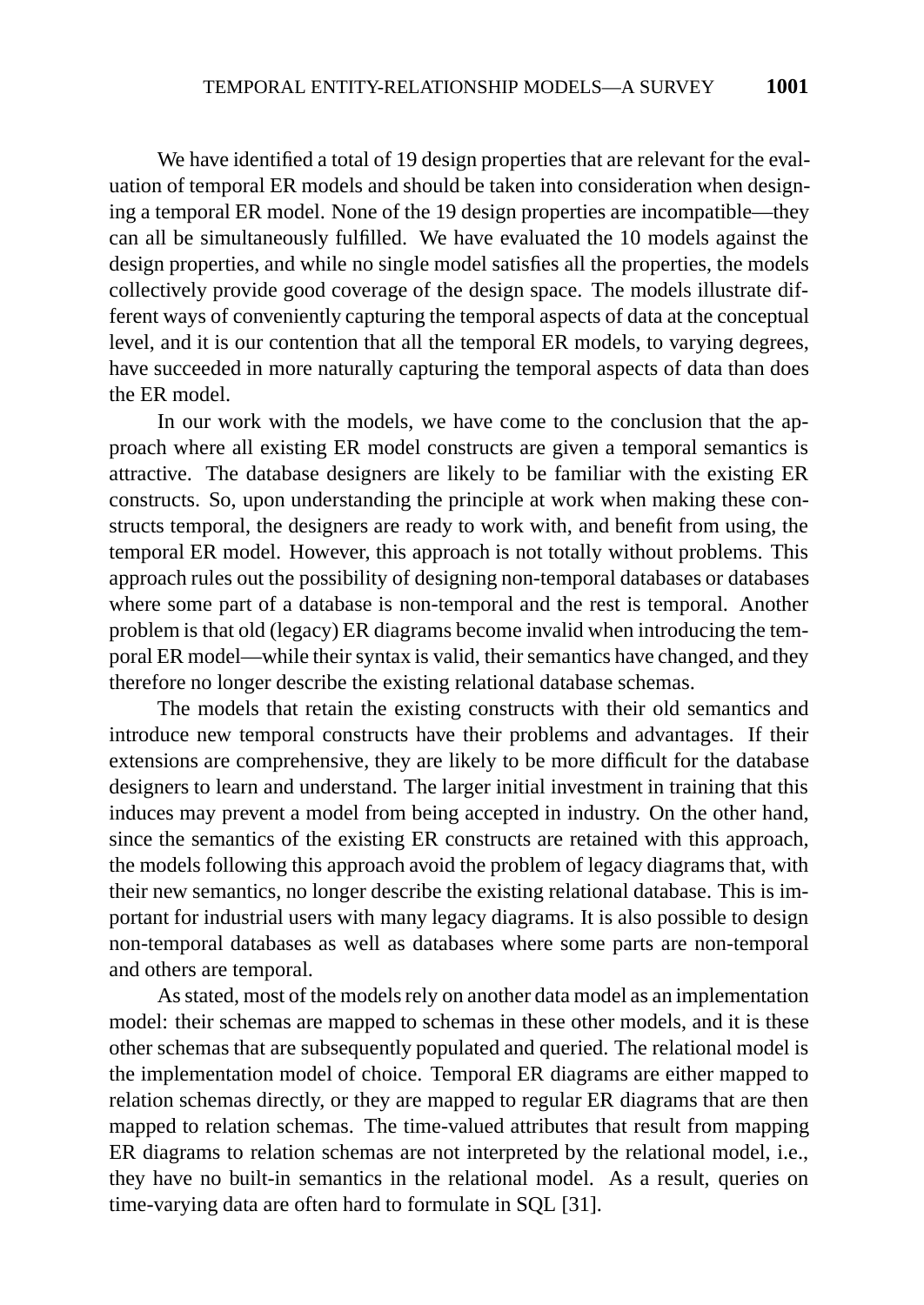None of the models have one of the many time-extended relational models proposed [29] as their implementation model. The temporal relational models have data-definition and query-language capabilities that better support the management of temporal data and would thus constitute natural candidate implementation platforms.

#### **4.2 Research Directions**

A number of topics are the subjects of ongoing research or are candidates for future research.

First, the set of criteria is not necessarily complete, and it may be feasible to include additional criteria for evaluating and comparing temporal ER models. This indicates that a taxonomy of evaluation criteria that charts the design space of temporal extensions and thus may be used for indicating areas with missing criteria would be very desirable. With such a taxonomy, it becomes possible to ensure that we evaluate all important properties of temporally extended ER models.

Second, most of the criteria may be applied to extensions of the ER model other than temporal ones. In this paper we have described the criteria in the specific context of temporal extensions for concreteness. It is an interesting next step to explore the application of the criteria to other types of ER extensions, such as spatial [15], spatio-temporal, multi-media, or security ER models. Another promising direction deserving attention is the application of the criteria to extensions of modeling notations other than the ER model.

Third, the systematic use of the criteria for the design of a temporally extended ER model is a very relevant research direction. We recommend that designers of future temporally extended ER models consciously consider their ER extension with respect to each criterion. The ideal temporal ER model is easy to understand in terms of the ER model; does not invalidate legacy diagrams and database applications; and does not restrict database to be temporal, but rather permits the designer to mix temporal and non-temporal parts.

Fourth, since most DBMSs used in industry are relational, temporal ER models should ideally include mappings to several implementation platforms: the relational model (in the various dialects of the different DBMS products), temporal relational models, and emerging models (e.g., SQL3). It is a challenge of high practical relevance to design mappings that maximally exploit these and other candidate implementation platforms.

Fifth, we believe that it would be of interest to design a "standard" textual representation of different types of ER diagrams. This representation could serve a as a middle form: ER-model designers could provide mappings to this representation, while others could independently provide mappings to the various implementation platforms in use.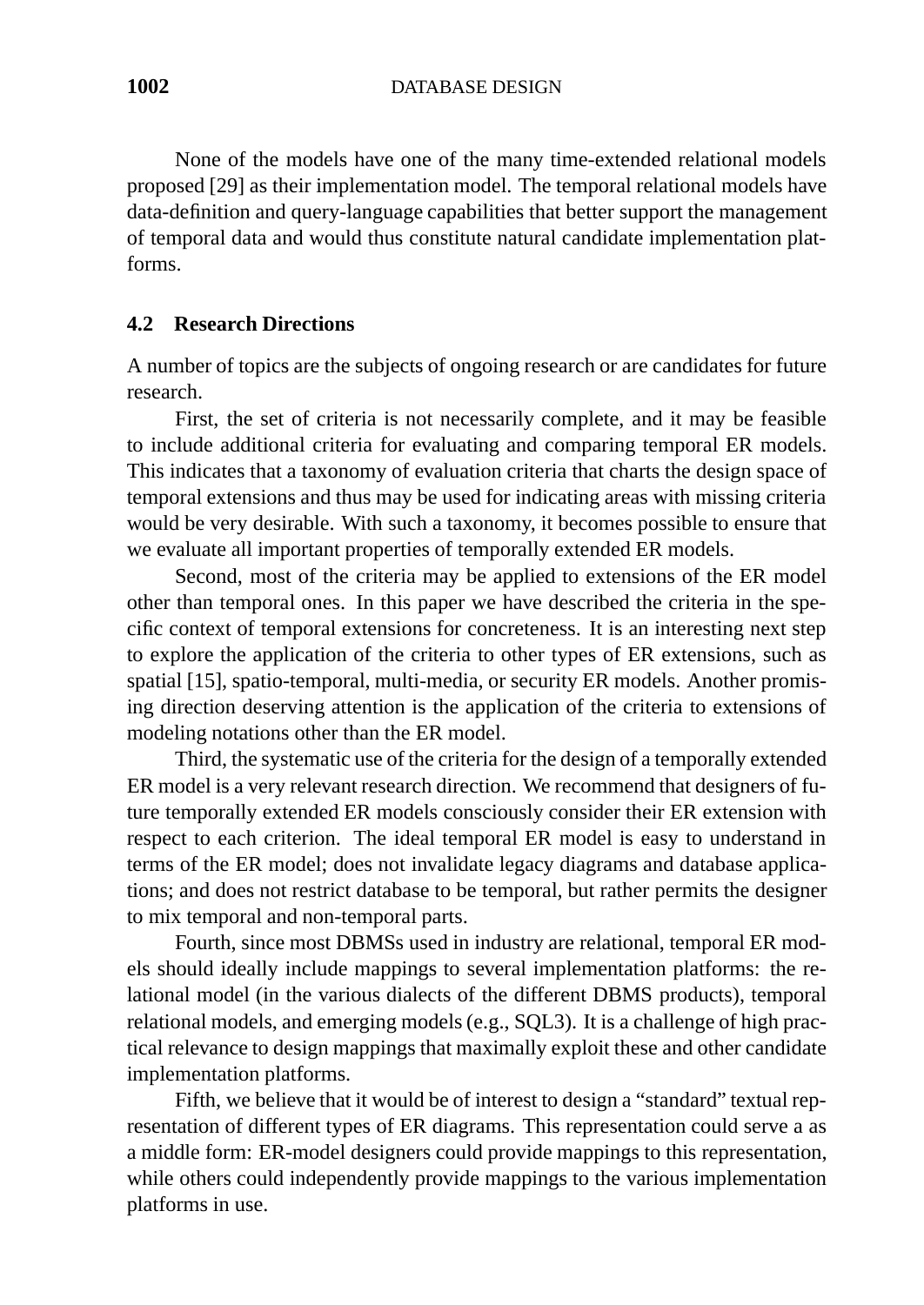#### **References**

- [1] S. Ceri, S. B. Navathe, and C. Batini. *Conceptual Database Design. An Entity-Relationship Approach*. The Benjamin/Cummings Publishing Company, 1992.
- [2] P. P-S. Chen. The Entity-Relationship Model Toward a Unified View of Data. *ACM Transaction on Database Systems*, 1(1):9–36, March 1976.
- [3] C. J Date. *An Introduction to Database Systems*, Volume I of *Addison-Wesley Systems Programming Series*. Addison-Wesley Publishing Company, 5th edition, 1990.
- [4] C. E. Dyreson and R. T. Snodgrass. Valid-time Indeterminacy. In *Proceedings of the 9th International Conference on Data Engineering*, pp. 335–343, 1993.
- [5] C. E. Dyreson and R. T. Snodgrass. Temporal Granularity and Indeterminacy: Two Sides of the Same Coin. Technical Report TR 94-06, University of Arizona, Department of Computer Science, February 1994.
- [6] C. E. Dyreson and R. T. Snodgrass. Temporal Granularity. In R. T. Snodgrass, editor, *The TSQL2 Temporal Query Language*, Chapter 19, pp. 347– 383. Kluwer Academic Publishers, 1995.
- [7] C. E. Dyreson and R. T. Snodgrass. Temporal Indeterminacy. In R. T. Snodgrass, editor, *The TSQL2 Temporal Query Language*, Chapter 18, pp. 327– 346. Kluwer Academic Publishers, 1995.
- [8] R. Elmasri, I. El-Assal, and V. Kouramajian. Semantics of Temporal Data in an Extended ER Model. In *9th International Conference on the Entity-Relationship Approach*, pp. 239–254, October 1990.
- [9] R. Elmasri and V. Kouramajian. A Temporal Query Language for a Conceptual Model. In N. R. Adam and B. K. Bhargava, editors, *Advanced database systems*, Volume 759 of *Lecture Notes in Computer Science*, Chapter 9, pp. 175–195. Berlin, Springer-verlag, 1993.
- [10] R. Elmasri. and S. B. Navathe *Fundamentals of Database Systems*. The Benjamin/Cummings Publishing Company, 2nd edition, 1994.
- [11] R. Elmasri, G. Wuu, and V. Kouramajian. A Temporal Model and Query Language for EER Databases. In A. Tansel et al., editor, *Temporal Databases: Theory, Design, and Implementation*, Chapter 9, pp. 212–229. Benjamin/Cummings Publishers, Database Systems and Applications series, 1993.
- [12] R. Elmasri and G. T. J. Wuu. A Temporal Model and Query Language for ER databases. In *Proceedings of the Sixth International Conference on Data Engineering*, pp. 76–83, 1990.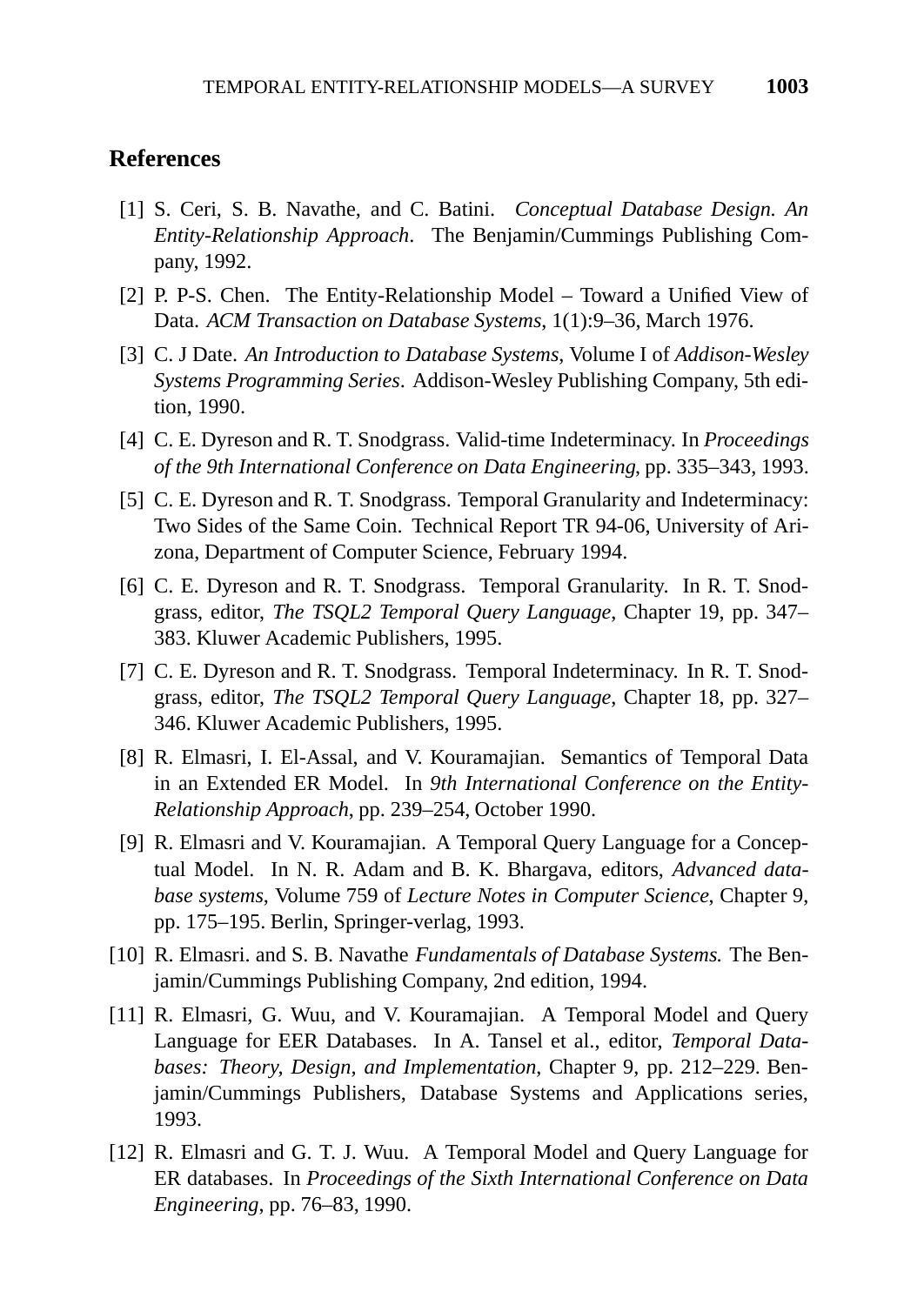- [13] S. Ferg. Modeling the Time Dimension in an Entity-Relationship Diagram. In *4th International Conference on the Entity-Relationship Approach*, pp. 280– 286, 1985.
- [14] S. K. Gadia and C. S. Yeung. A Generalized Model for a Relational Temporal Database. In *Proceedings of ACM SIGMOD International Conference on Management of Data*, pp. 251–259, June 1988.
- [15] T. Hadzilacos and N. Tryfona. An Extended Entity-Relationship Model for Geographic Applications. Technical report, Computer Technology Institute, Greece, 1996.
- [16] C. S. Jensen, J. Clifford, R. Elmasri, S. K. Gadia, P. Hayes, and S. Jajodia (eds). A Glossary of Temporal Database Concepts. *ACM SIGMOD Record*, 23(1):52–64, March 1994.
- [17] C. S. Jensen and R. T. Snodgrass. Semantics of Time-varying Information. *Information Systems*, 21(4):311–352, 1996.
- [18] M. R. Klopprogge. TERM: An Approach to Include the Time Dimension in the Entity-Relationship Model. In *Proceedings of the Second International Conference on the Entity Relationship Approach*, pp. 477–512, October 1981.
- [19] M. R. Klopprogge and P. C. Lockeman. Modeling Information Preserving Databases: Consequences of the Concept of Time. In *Proceedings from the Ninth International Conference on Very Large Data Bases*, pp. 399–416, October 1983.
- [20] P. Kraft. Temporale Kvaliteter i ER Modeller. Hvordan? Working paper 93, The Aarhus School of Business, Department of Information Science, January 1996.
- [21] V. S. Lai, J-P. Kuilboer, and J. L. Guynes. Temporal Databases: Model Design and Commercialization Prospects. *DATA BASE*, 25(3):6–18, 1994.
- [22] P. McBrien, A. H. Seltveit, and B. Wangler. An Entity-Relationship Model Extended to Describe Historical Information. In *International Conference on Information Systems and Management of Data*, pp. 244–260, July 1992.
- [23] E. McKenzie and R. Snodgrass. An Evaluation of Relational Algebras Incorporating the Time Dimension in Databases. *ACM Computing Survey*, 23(4):501–543, December 1991.
- [24] A. Narasimhalu. A Data Model for Object-Oriented Databases With Temporal Attributes and Relationships. Technical report, National University of Singapore, 1988.
- [25] C. Parent and S. Spaccapietra. ERC+: An Object-Based Entity Relationship Model. In P. Loucopoulos and R. Zicari, editors, *Conceptual Modeling, databases and CASE*, Chapter 3, pp. 69–86. John Wiley & Sons, 1992.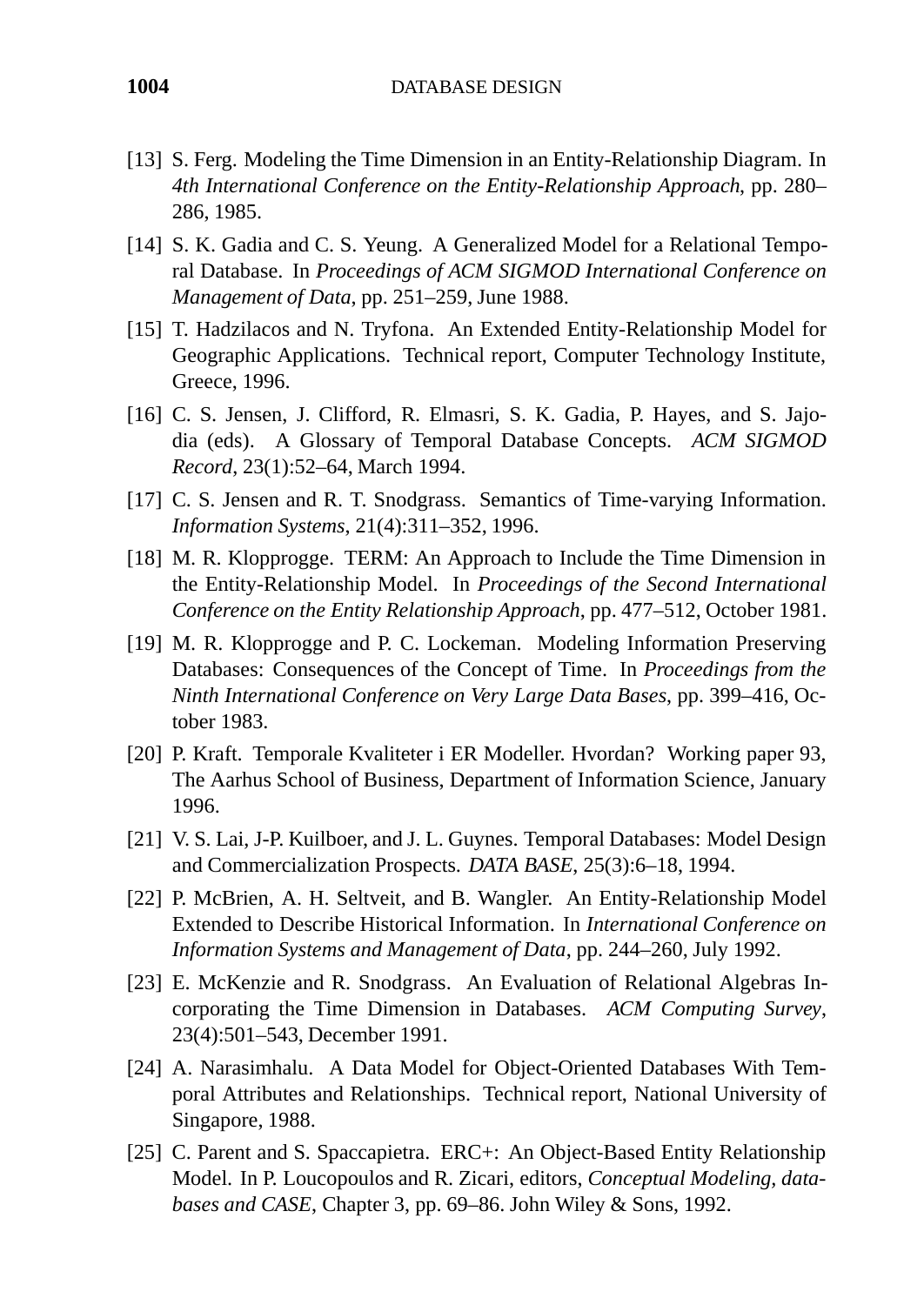- [26] J. F. Roddick and J. D. Patrick. Temporal Semantics in Information Systems – a Survey. *Information Systems*, 17(3):249–267, October 1992.
- [27] A. Silberschatz, H. F. Korth, and S. Sudarshan, *Database System Concepts*. McGraw-Hill International Editions, 3nd edition, 1996.
- [28] R. T. Snodgrass. The Temporal Query Language TQUEL. *ACM Transaction on Database Systems*, 12(2):247–298, June 1987.
- [29] R. T. Snodgrass. Temporal Databases. In A. U. Frank, I. Campari, and U. Formanti, editors, *Theories and Methods of Spatio-Temporal Reasoning in Geographic Space*, Volume 639 of *Lecture Notes in Computer Science*, pp. 22–64. Springer-Verlag, 1992.
- [30] R. T. Snodgrass. Temporal object oriented databases: A critical comparison. In W. Kim, editor, *Modern Database Systems: The Object Model, Interoperability and Beyond*, Chapter 19, pp. 386–408. Addison-Wesley/ACM Press, 1995.
- [31] R. T. Snodgrass, I. Ahn, G. Ariav, D. S. Batory, J. Clifford, C. E. Dyreson, R. Elmasri, F. Grandi, C. S. Jensen, W. Kafer, N. Kline, K. Kulkanri, T. Y. C. Leung, N. Lorentzos, J.F. Roddick, A. Segev, M. D. Soo, and S. M. Sripada. *The TSQL2 Temporal Query language*. Kluwer Academic Publishers, 1995.
- [32] R. T. Snodgrass, Böhlen M., C. S. Jensen, and A. Steiner. Change Proposal to SQL/Temporal: Adding Valid Time—Part A. In O. Etzion, S. Jajodia, and S. Sripada, editors, *Temporal Databases: Research and Practice*, Volume 1399 of *Lecture Notes in Computer Science*, pp. 150–194. Springer-Verlag, 1998.
- [33] B. Tauzovich. Toward Temporal Extensions to the Entity-Relationship Model. In *The 10th International Conference on the Entity Relationship Approach*, pp. 163–179, October 1991.
- [34] T. J. Teorey. *Database Modeling and Design*. Morgan Kaufmann Series in Data Management Systems. Morgan Kaufmann Publishers, 1990.
- [35] C. Theodoulidis, B. Wangler, and P. Loucopoulos. The Entity Relationship Time Model. In *Conceptual Modelling, Databases, and CASE: An Integrated View of Information Systems Development*, Chapter 4, pp. 87–115. John Wiley, 1992.
- [36] C. I. Theodoulidis and P. Loucopoulos. The Time Dimension in Conceptual Modelling. *Information Systems*, 16(3):273–300, 1991.
- [37] C. I. Theodoulidis, P. Loucopoulos, and B. Wangler. A Conceptual Modelling Formalism for Temporal Database Applications. *Information Systems*, 16(4):401–416, 1991.